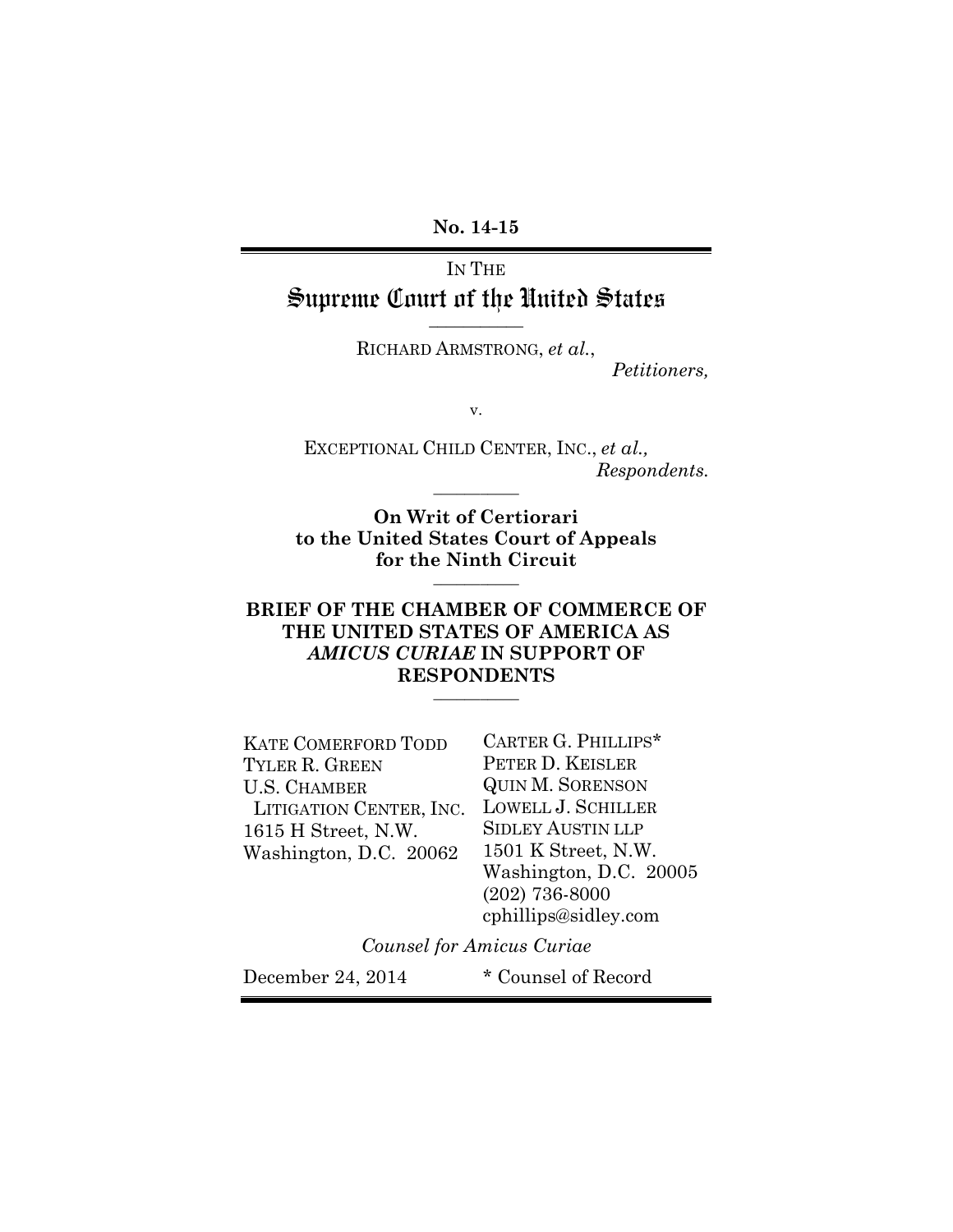# TABLE OF CONTENTS

|                                                                                                          | Page           |
|----------------------------------------------------------------------------------------------------------|----------------|
|                                                                                                          | iii            |
| INTEREST OF AMICUS CURIAE                                                                                | 1              |
|                                                                                                          | $\overline{2}$ |
| SUMMARY OF THE ARGUMENT                                                                                  | 3              |
|                                                                                                          | 5              |
| I. THE SUPREMACY CLAUSE SUPPORTS<br>A PRIVATE RIGHT OF ACTION TO<br>ENJOIN PREEMPTED STATE               | 5              |
| A.A Preemption Claim Arising Directly<br>Under The Supremacy Clause Is<br>Consistent With Original       | 6              |
| B. This Court Has Consistently Recognized<br>Preemption Claims Under The Suprem-                         | 10             |
| C. Statutory Authorization Is Not A Pre-<br>requisite To A Preemption Claim Under                        | 14             |
| 1. Constitutional Claims For Equitable<br>Relief Do Not Require Statutory                                | 15             |
| 2. The Analysis Applied In Statutory<br>Right Of Action Cases Does Not Apply<br>To Constitutional Claims | 19             |
| THE SUPREMACY CLAUSE SUPPORTS<br>II.<br>PREEMPTION CLAIMS BASED ON<br><b>FEDERAL</b><br>STATUTES ENACTED |                |
| UNDER THE SPENDING CLAUSE                                                                                | 25             |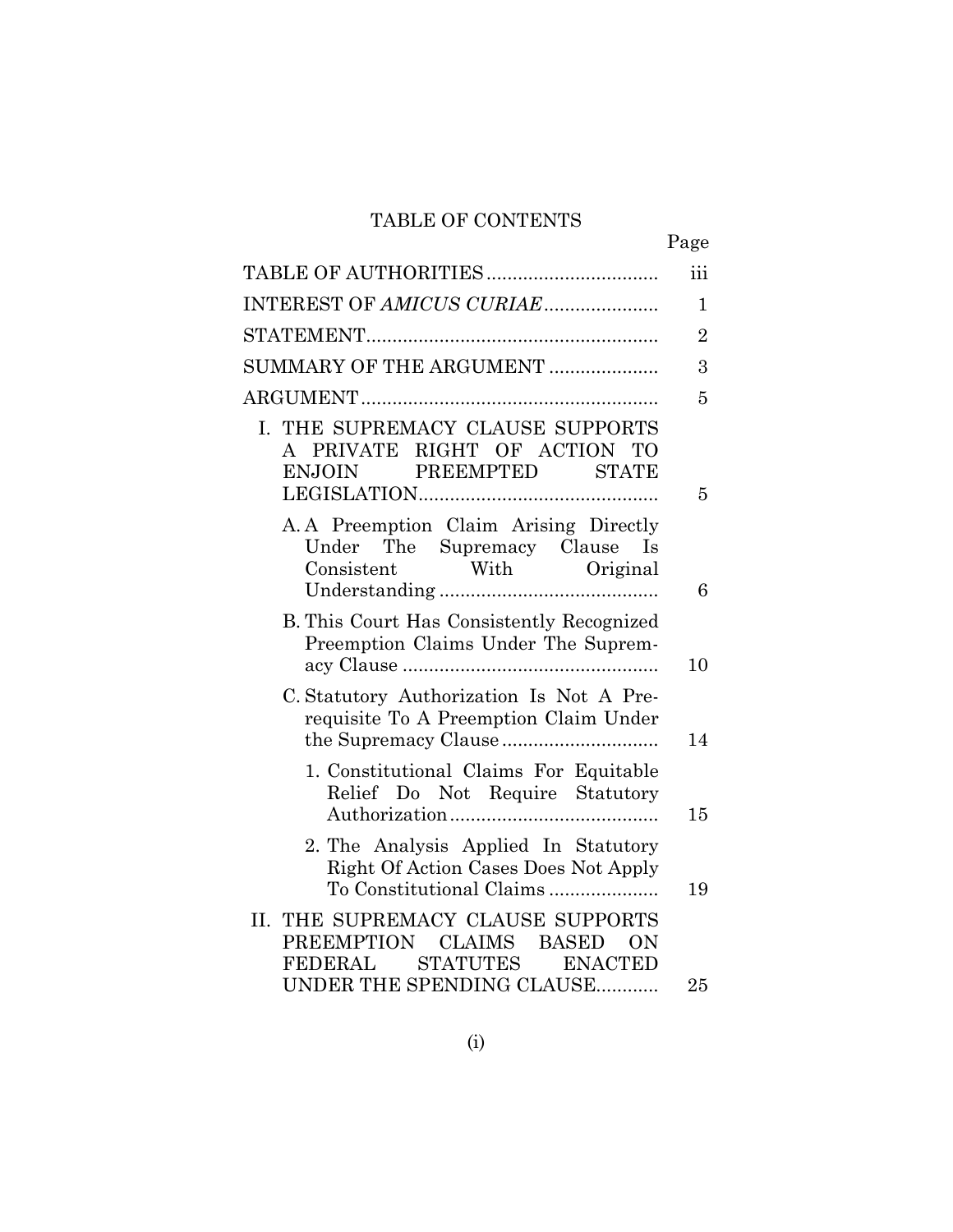# TABLE OF CONTENTS—continued

|                                                                        | Page |
|------------------------------------------------------------------------|------|
| A. A Preemption Claim Cannot Be Limited                                |      |
| Based On The Constitutional Authority                                  |      |
| Under Which The Federal Statute Was                                    |      |
|                                                                        | 25   |
| B. The Structure Of Spending Clause<br>Legislation Does Not Preclude A |      |
|                                                                        | 28   |
|                                                                        | २२   |

ii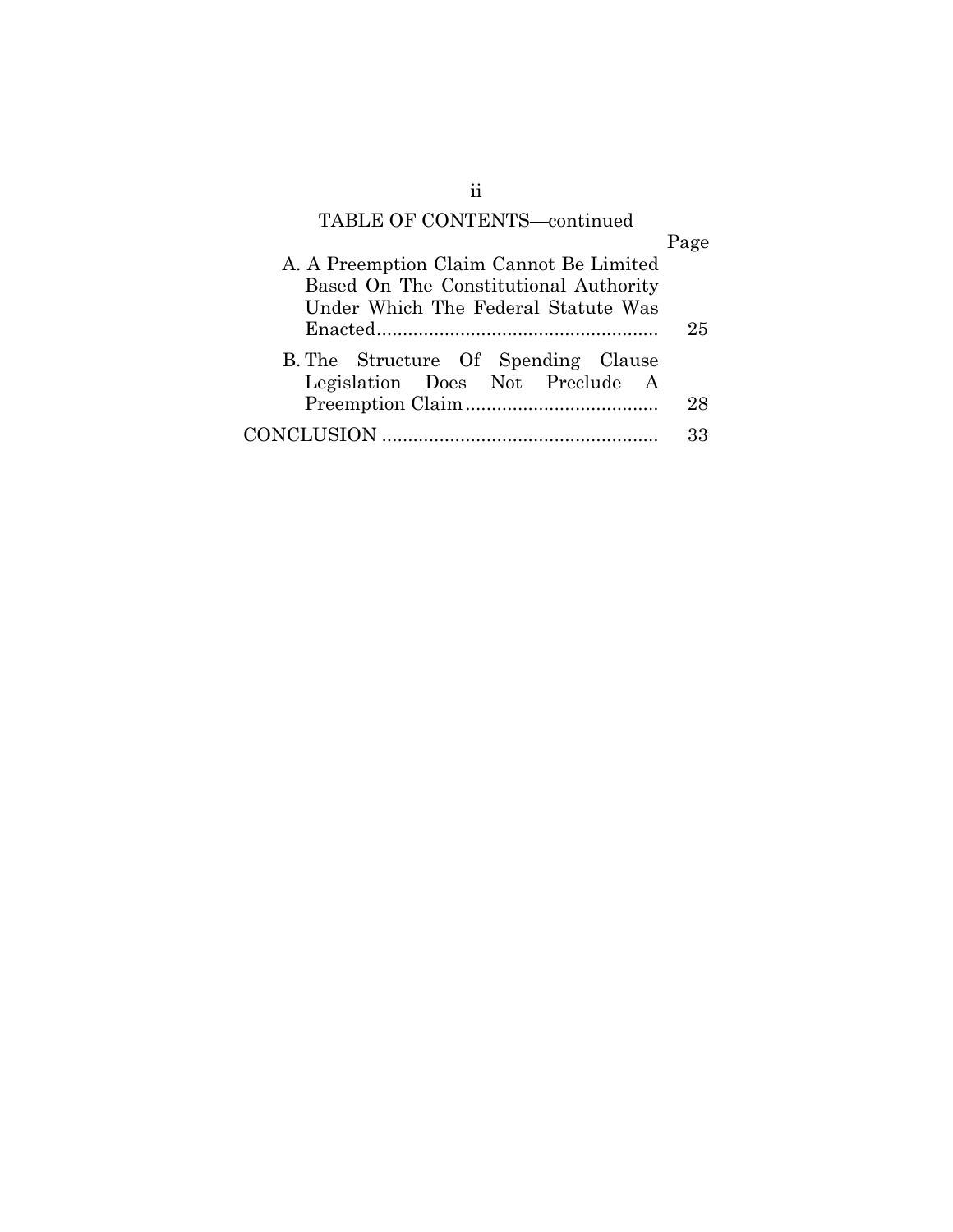# iii TABLE OF AUTHORITIES

CASES Page

| Alexander v. Sandoval, 532 U.S. 275                                                                            |                |
|----------------------------------------------------------------------------------------------------------------|----------------|
| $(2001) \dots 25001 \dots 26001 \dots 27000$ $\label{thm:1} Allied \textit{Structural Steel Co. v. Spannaus},$ |                |
|                                                                                                                |                |
|                                                                                                                | 17             |
| Am. Nat'l Red Cross v. S.G., 505 U.S. 247                                                                      |                |
|                                                                                                                | 24             |
|                                                                                                                |                |
|                                                                                                                |                |
| Ark. Dep't of Health & Human Servs. v.                                                                         |                |
| Ahlborn, 547 U.S. 268 (2006) 11, 26, 31                                                                        |                |
| Astra USA, Inc. v. Santa Clara Cnty., 131                                                                      |                |
|                                                                                                                | 30             |
| Baker v. Carr, 369 U.S. 186 (1962) 16, 24                                                                      |                |
| Barnes v. Gorman, 536 U.S. 181 (2002)                                                                          | 28             |
| BellSouth Telecomms., Inc. v. MCImetro                                                                         |                |
| Access Transmission Servs., Inc., 317                                                                          |                |
|                                                                                                                | 11             |
| Bennett v. Arkansas, 485 U.S. 395 (1988)                                                                       | 26             |
| Bennett v. Ky. Dep't of Educ., 470 U.S. 656                                                                    |                |
| $(1985)$                                                                                                       | 28             |
| Bivens v. Six Unknown Named Agents of                                                                          |                |
| Federal Bureau of Narcotics, 403 U.S.                                                                          |                |
|                                                                                                                |                |
| Blum v. Bacon, 457 U.S. 132 (1982) 5, 26, 27                                                                   |                |
| Bond v. United States, 131 S. Ct. 2355                                                                         |                |
|                                                                                                                |                |
| Bush v. Lucas, 462 U.S. 367 (1983)                                                                             | 16             |
| Clallam Cnty. v. United States, 263 U.S.                                                                       |                |
|                                                                                                                | 11             |
|                                                                                                                |                |
|                                                                                                                |                |
| Carlson v. Green, 446 U.S. 14 (1980) 15, 16                                                                    |                |
| Chamber of Commerce of the United States                                                                       |                |
| v. <i>Brown</i> , 554 U.S. 60 (2008)                                                                           | $\overline{2}$ |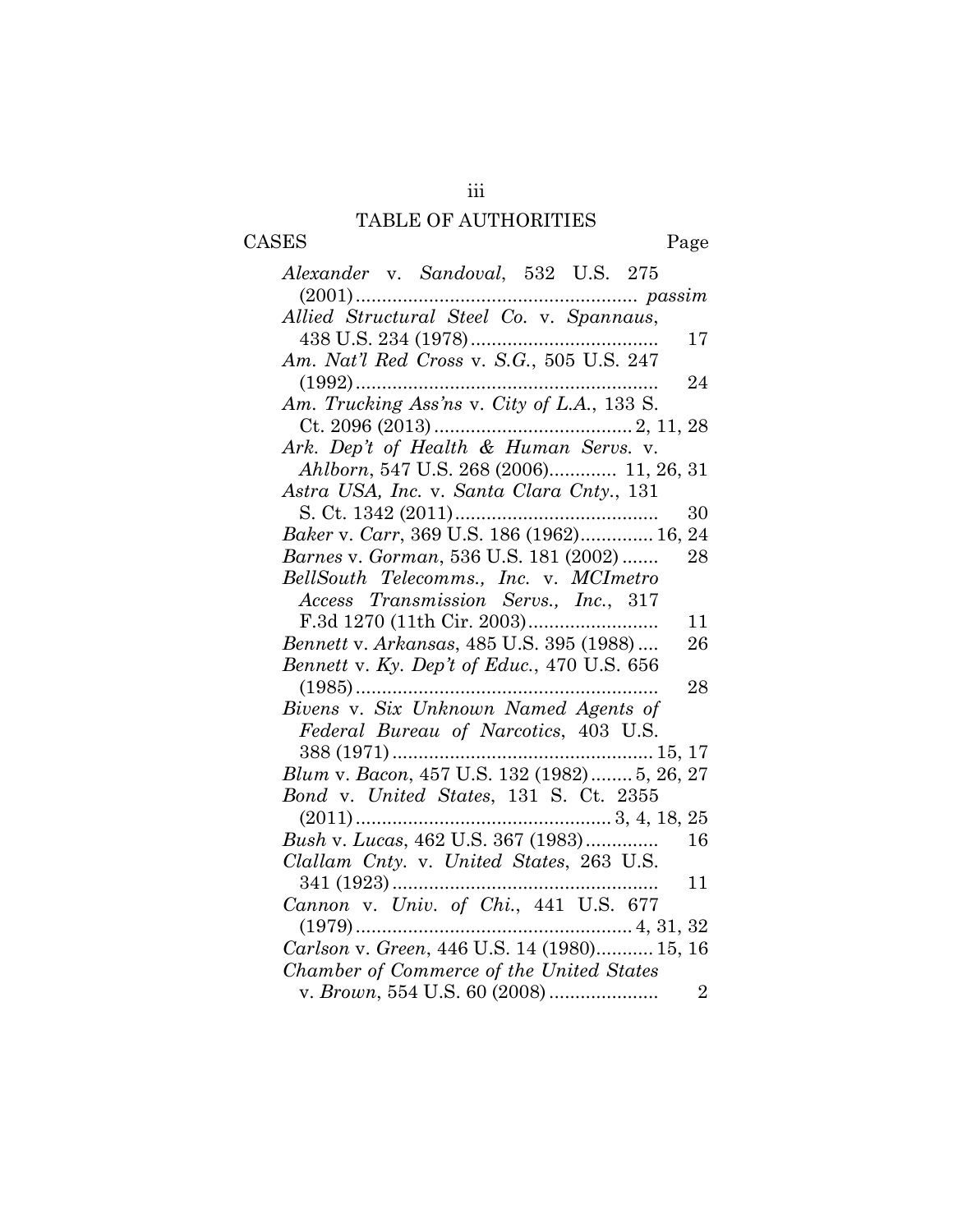# TABLE OF AUTHORITIES—continued

|                                              | Page           |
|----------------------------------------------|----------------|
| Chamber of Commerce of the United States     |                |
| v. Whiting, 131 S. Ct. 1968 (2011)           | $\overline{2}$ |
| Cherokee Nation v. Georgia, 30 U.S. (5       |                |
|                                              | 12             |
| City of Burbank v. Lockheed Air Terminal,    |                |
| Inc.,                                        | 11             |
| Cloverleaf Butter Co. v. Patterson, 315 U.S. |                |
|                                              | 11             |
| Corr. Servs. Corp. v. Malesko, 534 U.S. 61   |                |
|                                              |                |
| Crosby v. Nat'l Foreign Trade Council, 530   |                |
|                                              |                |
|                                              |                |
|                                              | 11             |
| Cummings v. City of Chi., 188 U.S. 410       |                |
|                                              | 11             |
| Davis v. Gray, 83 U.S. (16 Wall.) 203        |                |
| $(1873)$                                     | 17             |
| Davis v. Passman, 442 U.S. 228 (1979) 13,    | 15             |
| Dobbins v. Comm'rs of Erie Cnty., 41 U.S.    |                |
| $(16$ Pet.) $435$ $(1842)$                   | 11             |
| Douglas v. Indep. Living Ctr. of S. Cal.,    |                |
| Douglas v. Seacoast Prods., Inc., 431 U.S.   |                |
|                                              | 23             |
| Elizabeth Blackwell Health Ctr. For          |                |
| Women v. Knoll, 61 F.3d 170 (3d Cir.         |                |
|                                              | 11             |
| Engine Mfrs. Ass'n v. S. Coast Air Quality   |                |
| Mgmt. Dist., 541 U.S. 246 (2004)             | 27             |
| Fallbrook Irrigation Dist. v. Bradley, 164   |                |
| U.S. 112 (1896)                              | 17             |
| First Nat'l Bank of E. Ark. v. Taylor, 907   |                |
|                                              | 11             |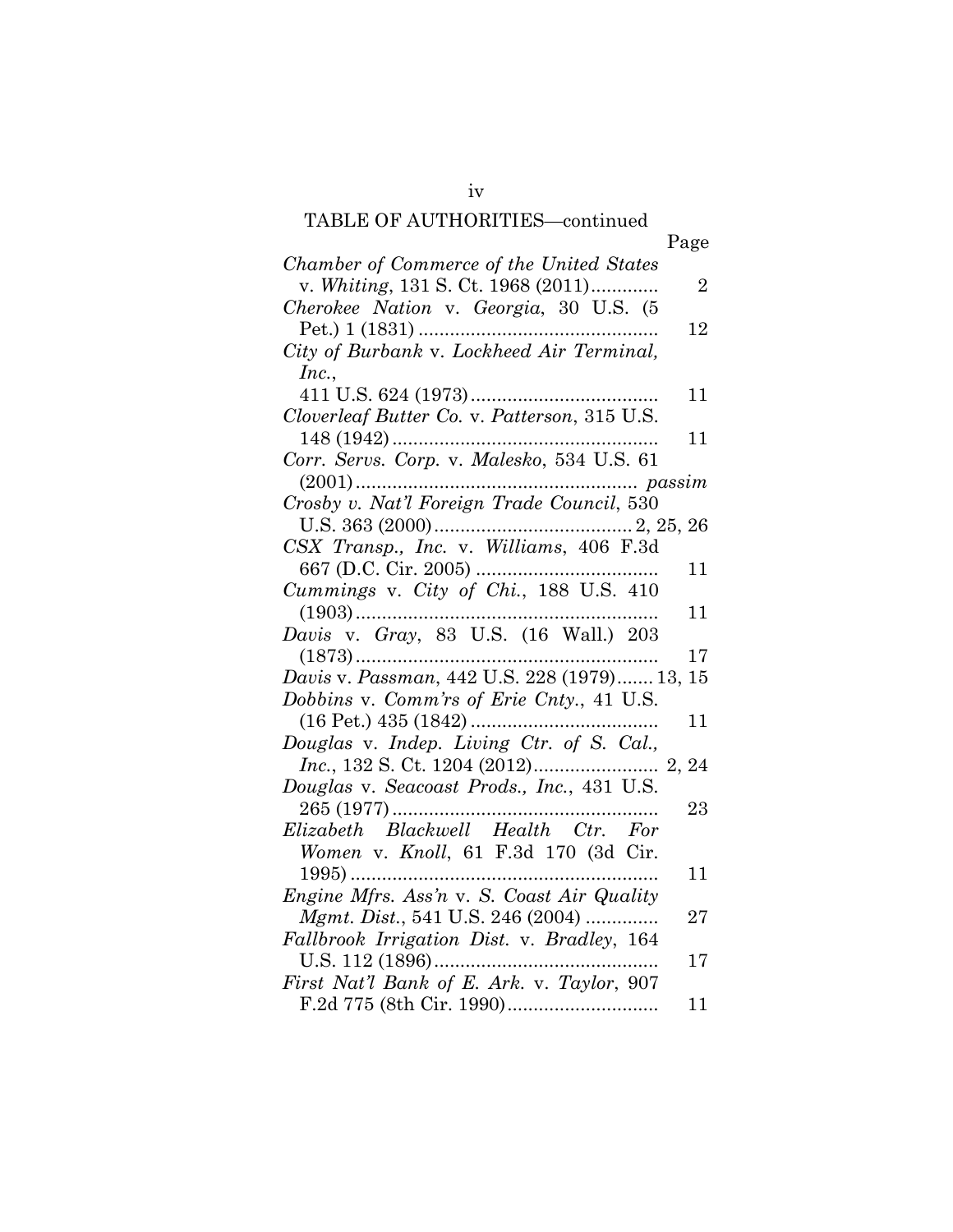# v TABLE OF AUTHORITIES—continued

| TABLE OF AUTHORITIES-continued                  |                |
|-------------------------------------------------|----------------|
|                                                 | Page           |
| Fla. Lime & Avocado Growers, Inc. v. Paul,      |                |
| 373 U.S. 132 (1963)                             | 11             |
| Foster-Fountain Packing Co. v. Haydel, 278      |                |
| U.S. 1 (1928)                                   | 17             |
| Free Enter. Fund v. Pub. Co. Accounting         |                |
| Oversight Bd., 561 U.S. 477 (2010)  18, 19, 22  |                |
| Gade v. Nat'l Solid Wastes Mgmt. Ass'n,         |                |
| 505 U.S. 88 (1992)                              | $\overline{2}$ |
| Golden State Transit Corp. v. City of L.A.,     |                |
|                                                 |                |
| Gonzaga Univ. v. Doe, 536 U.S. 273              |                |
|                                                 |                |
| GTE N., Inc. v. Strand, 209 F.3d 909 (6th       |                |
| Cir. 2000)                                      | 11             |
| Hodel v. Irving, 481 U.S. 704 (1987)            | 17             |
| Houston v. Moore, 18 U.S. (5 Wheat.) 1          |                |
| .                                               | 11             |
| Hui v. Castaneda, 559 U.S. 799 (2010)           | 16             |
| Ill. Ass'n of Mortgage Brokers v. Office of     |                |
| Banks & Real Estate, 308 F.3d 762 (7th          |                |
|                                                 | 11             |
| King v. Smith, 392 U.S. 309 (1968)  26, 29      |                |
| Lawrence Cnty. v. Lead-Deadwood Sch.            |                |
| Dist. No. 40-1, 469 U.S. 256 (1985)  11, 14, 26 |                |
| Local Union No. 12004 v. Massachusetts,         | 11             |
| Loyal Tire & Auto Ctr., Inc. v. Town of         |                |
| Woodbury, 445 F.3d 136 (2d Cir. 2006) 11, 22    |                |
| Maine v. Thiboutot, 448 U.S. 1 (1980)           | 22             |
| Medtronic, Inc. v. Lohr, 518 U.S. 470           |                |
|                                                 |                |
|                                                 |                |
| Monroe v. Pape, 365 U.S. 167 (1961)             | 19             |
| Nat'l Cable & Telecomms. Ass'n v. Brand X       |                |
| Internet Servs., 545 U.S. 967 (2005)            | 24             |
|                                                 |                |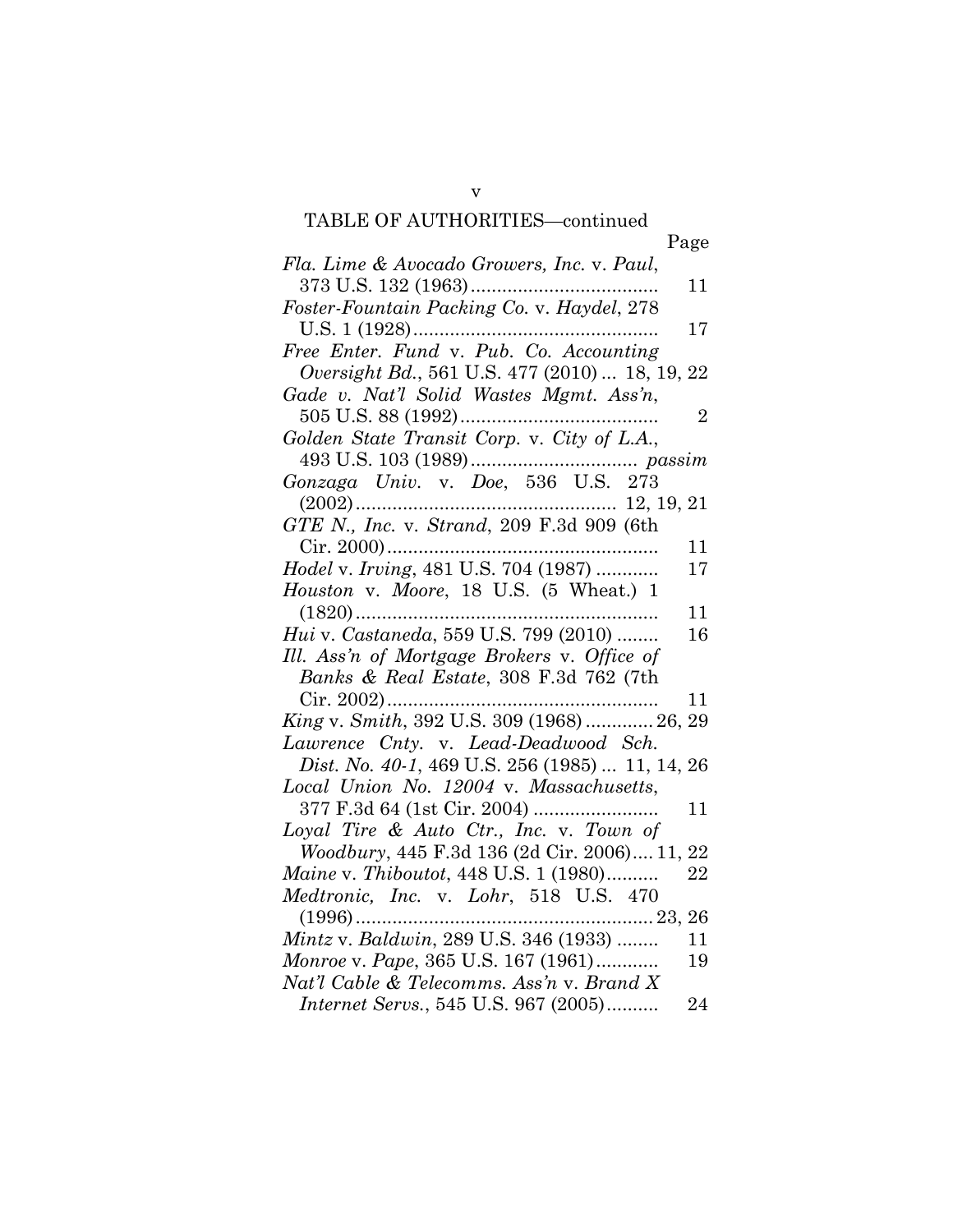# vi TABLE OF AUTHORITIES—continued

|                                             | Page |
|---------------------------------------------|------|
| Osborn v. Bank of the U.S., 22 U.S. (9      |      |
|                                             |      |
| Pac. Gas & Elec. Co. v. State Energy Res.   |      |
| Conservation & Dev. Comm'n, 461 U.S.        |      |
|                                             | 11   |
|                                             |      |
| Halderman, 451 U.S. 1 (1981) 26, 28, 29     |      |
| Perez v. Campbell, 402 U.S. 637 (1971)      | 11   |
| Pharm. Research & Mfrs. Of Am. v. Walsh,    |      |
|                                             |      |
| Planned Parenthood of Houston & Se. Tex.    |      |
| v. Sanchez, 403 F.3d 324 (5th Cir. 2005)    | 11   |
| Planned Parenthood of Kan. & Mid-Mo. v.     |      |
| Moser, 747 F.3d 814 (10th Cir. 2014)        | 11   |
| PLIVA, Inc. v. Mensing, 131 S. Ct. 2567     |      |
|                                             |      |
| Powell v. McCormack, 395 U.S. 486 (1969)    | 17   |
| Qwest Corp. v. City of Santa Fe, 380 F.3d   |      |
|                                             | 11   |
| R.R. Co. v. Peniston, 85 U.S. (18 Wall.) 5  |      |
|                                             | 11   |
| Raines v. Byrd, 521 U.S. 811 (1997)         | 24   |
| Ray v. Atl. Richfield Co., 435 U.S. 151     |      |
|                                             | 11   |
| Riegel v. Medtronic, Inc., 552 U.S. 312     |      |
|                                             | 14   |
| Rosado v. Wyman, 397 U.S. 397               |      |
|                                             |      |
| Rowe v. N.H. Motor Transp. Ass'n, 552 U.S.  |      |
|                                             |      |
| S.-Cent. Timber Dev., Inc. v. Wunnicke, 467 |      |
|                                             |      |
|                                             |      |
|                                             | 16   |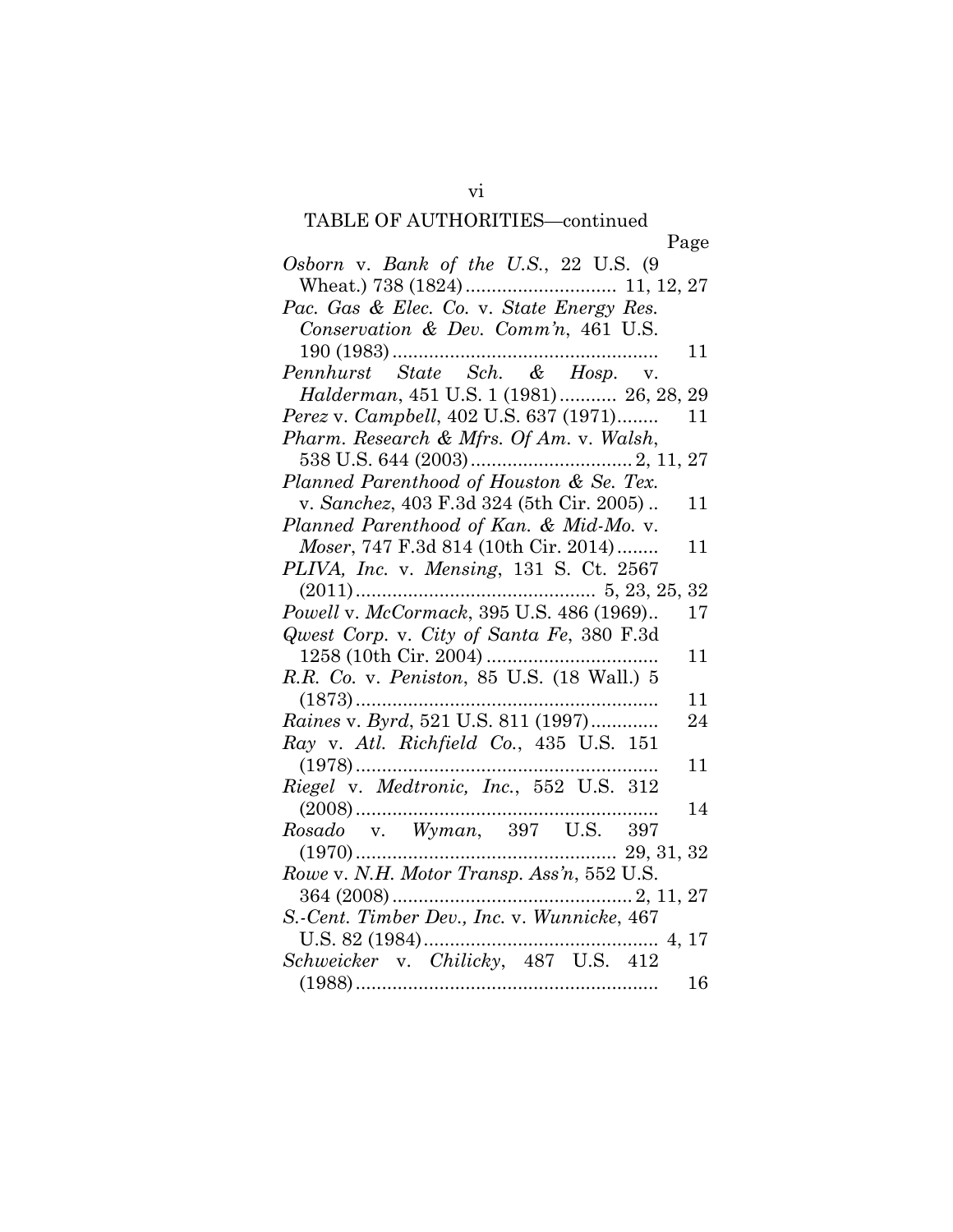# TABLE OF AUTHORITIES—continued

|                                                   | Page           |
|---------------------------------------------------|----------------|
| Shaw v. Delta Airlines, Inc., 463 U.S. 85         |                |
|                                                   |                |
| Soc'y for the Propogation of the Gospel v.        |                |
| Town of New Haven, 21 U.S. (8 Wheat.)             |                |
|                                                   | 11             |
| Swift & Co. v. Wickham, 382 U.S. 111              |                |
| $(1965)$                                          |                |
| Townsend v. Swank, 404 U.S. 282 (1971)            | 26             |
| U.S. Steel Corp. v. Multistate Tax Comm'n,        |                |
|                                                   | 17             |
|                                                   |                |
|                                                   | 16             |
| Va. Office for Prot. & Advocacy v. Stewart,       |                |
| 131 S. Ct. 1632 (2011)                            | 13             |
| Verizon Md., Inc. v. Global NAPS, Inc., 377       |                |
|                                                   | 11             |
| Verizon Md. Inc. v. Pub. Serv. Comm'n, 535        |                |
|                                                   |                |
| Vt. Agency of Natural Res. v. U.S. ex rel.        |                |
|                                                   | 14             |
| Watters v. Wachovia Bank, N.A., 550 U.S. 1        |                |
| $(2007)$                                          | $\overline{2}$ |
| Weston v. City Council, 27 U.S. (2 Pet.) 449      |                |
| $(1829)$                                          | 11             |
|                                                   |                |
| $(1990)$                                          | 31             |
| Wright v. City of Roanoke Redevelopment &         |                |
| Hous. Auth., 479 U.S. 418 (1987)                  | 31             |
| Wyeth v. Levine, 555 U.S. 555 (2009)              | 26             |
| <i>Ex parte Young, 209 U.S. 123 (1908) 12, 13</i> |                |
| Youngstown Sheet & Tube Co. v. Sawyer,            |                |
|                                                   | 17             |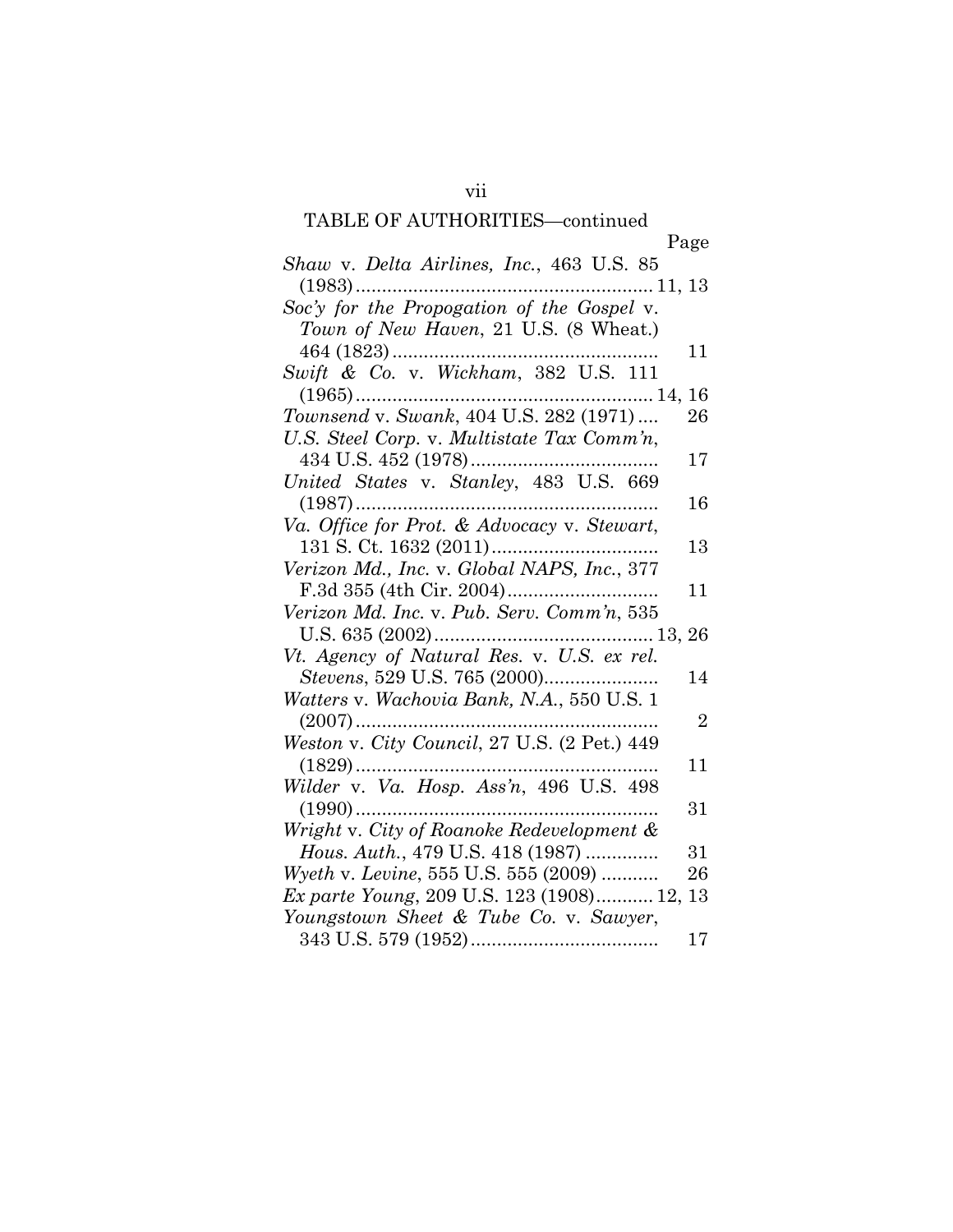# TABLE OF AUTHORITIES—continued CONSTITUTION**S** AND STATUTES Page

| -19 |
|-----|

## LEGISLATIVE HISTORY

|  | Cong. Globe, 42d Cong., 1st Sess. |  |
|--|-----------------------------------|--|
|  |                                   |  |

## SCHOLARLY AUTHORITIES

| Section 1983 and Federalism, 90 Harv. L.         |      |
|--------------------------------------------------|------|
|                                                  | 19   |
| Marsha S. Berzon, Securing Fragile               |      |
| Foundations: Affirmative Constitutional          |      |
| Adjudication in Federal Courts, 84               |      |
|                                                  | 8    |
| Christopher R. Drahozal, The Supremacy           |      |
|                                                  | 6, 7 |
| Richard H. Fallon, Jr. & Daniel J. Meltzer,      |      |
| New Law, Non-Retroactivity, and                  |      |
| Constitutional Remedies, 104 Harv. L.            |      |
|                                                  | 8    |
| Richard H. Fallon, Jr. et al., <i>Hart &amp;</i> |      |
| Wechsler's The Federal Courts & The              |      |
|                                                  |      |
| James S. Liebman & William F. Ryan,              |      |
| "Some Effectual Power": The Quantity             |      |
| and Quality of Decision making Required          |      |
| of Article III Courts, 98 Colum. L. Rev.         |      |
|                                                  | 8    |
| John E. Lockwood et al., The Use of the          |      |
| Federal Injunction in Constitutional             |      |
| <i>Litigation</i> , 43 Harv. L. Rev. 426 (1930)  | 13   |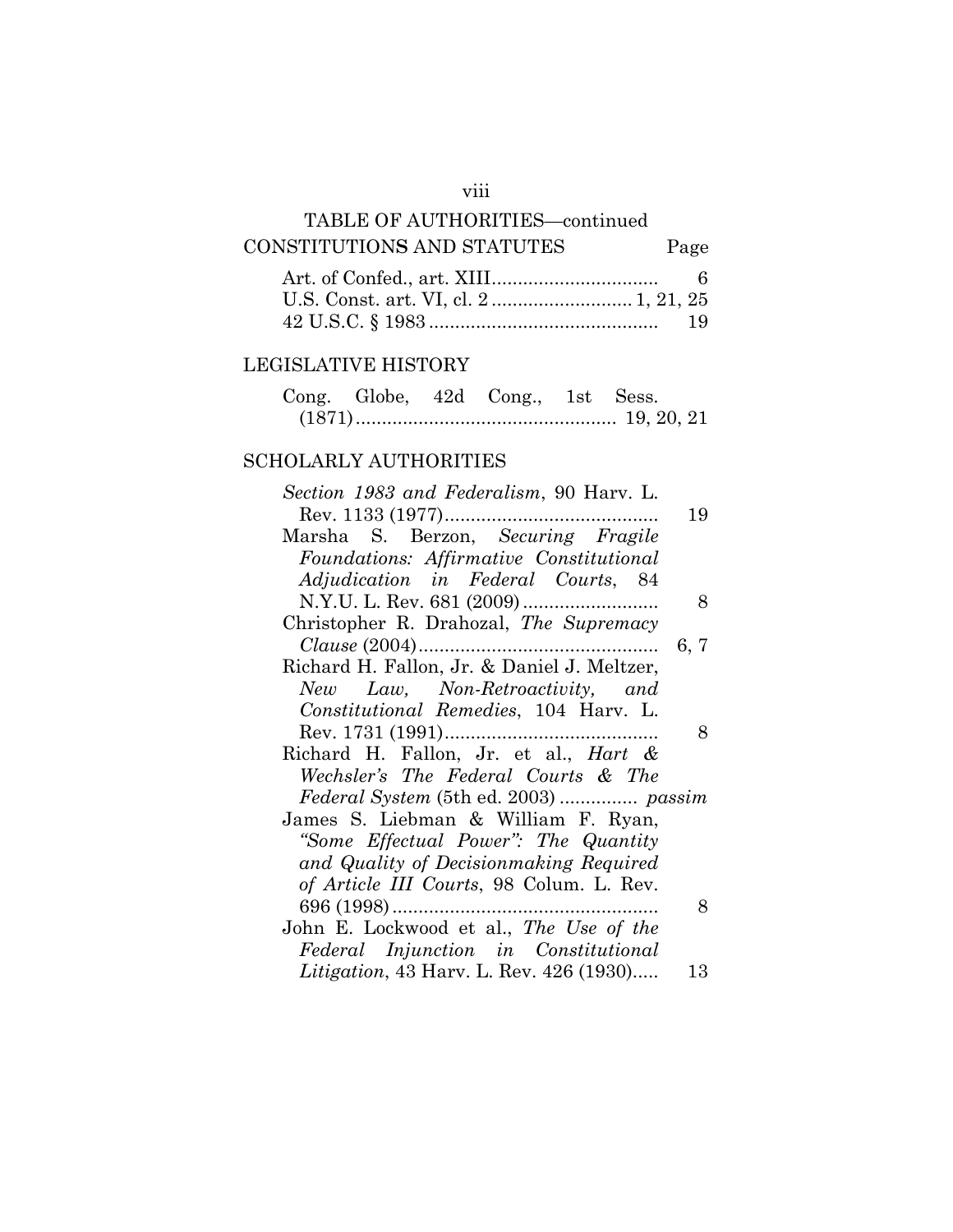## TABLE OF AUTHORITIES—continued

| ٦ |
|---|
|---|

| Thomas O. Main, Traditional Equity and            |    |
|---------------------------------------------------|----|
| Contemporary Procedure, 78 Wash. L.               |    |
|                                                   | 10 |
| John E. Murray, Jr., Corbin on Contracts          |    |
|                                                   | 30 |
| Caleb Nelson, Preemption, 86 Va. L. Rev.          |    |
|                                                   | 23 |
| Elmer Beecher Russell, The Review of              |    |
| American Colonial Legislation by the              |    |
|                                                   | 10 |
| Arthur M. Schlesinger, <i>Colonial Appeals to</i> |    |
| <i>the Privy Council</i> , 28 Pol. Sci. Q. 279    |    |
| $(1913)$                                          | 10 |
| Robert Bruce Scott, The Increased Control         |    |
| of State Activities by the Federal Courts,        |    |
| 3 Am. Pol. Sci. Rev. 347 (1909)                   | 13 |
| David Sloss, Constitutional Remedies for          |    |
| <i>Statutory Violations, 89 Iowa L. Rev. 355</i>  |    |
|                                                   | 7  |
| 13D Charles A. Wright et al., Federal             |    |
| <i>Practice and Procedure</i> (3d ed. 2008)       | 5  |

# OTHER AUTHORITIES

| The Debates in the Several State            |   |
|---------------------------------------------|---|
| Conventions on the Adoption of the          |   |
| Constitution (Jonathan Elliot ed., 2d ed.   |   |
|                                             | 9 |
|                                             | 9 |
|                                             | 9 |
|                                             | 9 |
| The Records of the Federal Convention of    |   |
|                                             |   |
| Restatement (Second) of Contracts (1981) 30 |   |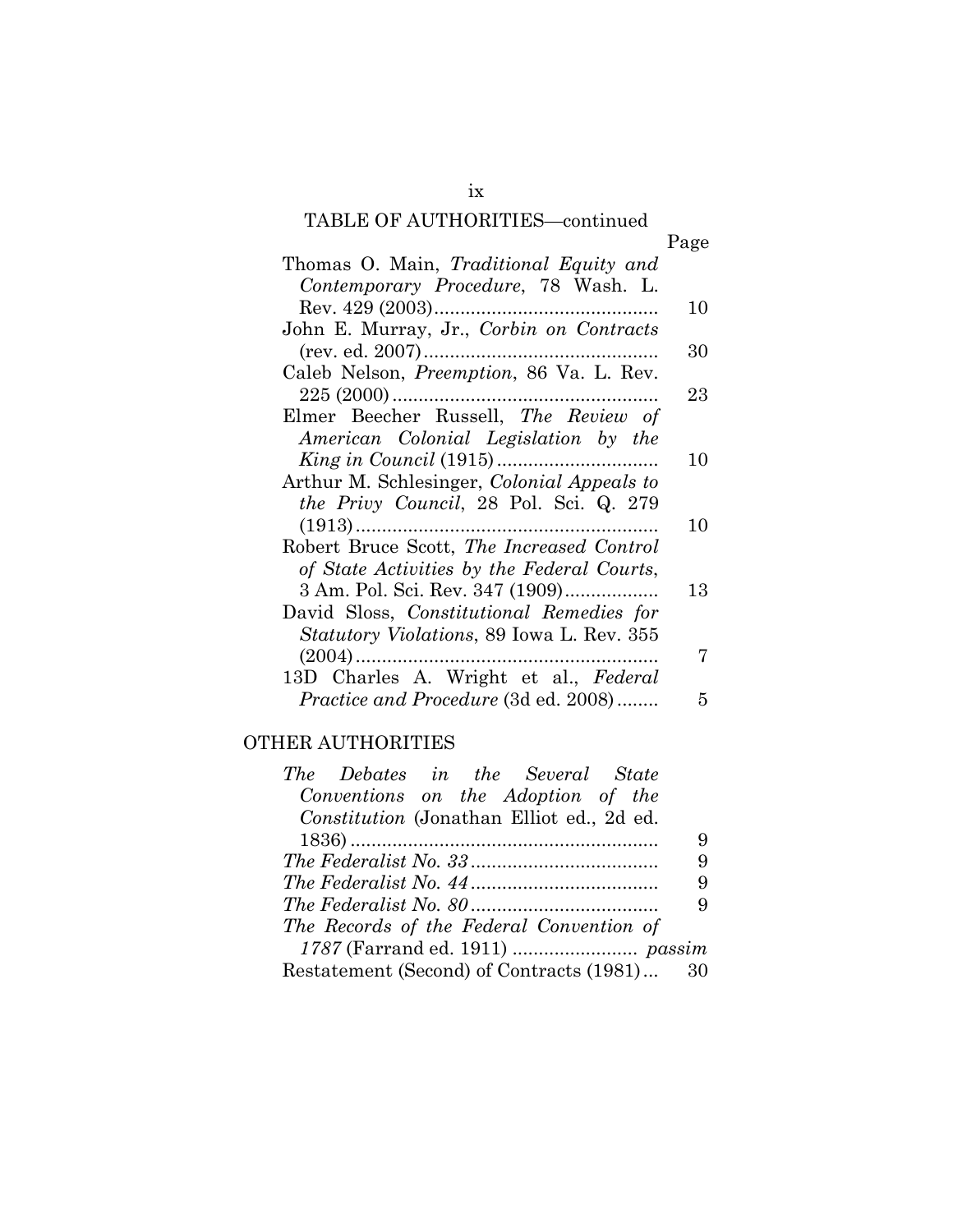# TABLE OF AUTHORITIES—continued

|                                                 | Page |
|-------------------------------------------------|------|
| James Madison, Vices of the Political           |      |
| System of the United States, in 9 The           |      |
| Papers of James Madison 345 (1975)              | - 6  |
| 1 Joseph Story, Commentaries on Equity          |      |
| Jurisprudence as Administered in                |      |
| <i>England and America</i> (14th ed. 1918)      | 10   |
| Erwin C. Surrency, Report on Court              |      |
| Procedures in the Colonies (1700),              |      |
| <i>reprinted in</i> 9 Am. J. of Legal Hist. 167 |      |
| (1965).                                         |      |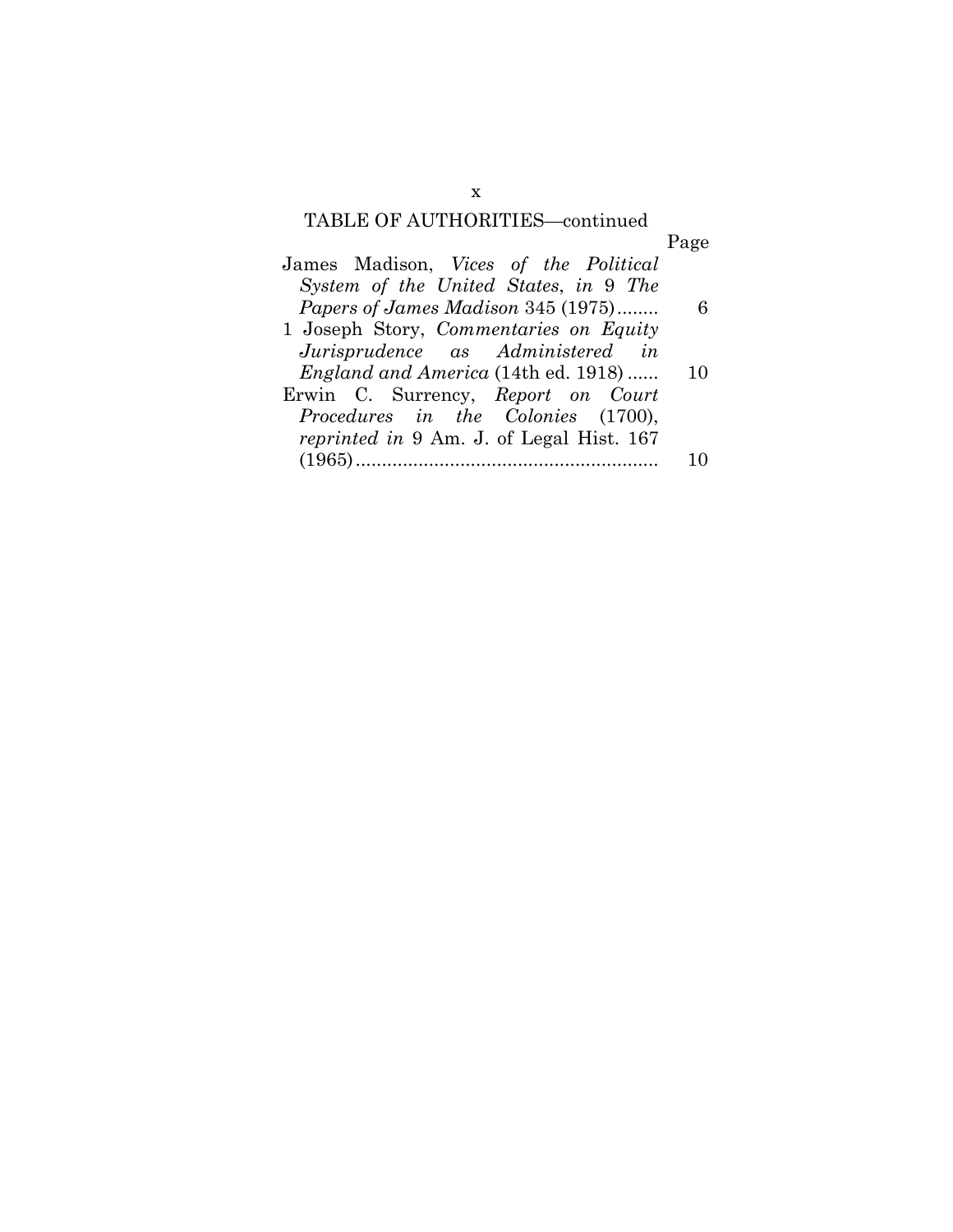#### **INTEREST OF** *AMICUS CURIAE***[1](#page-11-0)**

The Chamber of Commerce of the United States of America ("Chamber") is the world's largest business federation. It represents 300,000 direct members and indirectly represents the interests of more than three million companies and professional organizations of every size, in every industry, and from every region of the country. An important function of the Chamber is to represent the interests of its members in matters before Congress, the Executive Branch, and the courts. To that end, the Chamber regularly files *amicus curiae* briefs in—or itself initiates—cases that raise issues of vital concern to the Nation's business community.

This is such a case. The Supremacy Clause of the Constitution, which guarantees that federal law "shall be the supreme Law of the Land," U.S. Const. art. VI, cl. 2, serves a vital role in our national economy by protecting federal laws and programs against interference by subordinate governments thereby eliminating the burdens that such interference places on individuals and businesses. The Chamber's members thus depend on the robust enforcement of the Supremacy Clause to protect against state and local mandates that interfere or conflict with federal law. In this case, petitioners seek to weaken or eliminate a significant, time-tested method for such enforcement: the cause of action for

 $\overline{a}$ 

<span id="page-11-0"></span><sup>&</sup>lt;sup>1</sup> No counsel for any party to these proceedings authored this brief, in whole or in part. No entity or person, aside from *amicus curiae*, its members, and its counsel, made any monetary contribution for the preparation or submission of this brief. Petitioners and Respondents have consented to the filing of this brief. Letters reflecting such consent have been filed with the Clerk.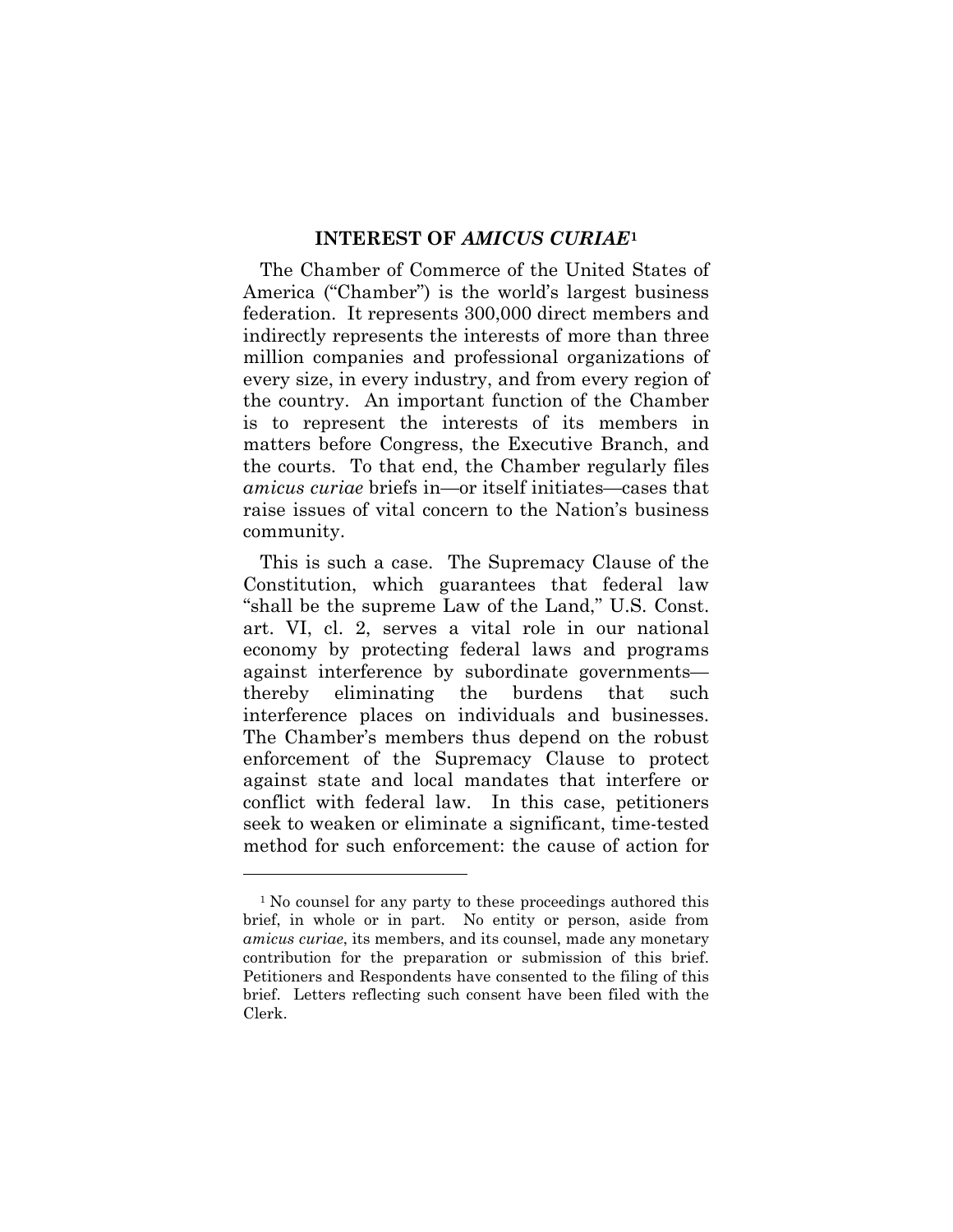equitable relief arising directly under the Supremacy Clause.

The Chamber has relied on this cause of action in seeking to vindicate the interests of its members. See, *e.g.*, *Am. Trucking Ass'ns* v. *City of L.A.*, 133 S. Ct. 2096 (2013); *Chamber of Commerce of the United States* v. *Whiting*, 131 S. Ct. 1968 (2011); *Chamber of Commerce of the United States* v. *Brown*, 554 U.S. 60 (2008). It also frequently supports such suits as an *amicus curiae*. See, *e.g.*, *Douglas* v. *Indep. Living Ctr. Of S. Cal., Inc.*, 132 S. Ct. 1204 (2012); *Rowe* v. *N.H. Motor Transp. Ass'n*, 552 U.S. 364 (2008); *Watters* v. *Wachovia Bank, N.A.*, 550 U.S. 1 (2007); *Pharm. Research & Mfrs. of Am.* v. *Walsh*, 538 U.S. 644 (2003) (*PhRMA*); *Crosby* v. *Nat'l Foreign Trade Council*, 530 U.S. 363 (2000); *Gade* v. *Nat'l Solid Wastes Mgmt. Ass'n*, 505 U.S. 88 (1992). Accordingly, the Chamber and its members have a substantial interest in ensuring that this Court correctly resolves the important issue presented here.

#### **STATEMENT**

Two centuries of this Court's precedents support a right of action to enjoin state legislation that is invalid under the Supremacy Clause. *E.g.*, Richard H. Fallon, Jr. et al., *Hart & Wechsler's The Federal Courts & The Federal System* 903 (5th ed. 2003) (*Hart & Wechsler*). Petitioners and their *amici* offer no persuasive reason why the availability of preemption claims arising under the Supremacy Clause should now be called into question.

They nevertheless argue that, even if these claims exist generally, they should be disallowed in this particular case because the federal Medicaid statute claimed to have been violated does not confer a private right of enforcement. Petrs. Br. 13-15; U.S.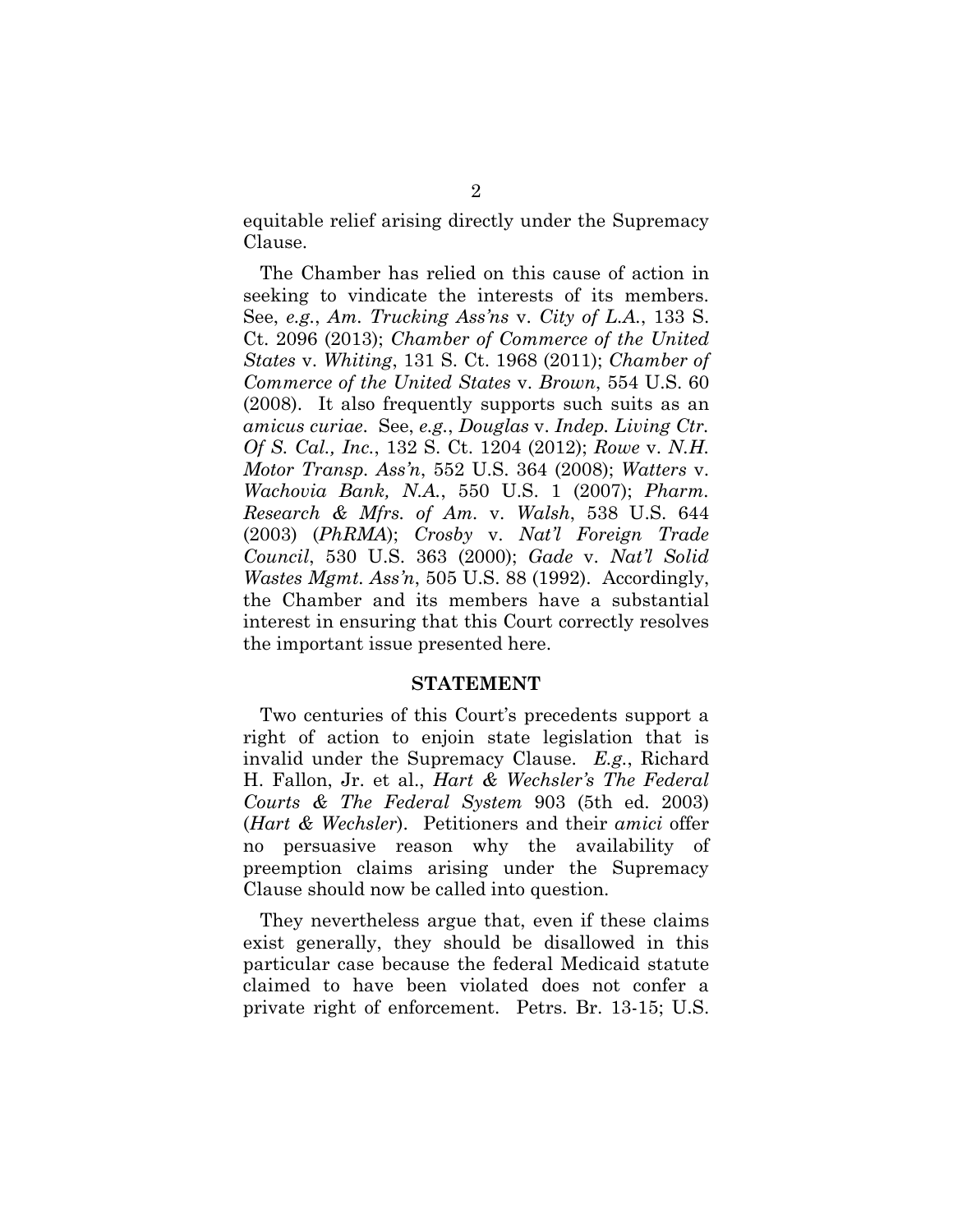Br. 8-10. The claims in this case do not, however, seek to "enforce" the statute, or to assert rights granted thereunder. Rather, they seek to vindicate the structural, constitutional interest in the supremacy of national laws. That interest is enforceable in the federal judiciary as a matter of constitutional law, as this Court has "long ... recognized." *Corr. Servs. Corp.* v. *Malesko*, 534 U.S. 61, 74 (2001); see also *Bond* v. *United States*, 131 S. Ct. 2355, 2364-66 (2011). Statutory enforcement procedures may provide alternative (and often expanded) means by which state violations of federal law can be addressed, but those procedures do not displace a right of action for equitable relief under the Supremacy Clause.

#### **SUMMARY OF THE ARGUMENT**

The claims in this case, to enjoin Idaho from enforcing preempted state law, are supported by a long and unbroken line of precedent recognizing an equitable right of action under the Constitution to address ongoing constitutional violations. *E.g.*, *Malesko*, 534 U.S. at 74. There is no basis to weaken or eliminate the constitutional cause of action which these claims, and many others like them, raise.

1. It is "well-established" that the Constitution itself supports a right of action seeking prospective equitable relief to address constitutional violations. *Hart & Wechsler*, *supra*, at 903. Scores of this Court's opinions have recognized such claims, and never has this Court suggested that this constitutional right of action depends for its existence on congressional authorization. *Infra* Part I. Such a prerequisite would be inconsistent with this Court's approach to other structural constitutional provisions that, like the Supremacy Clause, always have been understood to support claims for prospective equitable relief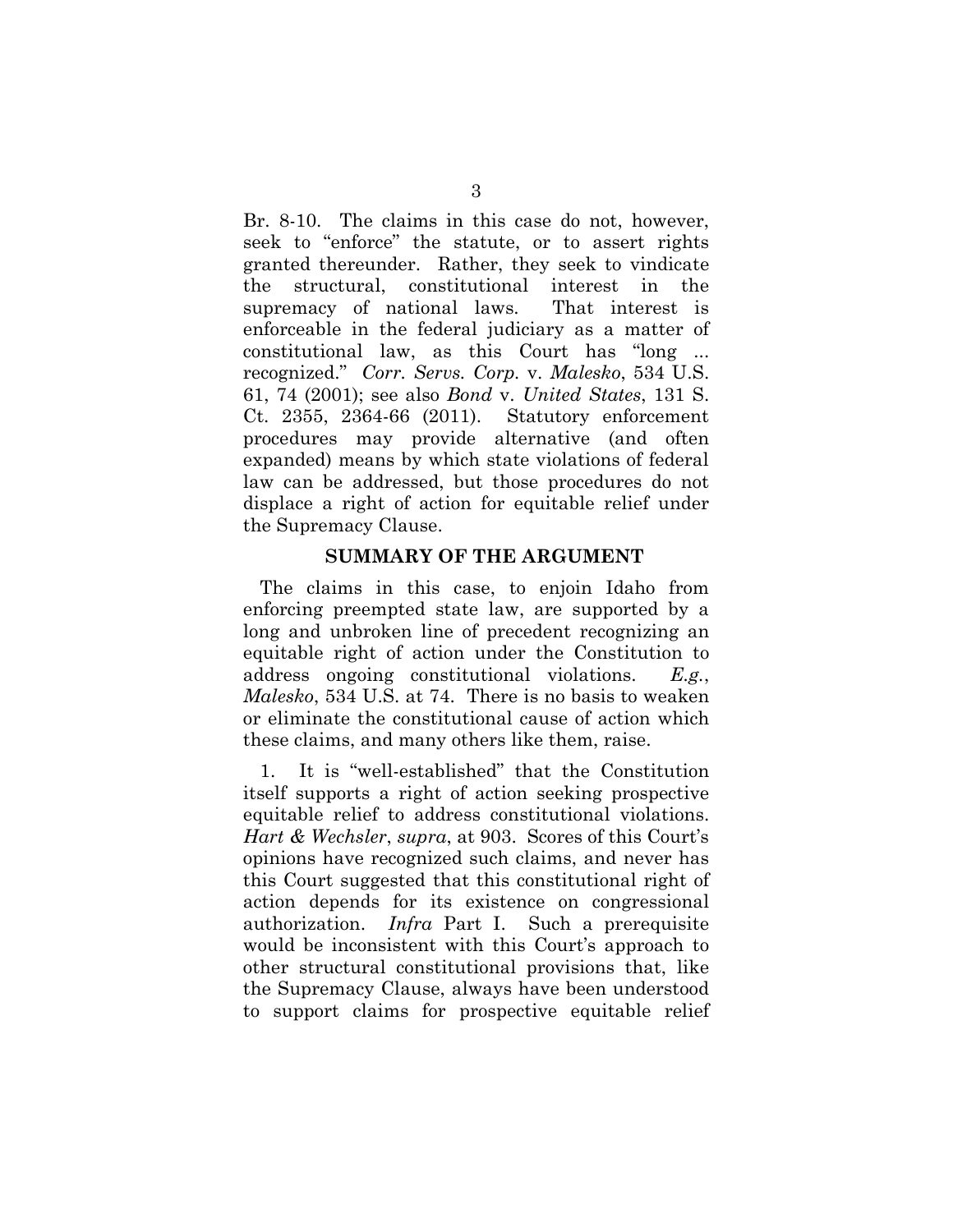without need for an authorizing statute. *E.g.*, *S.- Cent. Timber Dev., Inc.* v. *Wunnicke*, 467 U.S. 82, 87 (1984); see also *Bond*, 131 S. Ct. at 2364-66.

Reaffirming the longstanding recognition of this constitutional right of action would not be an "'end run'" (Petrs. Br. 19) around this Court's decisions requiring "rights-creating" language as a precondition to statutory causes of action. *Infra* Part I.C.2. Claims seeking to enforce a *statute*, whether 42 U.S.C. § 1983 or any other, arise under the statute and thus are available only when authorized thereby. *E.g.*, *Golden State Transit Corp.* v. *City of L.A.*, 493 U.S. 103, 106 (1989). Claims seeking to enforce the *Constitution*, by contrast, arise as a necessary incident of the constitutional structure. *E.g.*, *S.-Cent. Timber*, 467 U.S. at 87; see also *Golden State*, 493 U.S. at 116-17 (Kennedy, J., dissenting); *Cannon* v. *Univ. of Chi.*, 441 U.S. 677, 733 n.3 (1979) (Powell, J., dissenting). Whatever role Congress may have in crafting adjudicatory mechanisms and remedies for constitutional claims, the Constitution itself empowers the judiciary to entertain suits alleging ongoing constitutional violations, including violations of the Supremacy Clause, and to abate them when appropriate through prospective equitable relief.

2. This right of action is no less available when the preemption claim implicates a federal statute enacted under authority of the Spending Clause. *Infra* Part II.A. The constitutional basis for the federal statute has never been held relevant to an inquiry into whether a state law is preempted, or to the antecedent question of whether a cause of action is available. To the contrary, this Court repeatedly has upheld equitable relief on claims that alleged a conflict between state legislation and requirements of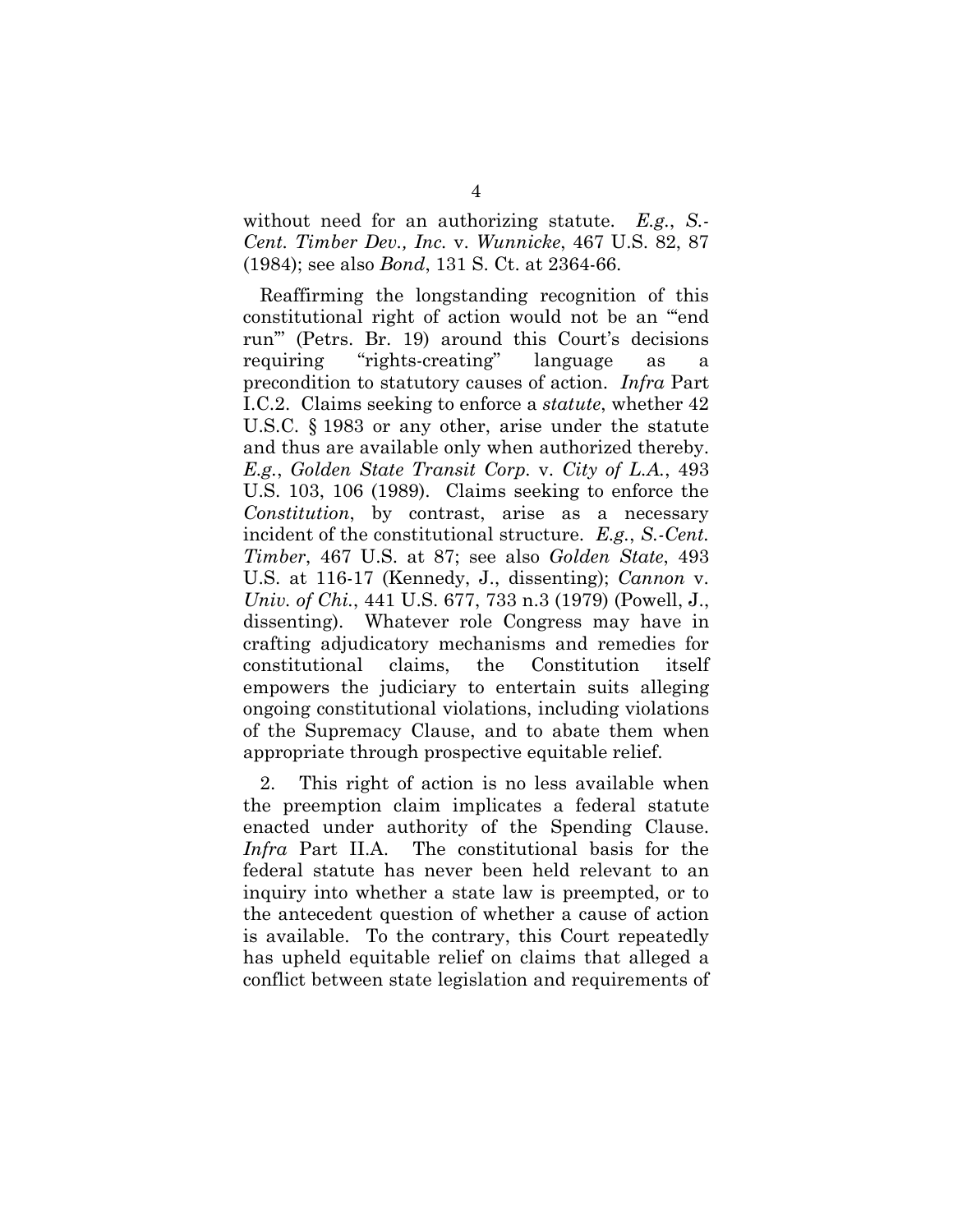federal spending programs. See, *e.g.*, *Blum* v. *Bacon*, 457 U.S. 132, 145-46 (1982).

The possibility that federal funding might be withdrawn does not eliminate individual preemption claims. *Infra* Part II.B. So long as the State participates in the federal program, it is subject to the conditions imposed by federal law, and conflicting state legislation is void whether or not it is "possible" that the conflict might be avoided by a future change in circumstances. *PLIVA, Inc.* v. *Mensing*, 131 S. Ct. 2567, 2579 (2011). Regardless of what remedies might be available to the federal government to vindicate its own interest in enforcing federal law, individuals and businesses injured by unconstitutional state legislation retain the right to seek prospective equitable relief in federal court.

#### **ARGUMENT**

### **I. THE SUPREMACY CLAUSE SUPPORTS A PRIVATE RIGHT OF ACTION TO ENJOIN PREEMPTED STATE LEGISLATION.**

It has long been accepted, as the United States acknowledges, U.S. Br. 15-17, that the Supremacy Clause supports a claim for individuals and businesses to challenge preempted state legislation. *Hart & Wechsler*, *supra*, at 903; see also 13D Charles A. Wright et al., *Federal Practice and Procedure* § 3566, at 289-92 (3d ed. 2008). That principle, although disputed by petitioners, Petrs. Br. 35-39, accords with the original understanding of the Supremacy Clause, and two centuries of caselaw thereafter, as well as this Court's decisions in statutory rights cases.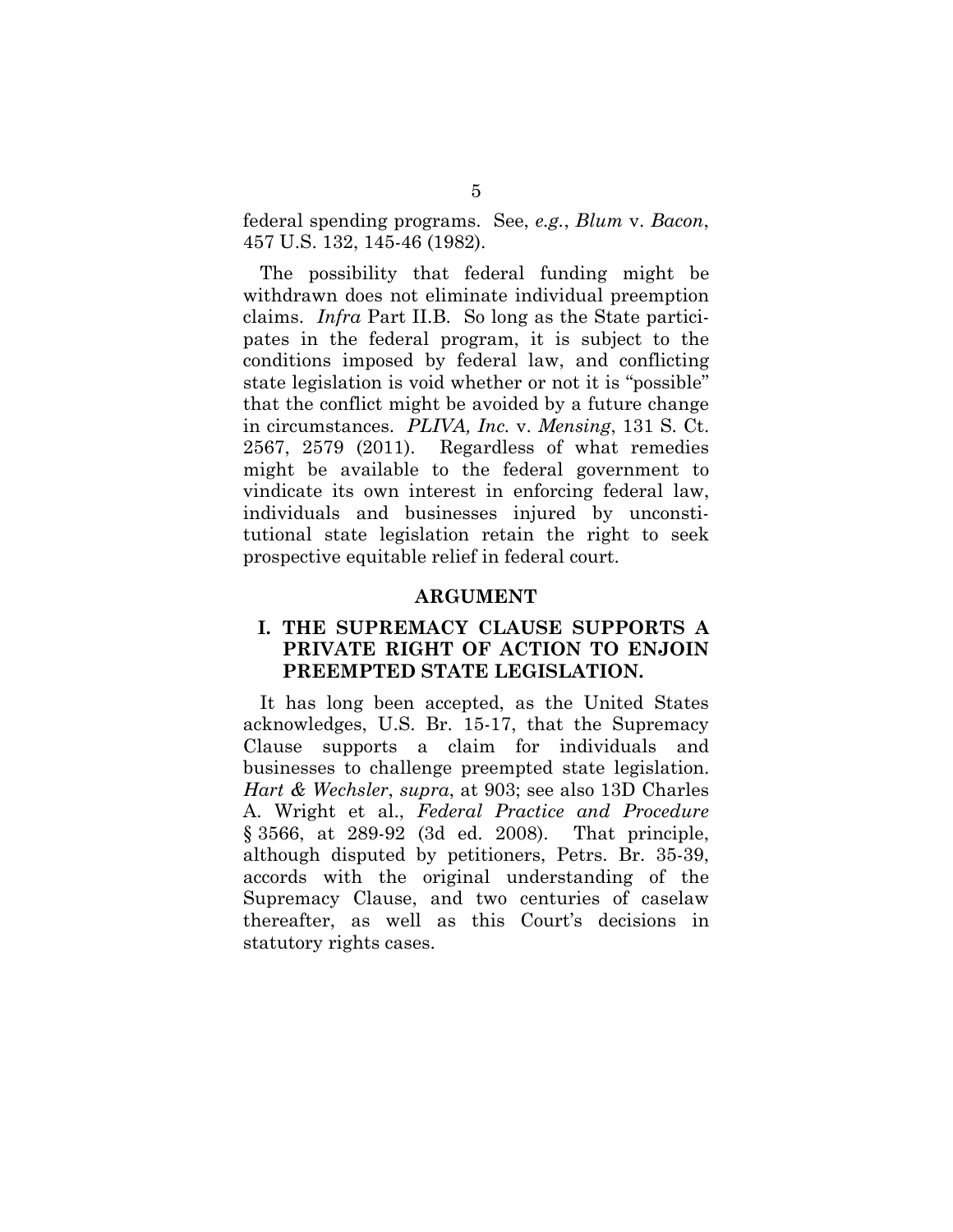## **A. A Preemption Claim Arising Directly Under The Supremacy Clause Is Consistent With Original Understanding.**

There is no evidence that the Framers would have thought that individuals adversely affected by preempted state legislation would be unable to seek equitable relief from the federal judiciary. To the contrary, the historical record suggests that they expected and intended such a right of action to be available.

1. The Framers' principal objective in crafting the Supremacy Clause was to establish an effective mechanism by which States could be compelled to comply with federal law. Christopher R. Drahozal, *The Supremacy Clause* 6-7 (2004); see also, *e.g.*, 3 *The Records of the Federal Convention of 1787*, at 524-29 (Farrand ed. 1911) (Farrand). Although the Articles of Confederation had declared the principle of national supremacy and directed the States to "abide by" and "inviolably observe[ ]" national law, Art. of Confed., art. XIII, they provided no method to enforce that principle, with the result that several States enacted legislation or exercised powers (such as negotiating treaties with foreign countries) in direct contravention of national law. Drahozal, *supra*, at 6- 7; see also James Madison, *Vices of the Political System of the United States*, *in* 9 *The Papers of James Madison* 345, 348-58 (1975).

To remedy this defect, each plan offered at the Constitutional Convention would have given authority to one or more branches of the federal government to invalidate state legislation that was inconsistent with national policy—and, when necessary, to compel compliance. See 3 Farrand, *supra*, at 524-29; see also Drahozal, *supra*, at 6-7. For instance, one plan, offered by the delegates from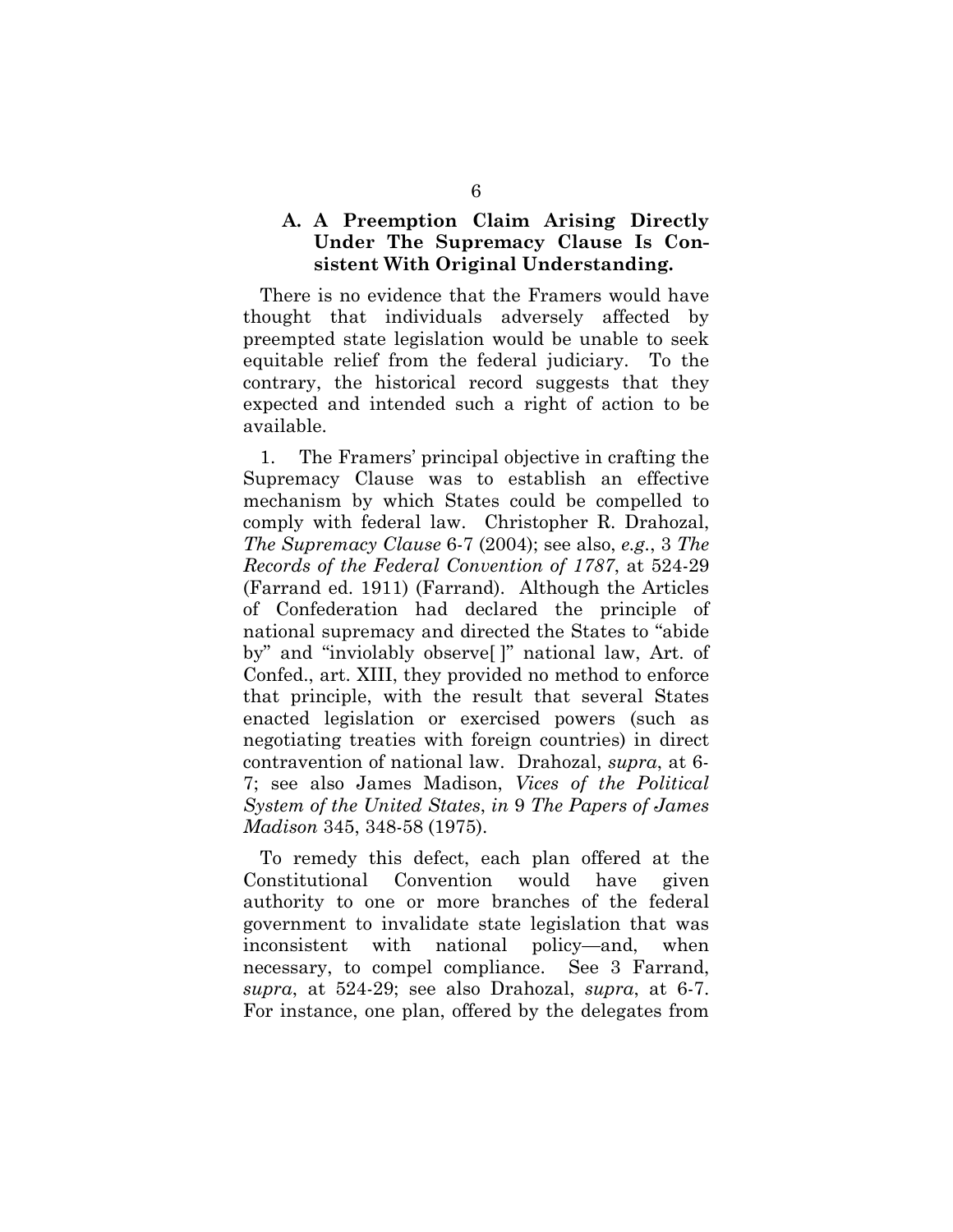New Jersey, would have allowed the executive to call forth the military against a recalcitrant State, 1 Farrand, *supra*, at 245; another, associated with the Virginia delegation, would have vested in Congress the power to "negative" state legislation deemed inconsistent with national law, *id.* at 21, 54, 164-65. The proposal ultimately adopted, embodied in the Supremacy Clause, shared the same purpose as other plans but delegated responsibility for enforcing national supremacy to the judiciary. *E.g.*, *id.* at 168, 313, 322; 2 Farrand, *supra*, at 28-29, 144, 169, 183, 389-91, 417, 603; see also 3 Farrand, *supra*, at 524- 29; Drahozal, *supra*, at 20-23.

A private right of action to challenge preempted state legislation is necessary to allow the judiciary to satisfy this constitutional purpose. State legislation can be presented to federal courts only in the context of "cases" or "controversies," *e.g.*, 2 Farrand, *supra*, at 430, and the parties most able to bring these cases in modern terms, those with "standing"—are those adversely affected by the state legislation. See, *e.g.*, David Sloss, *Constitutional Remedies for Statutory Violations*, 89 Iowa L. Rev. 355, 401-03 (2004). Without a right of action, there would be no mechanism by which unconstitutional state laws could be addressed, except where the State itself elected to bring an enforcement action in the courts, thereby implicating the Supremacy Clause as a defense.

It is inconceivable, given the Framers' then-recent experience under the Articles of Confederation, *e.g.*, 1 Farrand, *supra*, at 166-67, 316-17, 326, that they would have intended the enforcement of national supremacy to depend on voluntary action by the States. Nor would they likely have viewed the Supremacy Clause as nothing more than a "rule of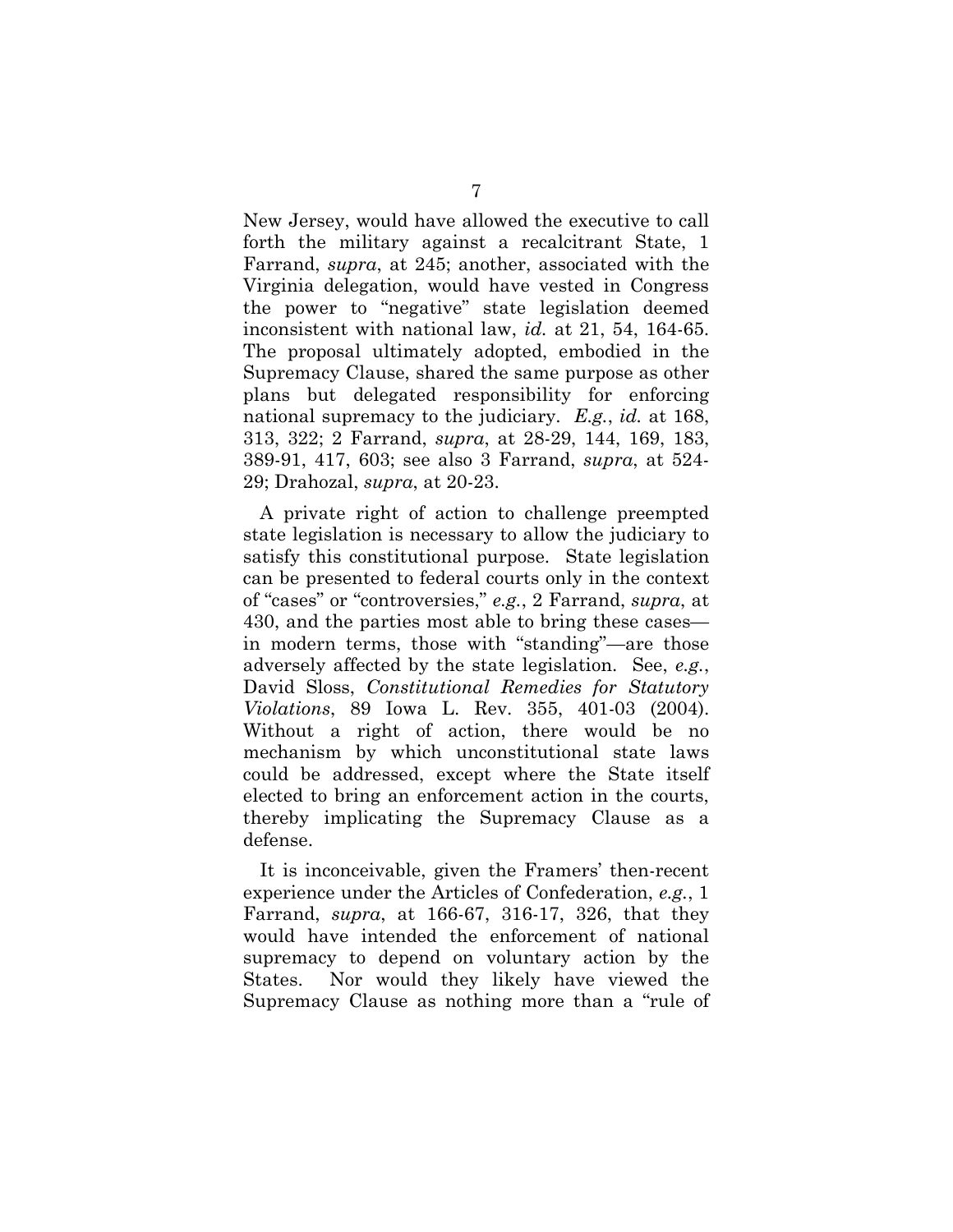decision," Petrs. Br. 36, directing States to follow national law—as had the Articles previously—but giving the federal courts no actual authority to invalidate unconstitutional state legislation. See, *e.g.*, James S. Liebman & William F. Ryan, *"Some Effectual Power": The Quantity and Quality of Decisionmaking Required of Article III Courts*, 98 Colum. L. Rev. 696, 762 (1998). The Framers understood and intended that the federal judiciary would be open to individuals injured by unconstitutional state legislation and empowered to declare state legislation invalid and to prospectively enjoin its enforcement. See, *e.g.*, Marsha S. Berzon, *Securing Fragile Foundations: Affirmative Constitutional Adjudication in Federal Courts*, 84 N.Y.U. L. Rev. 681, 706-07 (2009).

2. This understanding is reflected in the Convention and ratification debates. Throughout those proceedings, the Supremacy Clause was consistently described as giving judges authority affirmatively to "set aside" and "declare void" (not merely "decline to enforce") state legislation that contravenes federal law. *E.g.*, 2 Farrand, *supra*, at 27-28, 391. Although constitutional remedies and rights of action were not a focus of the Convention, see Richard H. Fallon, Jr. & Daniel J. Meltzer, *New Law, Non-Retroactivity, and Constitutional Remedies*, 104 Harv. L. Rev. 1731, 1779 (1991), several delegates expressed the understanding that the federal judiciary should entertain claims by "any individual conceiving himself injured or oppressed by the partiality or injustice of a law of any particular State," 3 Farrand, *supra*, at 55-56 (Randolph), and that federal judges, when presented with an unconstitutional state law, would be able to grant prospective equitable relief in the form of a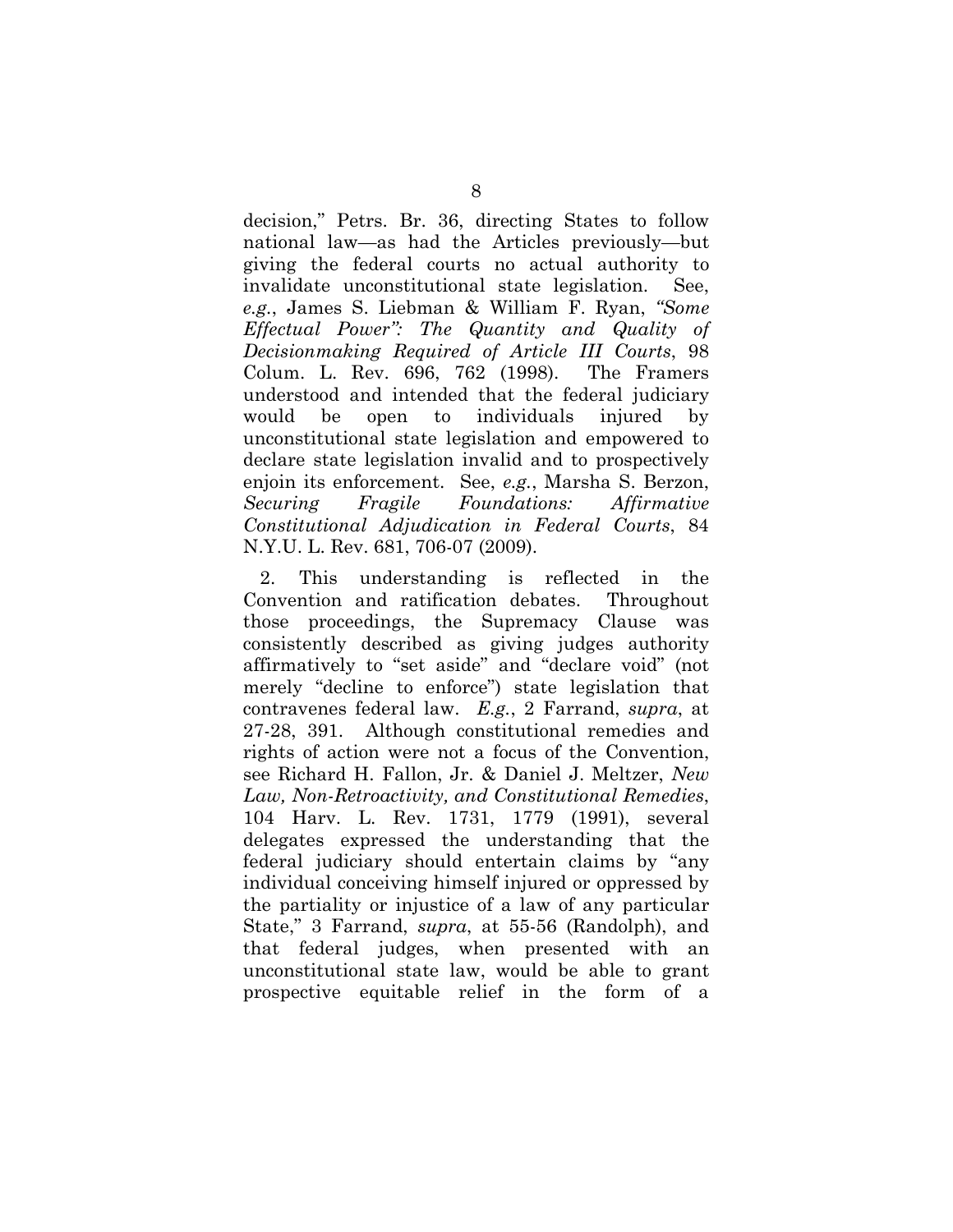"supersedeas," *id.* at 524-29 (Madison).[2](#page-19-0) During the ratification debates, both supporters and opponents of the Constitution assumed that the *federal* judiciary would be empowered "in the first instance" to decide the constitutionality of state laws—presumably in actions commenced by individuals, as it would have been unlikely for a State to bring an enforcement action in federal court. *Id.* at 286-87; see also *id.* at 205-07; 3 *The Debates in the Several State Conventions on the Adoption of the Constitution* 266 (Jonathan Elliot ed., 2d ed. 1836).

This is consistent with the views set forth in *The Federalist Papers*. Petitioners' *amici* rely (Br. of Nat'l Gov. Ass'n 21-22) on a statement by Alexander Hamilton that the Supremacy Clause "only declares a truth, which flows immediately and necessarily from the institution of a federal government." *The Federalist No. 33* (Hamilton). But Hamilton never suggested that this "truth" was an unenforceable one. On the contrary, given the views expressed elsewhere by both Hamilton and Madison, this statement suggests that they understood a right of action to challenge unconstitutional state statutes to be inherent in the constitutional structure, just as they understood the right of judicial review of federal legislation to be inherent in that same structure. See *The Federalist No. 44* (Madison); *The Federalist No. 80* (Hamilton).

This understanding fits squarely within contemporary legal practice. At the time of the

<span id="page-19-0"></span> <sup>2</sup> The proposal by Edmund Randolph would have allowed the judiciary to invalidate not only state legislation found to be inconsistent with federal law but also any state laws deemed "contrary to the principles of equity and justice." 3 Farrand, *supra*, at 55-56; *see also* 1 Farrand, *supra*, at 97-98; 2 Farrand, *supra*, at 73-80.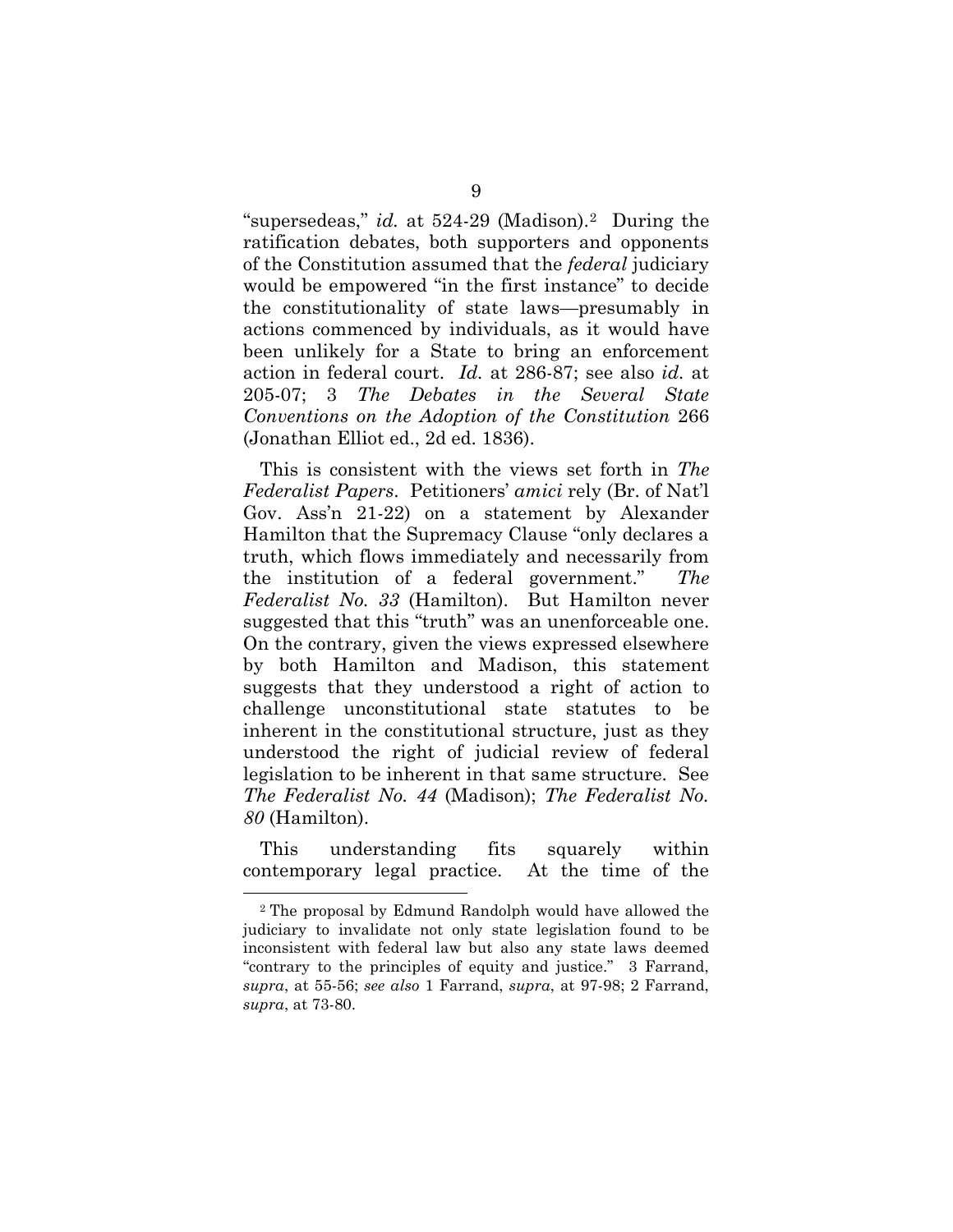Founding, colonial and English judicial practice permitted individuals to seek redress in equity for injuries resulting from an *ultra vires* act or void law. Thomas O. Main, *Traditional Equity and Contemporary Procedure*, 78 Wash. L. Rev. 429, 437- 50 (2003).[3](#page-20-0) For example, the English Board of Trade accepted and addressed petitions from colonists challenging local acts as inconsistent with English law. *E.g.*, Elmer Beecher Russell, *The Review of American Colonial Legislation by the King in Council* 50-52 (1915). The English Privy Council adjudicated appeals by colonists alleging that local provisions were "repugnant" to English law. *E.g.*, Arthur M. Schlesinger, *Colonial Appeals to the Privy Council*, 28 Pol. Sci. Q. 279, 287-88 (1913). Petitioners' *amici* seek to downplay these procedures as "fundamentally political and administrative in nature," Br. of Nat'l Gov. Ass'n 15, but do not explain why these analogous practices would not have informed the Framers' understanding of the role of the judiciary in reviewing local legislation. *E.g.*, 1 Farrand, *supra*, at 105, 138-40; 2 Farrand, *supra*, at 73-80 (referring to English practice in addressing judicial review).

### **B. This Court Has Consistently Recognized Preemption Claims Under The Supremacy Clause.**

Consistent with this understanding, for nearly 200 years the Court has addressed claims seeking equitable relief against the operation of a preempted state law. *Hart & Wechsler*, *supra*, at 903. There are

<span id="page-20-0"></span> <sup>3</sup> *See generally* Erwin C. Surrency, *Report on Court Procedures in the Colonies* (1700), *reprinted in* 9 *American Journal of Legal History* 167, 176 (1965); 1 Joseph Story, *Commentaries on Equity Jurisprudence as Administered in England and America* (14th ed. 1918).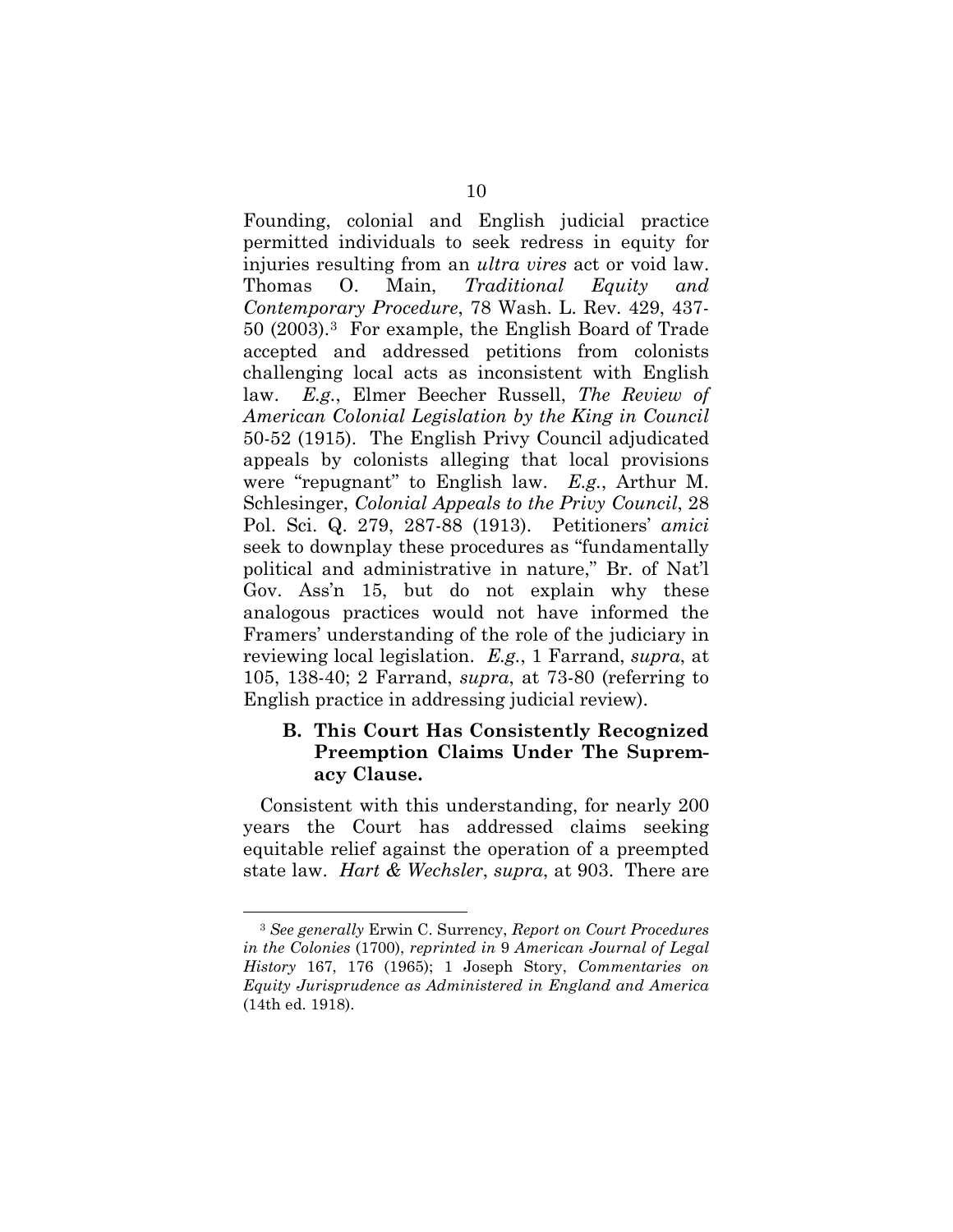<span id="page-21-3"></span><span id="page-21-2"></span>scores of such cases in this Court alone, just a sampling of which are set forth in the margin,<sup>[4](#page-21-0)</sup> and in the federal courts of appeals.<sup>[5](#page-21-1)</sup> These cases were

<span id="page-21-1"></span><sup>5</sup> *See, e.g.*, *Loyal Tire & Auto Ctr., Inc.* v. *Town of Woodbury*, 445 F.3d 136, 149 (2d Cir. 2006); *CSX Transp., Inc.* v. *Williams*, 406 F.3d 667, 672-74 (D.C. Cir. 2005) (per curiam); *Planned Parenthood of Houston & Se. Tex.* v. *Sanchez*, 403 F.3d 324, 330- 35 (5th Cir. 2005); *Qwest Corp.* v. *City of Santa Fe*, 380 F.3d 1258, 1266 (10th Cir. 2004); *Verizon Md., Inc.* v. *Global NAPS, Inc.*, 377 F.3d 355, 368-69 (4th Cir. 2004); *Local Union No. 12004* v. *Massachusetts*, 377 F.3d 64, 75 (1st Cir. 2004); *BellSouth Telecomms., Inc.* v. *MCImetro Access Transmission Servs., Inc.*, 317 F.3d 1270, 1277-78 (11th Cir. 2003) (en banc); *Ill. Ass'n of Mortgage Brokers* v. *Office of Banks & Real Estate*, 308 F.3d 762, 765 (7th Cir. 2002); *GTE N., Inc.* v. *Strand*, 209 F.3d 909, 916 (6th Cir. 2000); *Elizabeth Blackwell Health Ctr. For Women* v. *Knoll*, 61 F.3d 170, 185 (3d Cir. 1995); *First Nat'l Bank of E. Ark.* v. *Taylor*, 907 F.2d 775, 776 n.3 (8th Cir. 1990). *But see Planned Parenthood of Kan. & Mid-Mo.* v. *Moser*, 747 F.3d 814, 822-23 (10th Cir. 2014) (rejecting, in a panel decision, circuit precedent recognizing right of action under Supremacy Clause).

<span id="page-21-0"></span> <sup>4</sup> *See, e.g.*, *Am. Trucking*, 133 S. Ct. 2096; *Rowe*, 552 U.S. 364; *Ark. Dep't of Health & Human Servs.* v. *Ahlborn*, 547 U.S. 268 (2006); *PhRMA*, 538 U.S. 644; *Gade*, 505 U.S. 88; *Lawrence Cnty.* v. *Lead-Deadwood Sch. Dist. No. 40-1*, 469 U.S. 256 (1985); *Shaw* v. *Delta Airlines, Inc.*, 463 U.S. 85 (1983); *Pac. Gas & Elec. Co.* v. *State Energy Res. Conservation & Dev. Comm'n*, 461 U.S. 190 (1983); *Ray* v. *Atl. Richfield Co.*, 435 U.S. 151 (1978); *City of Burbank* v. *Lockheed Air Terminal, Inc.*, 411 U.S. 624 (1973); *Perez* v. *Campbell*, 402 U.S. 637 (1971); *Fla. Lime & Avocado Growers, Inc.* v. *Paul*, 373 U.S. 132 (1963); *Cloverleaf Butter Co.* v. *Patterson*, 315 U.S. 148 (1942); *Mintz* v. *Baldwin*, 289 U.S. 346 (1933); *Clallam Cnty.* v. *United States*, 263 U.S. 341 (1923); *Cummings* v. *City of Chi.*, 188 U.S. 410 (1903); *R.R. Co.* v. *Peniston*, 85 U.S. (18 Wall.) 5 (1873); *Osborn* v. *Bank of the U.S.*, 22 U.S. (9 Wheat.) 738 (1824); *cf. Dobbins* v. *Comm'rs of Erie Cnty.*, 41 U.S. (16 Pet.) 435 (1842); *Weston* v. *City Council*, 27 U.S. (2 Pet.) 449 (1829); *Soc'y for the Propogation of the Gospel* v. *Town of New Haven*, 21 U.S. (8 Wheat.) 464 (1823); *Houston* v. *Moore*, 18 U.S. (5 Wheat.) 1 (1820).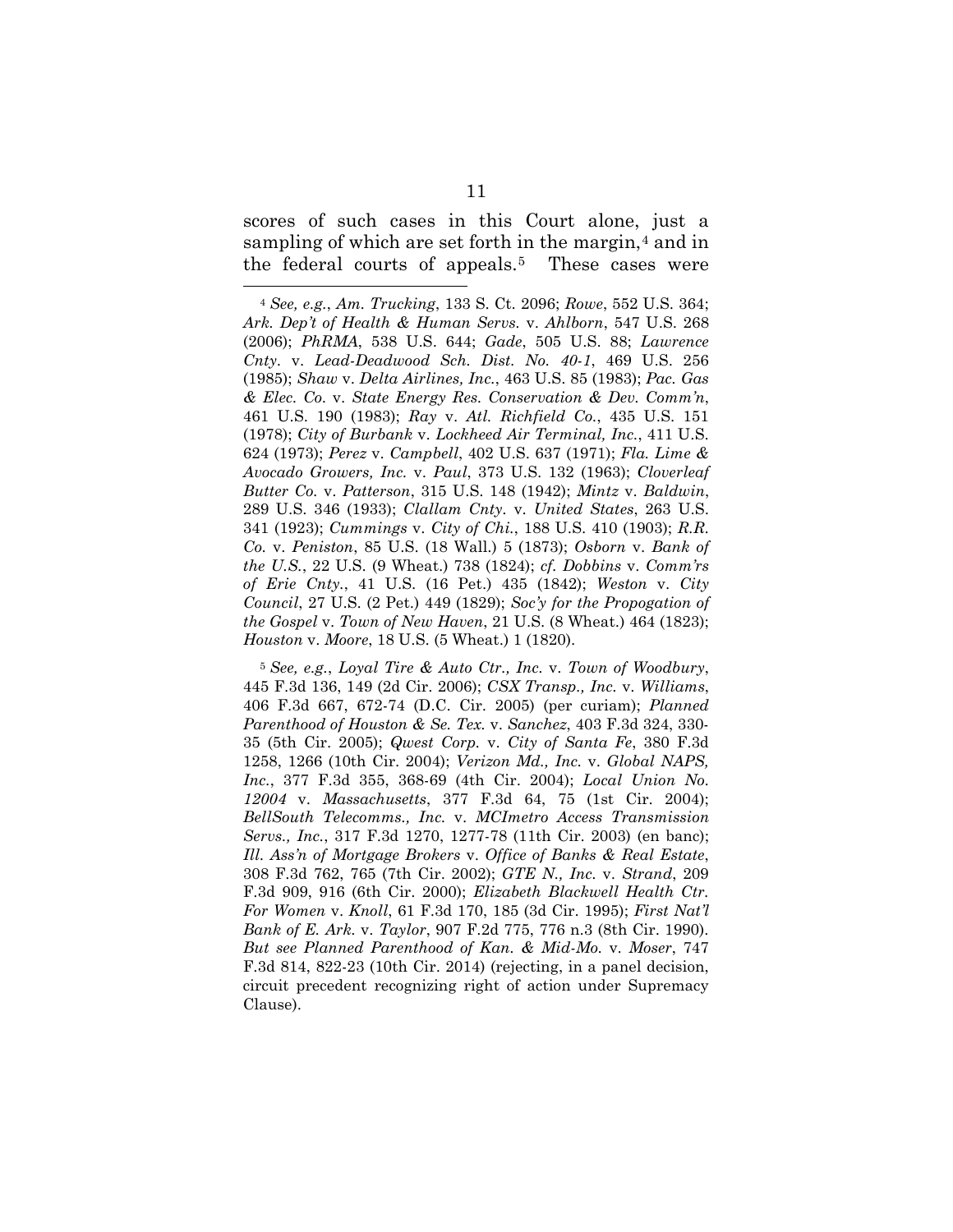decided in each critical period in the evolution of enforcing constitutional claims against state actors including, among others, the eras shortly after the Founding; before and after the Civil War and the enactment of § 1983; and throughout the Twentieth Century, both before and after this Court's decisions in statutory rights cases such as *Gonzaga University*  v. *Doe*, 536 U.S. 273 (2002) and *Alexander* v. *Sandoval*, 532 U.S. 275 (2001).

As early as 1824, in *Osborn* v. *Bank of the United States*, 22 U.S. (9 Wheat.) 738 (1824), the Court held that an entity could seek equitable relief against a state official acting under a state law preempted by the Supremacy Clause. *Id.* at 838. The Court expressly rejected the argument (similar to that offered by petitioners here, Petrs. Br. 36-39) that an individual who "perceives the approaching danger" of an invalid state law "can obtain no protection from the judicial department of the government." 22 U.S. (9 Wheat.) at 847. This Court instead held that it is the "province of [the judiciary], in such cases, to arrest the injury, and prevent the wrong." *Id.* at 845, 847.

Subsequent cases continued to adjudicate claims for equitable relief directly under provisions of the Constitution, including the Supremacy Clause. See *supra* note [4.](#page-21-2) These include, among others, the landmark decision in *Ex parte Young*, 209 U.S. 123 (1908), which upheld an individual's claim to enjoin state officials from enforcing an unconstitutional state law. *Id.* at 145-65. Indeed, the decision went out of its way to note the long history of such claims in the federal courts. *Id.* at 145-52.[6](#page-22-0) And, of course,

<span id="page-22-0"></span> <sup>6</sup> *See also Cherokee Nation* v. *Georgia*, 30 U.S. (5 Pet.) 1, 75-80 (1831) (Thompson, J., dissenting) (a claim for equitable relief against a preempted state law "presents a case for judicial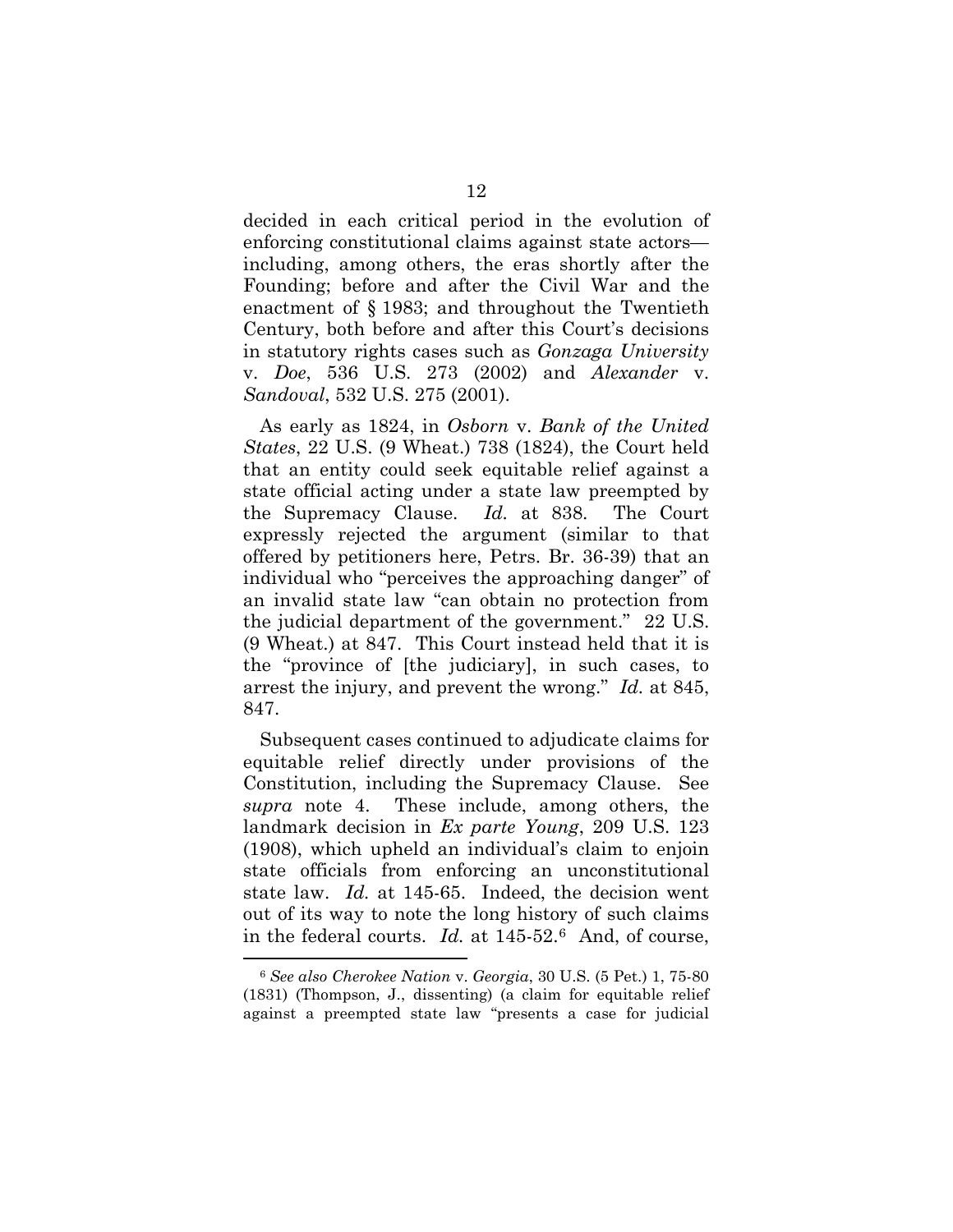the very purpose of *Young* was to preclude States from deterring potential plaintiffs from protecting their constitutional rights by threatening to penalize them for non-compliance with the State's unconstitutional requirement. See *id.* By holding that the private party could go to court to enforce the Constitution against state officials, this Court rejected the argument that constitutional provisions are enforceable only as a defense to an enforcement action.

Through the last century and into this one, and despite changing views of the meaning and relevance of the phrase "cause of action," *e.g.*, *Davis* v. *Passman*, 442 U.S. 228, 236-44 (1979), this Court repeatedly has entertained affirmative claims to enjoin state officials from implementing preempted state legislation. *E.g.*, *Verizon Md. Inc.* v. *Pub. Serv. Comm'n*, 535 U.S. 635, 642-43 (2002); see also *Va. Office for Prot. & Advocacy* v. *Stewart*, 131 S. Ct. 1632, 1638-39 (2011)[.7](#page-23-0) In *Shaw* v. *Delta Air Lines, Inc.*, 463 U.S. 85 (1983), for example, the Court held that "[a] plaintiff who seeks injunctive relief from state regulation[ ] on the ground that such regulation is pre-empted [under] the Supremacy Clause ... presents a federal question which the federal courts have jurisdiction under 28 U.S.C. § 1331 to resolve." *Id.* at 96 n.14. These decisions "reaffirm [] the general rule" that equitable relief is available in

 $\overline{a}$ 

consideration, arising under the laws of the United States," and "an injunction is a fit and proper writ to be issued, to prevent the further execution of such [state] law[ ]").

<span id="page-23-0"></span><sup>7</sup> *See also supra* note [4;](#page-21-2) Robert Bruce Scott, *The Increased Control of State Activities by the Federal Courts*, 3 Am. Pol. Sci. Rev. 347 (1909); John E. Lockwood et al., *The Use of the Federal Injunction in Constitutional Litigation*, 43 Harv. L. Rev. 426 (1930).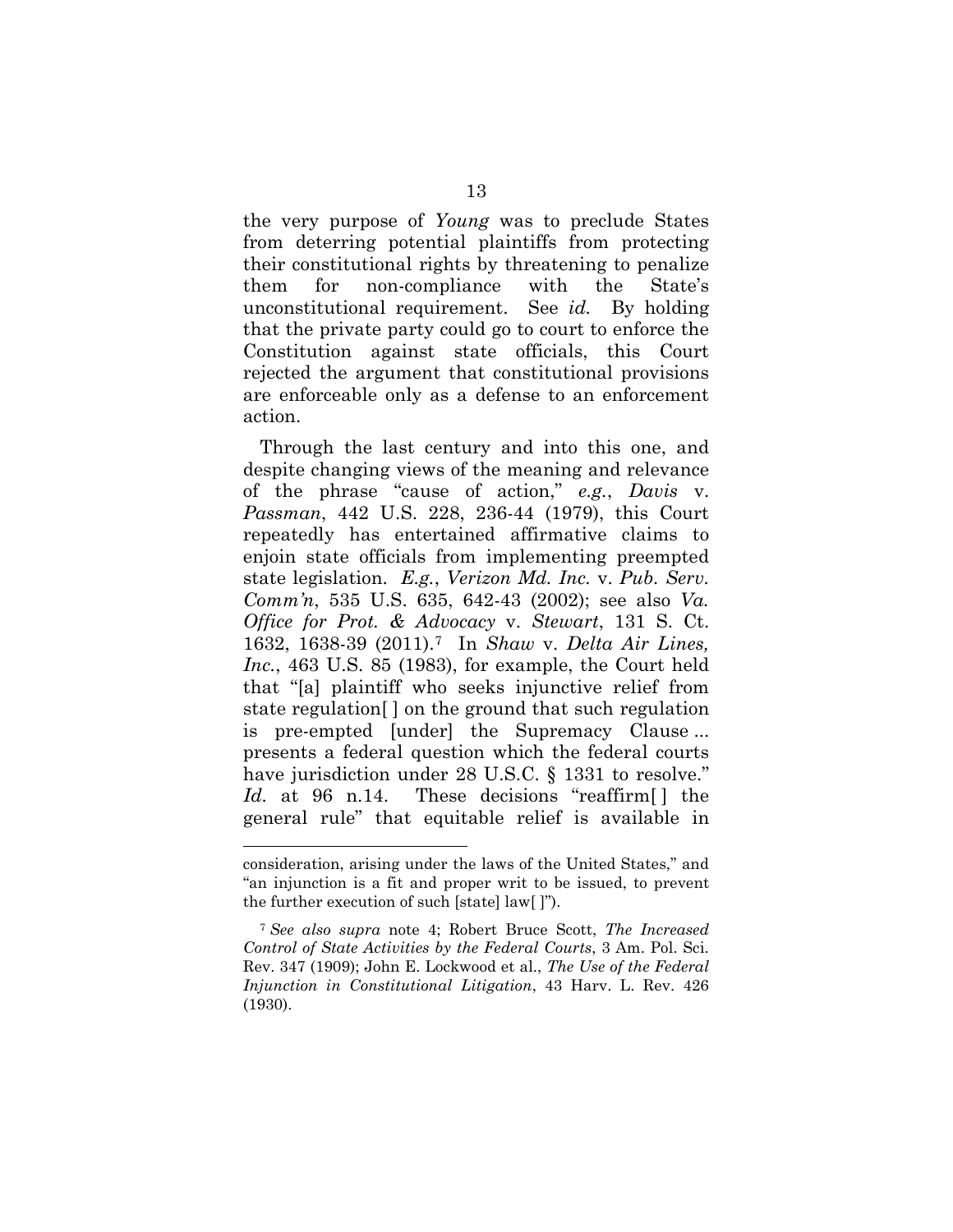federal court to enjoin state officers from implementing preempted state law. *Lawrence Cnty.* v. *Lead-Deadwood Sch. Dist. No. 40-1*, 469 U.S. 256, 259 n.6 (1985).

To be sure, many of these decisions assumed the existence of a claim under the Supremacy Clause, while focusing directly on questions of jurisdiction or the like. See, *e.g.*, *Swift & Co.* v. *Wickham*, 382 U.S. 111, 114-29 (1965). But, it cannot be disputed that these cases reflect an unbroken history of allowing individuals to "vindicate ... pre-emption claims by seeking declaratory and equitable relief in the federal district courts." *Golden State*, 493 U.S. at 119 (Kennedy, J., dissenting); cf. *Vt. Agency of Natural Res.* v. *U.S. ex rel. Stevens*, 529 U.S. 765, 773-78 (2000) (concluding that the "long tradition" of "routinely entertain[ing]" *qui tam* actions was "well nigh conclusive" of those claims' justiciability). To hold otherwise would cast doubt upon, if not directly overrule, the holdings of these cases and scores others. What this history also reveals is that a direct action under the Supremacy Clause has promoted rather than interfered with a properly functioning federalist regime because preemption requires clear intent to oust state law, *e.g.*, *Riegel* v. *Medtronic, Inc.*, 552 U.S. 312, 334 (2008), but when it exists there is a remedy available to the party injured by that law.

### **C. Statutory Authorization Is Not A Prerequisite To A Preemption Claim Under the Supremacy Clause.**

In none of the cases discussed above did this Court demand "rights-creating" or other authorizing statutory language as a prerequisite to a right of action under the Supremacy Clause. See *supra* note [4.](#page-21-2) Such a requirement would run counter to a large corpus of cases approving direct claims under other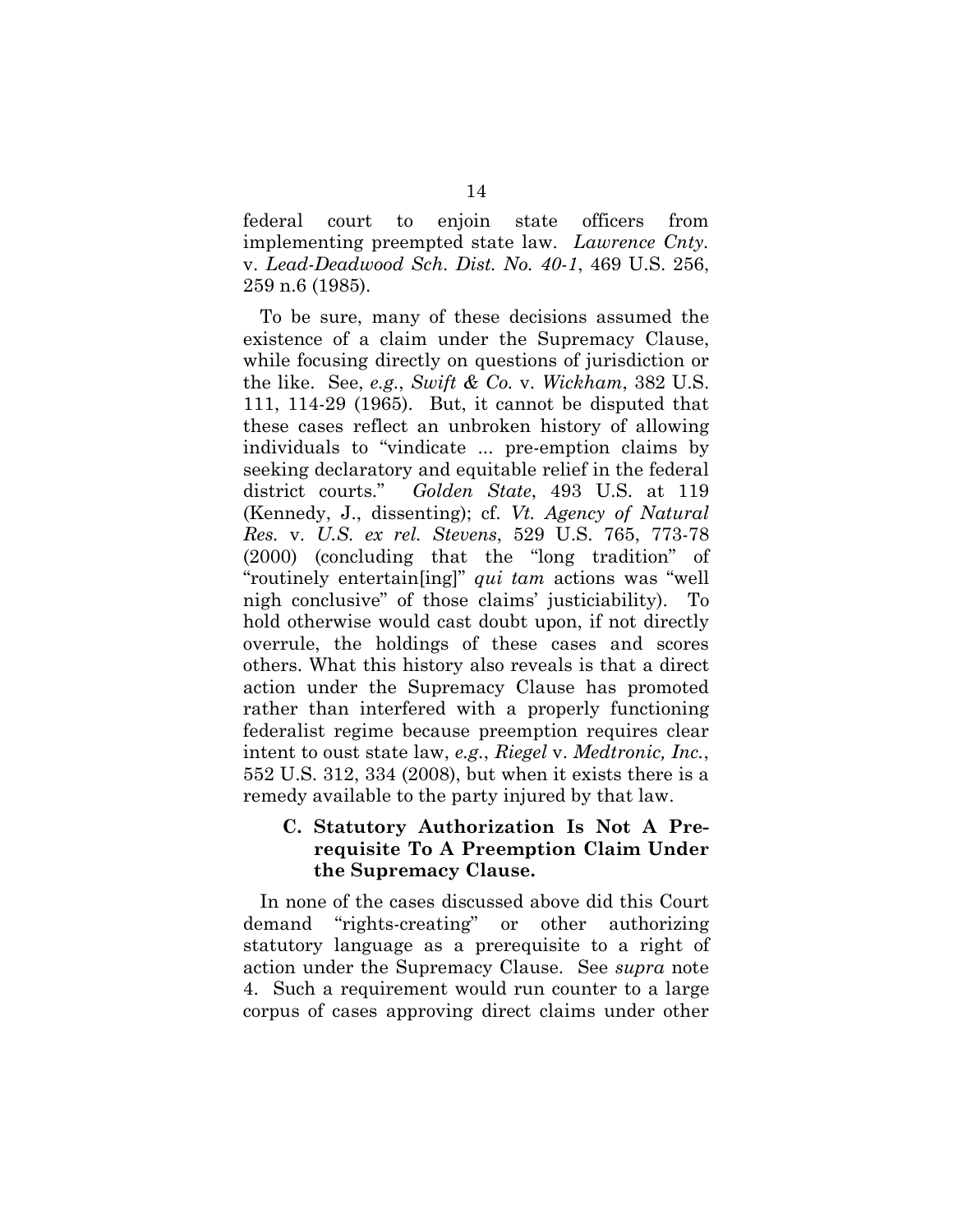provisions of the Constitution and is not mandated by statutory rights cases such as *Gonzaga* and *Sandoval*.

### **1. Constitutional Claims For Equitable Relief Do Not Require Statutory Authorization.**

Claims arising directly under provisions of the Constitution have "long been recognized" by this Court, without need for statutory authorization. *Malesko*, 534 U.S. at 74. Whatever role Congress has in defining and limiting the scope of remedies that are available in these actions, particularly with respect to monetary damages, a claim seeking purely equitable relief to abate an ongoing constitutional violation arises as a necessary incident of the Constitution.

a. This principle underlies *Bivens* v. *Six Unknown Named Agents of Federal Bureau of Narcotics*, 403 U.S. 388 (1971), and its progeny. That case, and those that followed from it, held that an individual whose constitutional rights are infringed by a federal official may bring an action in federal court for monetary damages. *Id.* at 392-97; see also *Carlson* v. *Green*, 446 U.S. 14, 19-21 (1980); *Davis*, 442 U.S. at 245-49. No statute authorized these actions, and in some cases Congress had provided alternative remedial schemes for the violations at issue. *E.g.*, *Green*, 446 U.S. at 19-21. Nevertheless, this Court reasoned that a damages remedy should be available to individuals injured by constitutional violations committed by federal officials, in part because 42 U.S.C. § 1983 provides a comparable remedy for violations committed by state officials. *Id.*  at 21-22 & n.6, 24-25.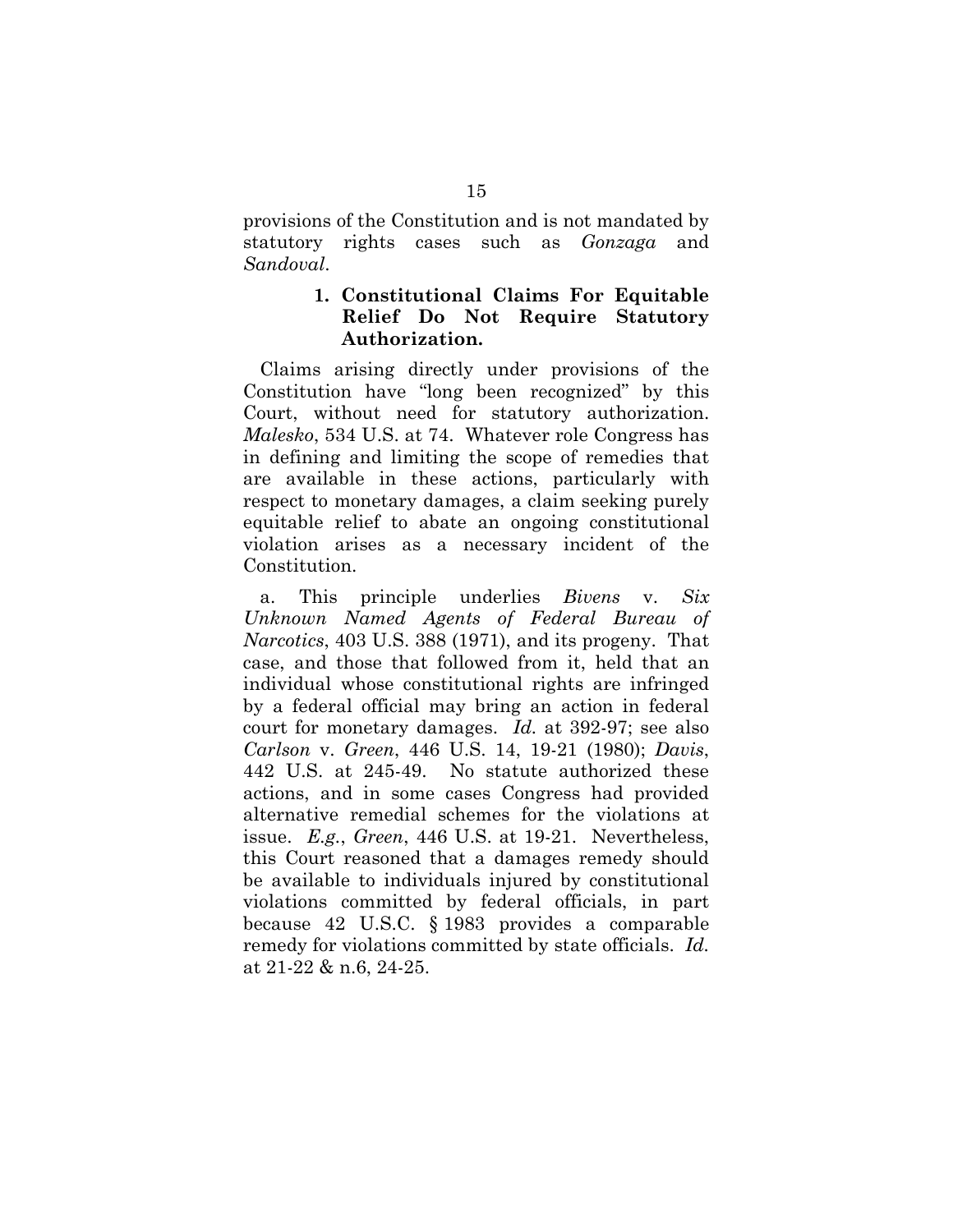The availability of a *damages* remedy for constitutional claims has, of course, been circumscribed in the years since *Bivens*, and for good reasons. *E.g.*, *Malesko*, 534 U.S. at 68. A damages remedy is retrospective in nature, intended to compensate the injured party and deter future violations, and is not strictly necessary to abate an ongoing constitutional violation. *Green*, 446 U.S. at 19-21. For those reasons, the Court generally has limited it to circumstances in which the violation could not otherwise be addressed, and has held it unavailable when Congress provided a "meaningful" and "effective" alternative remedial scheme—even if the relief available under that scheme is not precisely the same. *E.g.*, *Schweicker* v. *Chilicky*, 487 U.S. 412, 425 (1988); *Bush* v. *Lucas*, 462 U.S. 367, 385-86 (1983); see also *Hui* v. *Castaneda*, 559 U.S. 799, 808 (2010).

The Court consistently has reaffirmed, however even when disallowing a damages claim under *Bivens*—that claims for equitable relief remain fully available. *Malesko*, 534 U.S. at 74; *United States* v. *Stanley*, 483 U.S. 669, 682-83 (1987); see also*, e.g.*, *Green*, 446 U.S. at 39 (Rehnquist, J., dissenting). Such claims exist and retain their vitality as a matter of constitutional structure and necessity. See *Stanley*, 483 U.S. at 683 (claims for equitable relief "[do] not ask the Court to imply a new cause of action") (quoting *Chappell* v. *Wallace*, 462 U.S. 296, 305 n.2 (1983)). While Congress may by statute prescribe procedures for the adjudication and review of constitutional claims, see, *e.g.*, *Swift*, 382 U.S. at 114-15 (three-judge panels), and justiciability doctrines may independently restrict their availability in particular circumstances, see, *e.g.*, *Baker* v. *Carr*, 369 U.S. 186, 217 (1962), prospective equitable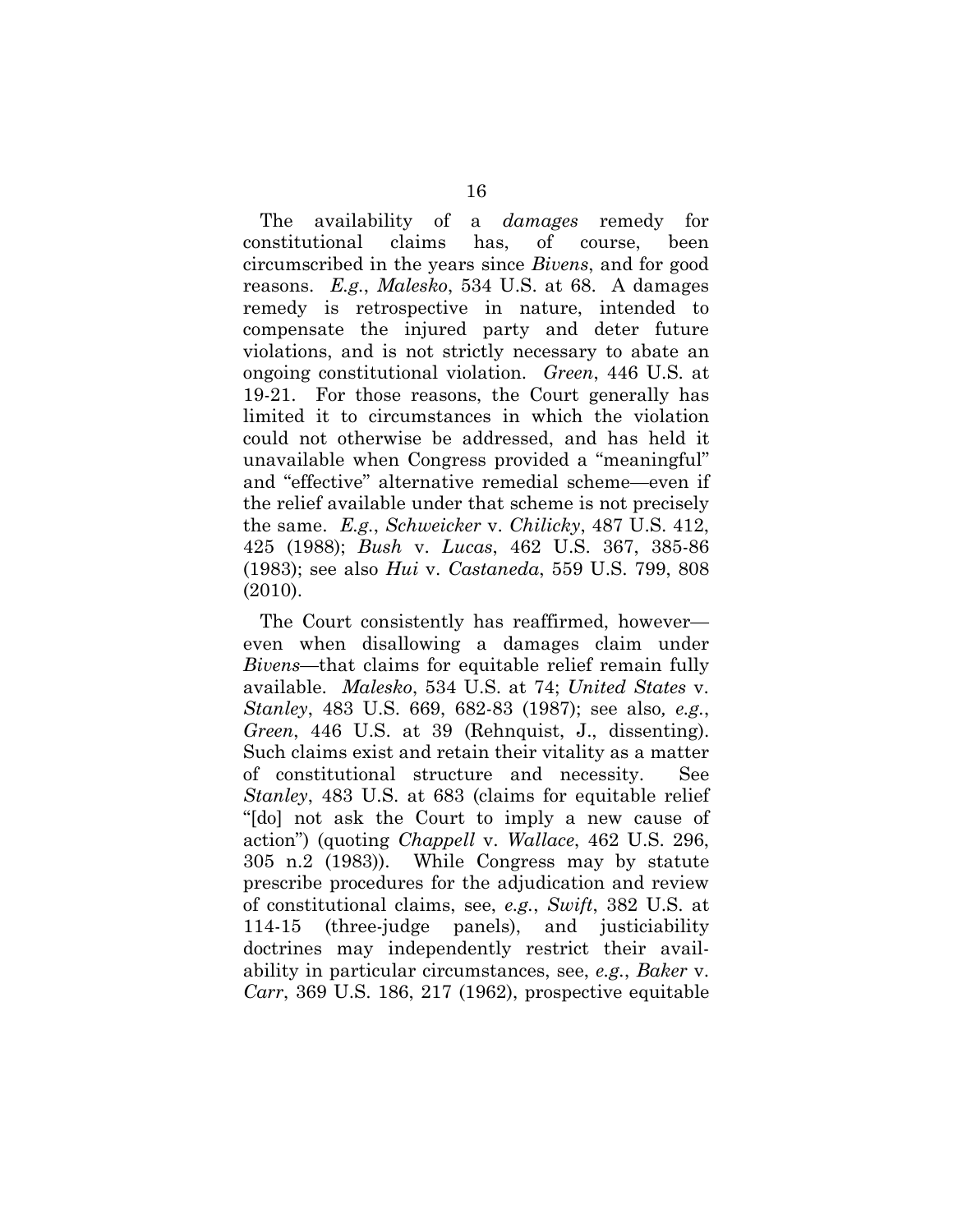relief is "presumed availab[le] ... against threatened invasions of constitutional interests." *Bivens*, 403 U.S. at 404 (Harlan, J., concurring).

b. Cases outside the *Bivens* context likewise recognize "direct" constitutional claims seeking equitable relief for violations of the Constitution. *Malesko*, 534 U.S. at 74. Contrary to petitioners' argument, these claims have been approved not only for constitutional provisions that represent an affirmative "source of … federal rights," Petrs. Br. 37, but also those—like the Supremacy Clause—that define the structural relationship between the state and federal governments.

In fact, there are numerous cases in which this Court has addressed claims arising directly under "structural" provisions of the Constitution. These include, among others, claims under the Qualifications and Compact Clauses, *e.g.*, *U.S. Steel Corp.* v. *Multistate Tax Comm'n*, 434 U.S. 452, 458 (1978); *Powell* v. *McCormack*, 395 U.S. 486 (1969), as well as under more abstract constitutional principles such as separation of powers, *e.g.*, *Youngstown Sheet & Tube Co.* v. *Sawyer*, 343 U.S. 579, 635 (1952).[8](#page-27-0) These cases confirm that "structural" provisions of the Constitution, no less than "rights-creating" ones, are enforceable through direct actions in federal courts.

<span id="page-27-0"></span> <sup>8</sup> *See also, e.g., Hodel* v. *Irving*, 481 U.S. 704 (1987) (Takings Clause); *S.-Cent. Timber*, 467 U.S. 82 (Dormant Commerce Clause); *Allied Structural Steel Co.* v. *Spannaus*, 438 U.S. 234 (1978) (Contracts Clause); *Foster-Fountain Packing Co.* v. *Haydel*, 278 U.S. 1 (1928) (Dormant Commerce Clause); *Fallbrook Irrigation Dist.* v. *Bradley*, 164 U.S. 112 (1896) (Takings Clause); *Davis* v. *Gray*, 83 U.S. (16 Wall.) 203 (1873) (Contracts Clause).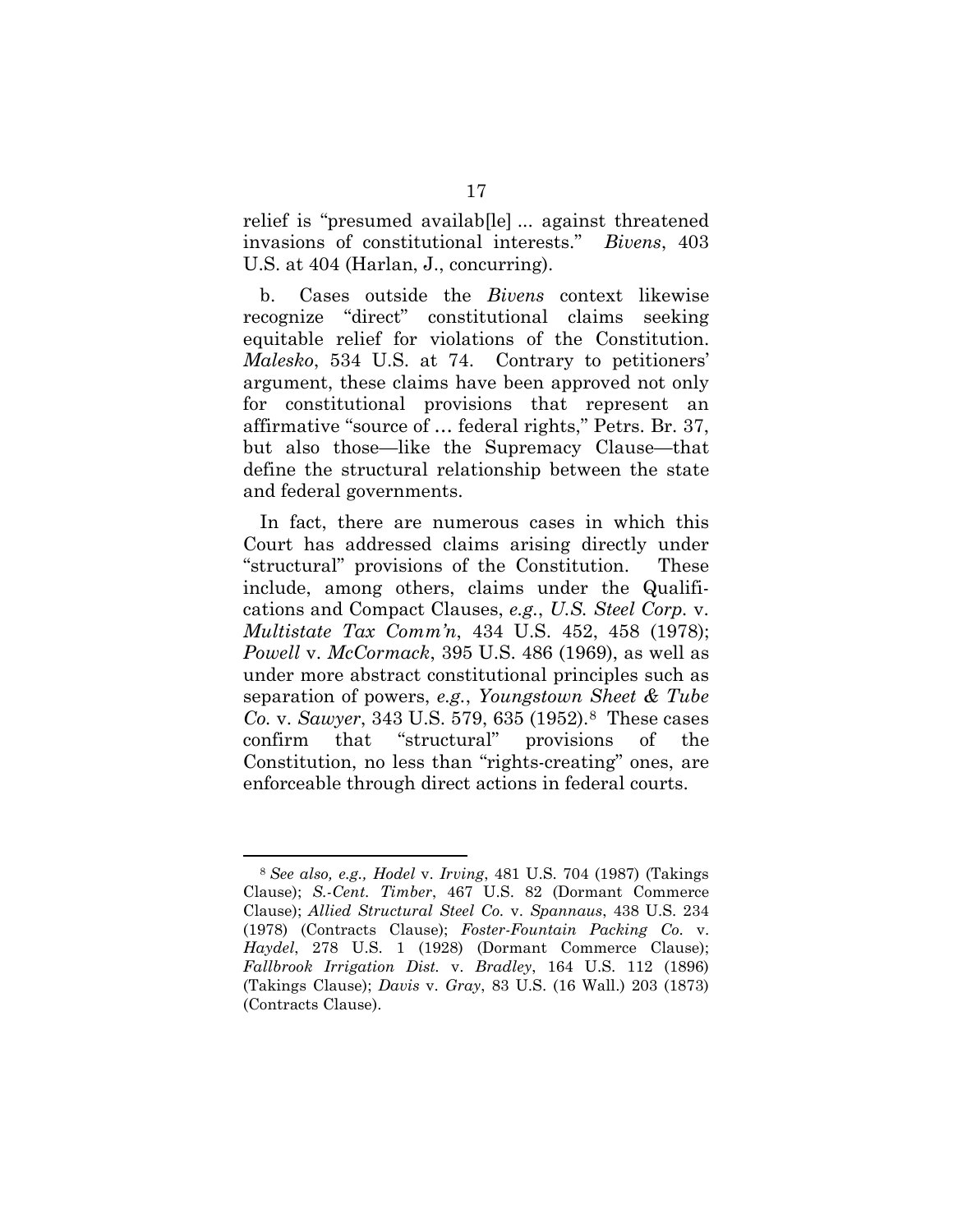This principle was strongly reaffirmed in a pair of this Court's recent decisions. In *Free Enterprise Fund* v. *Public Co. Accounting Oversight Board*, 561 U.S. 477 (2010), the Court expressly upheld "an implied private right of action directly under the Constitution to challenge governmental action under the Appointments Clause or separation-of-powers principles." *Id.* at 491 n.2. It noted that a right to equitable relief for a constitutional violation "has long been recognized" and "[exists] as a general matter, without regard to the particular constitutional provisions at issue." *Id.* (quoting *Malesko*, 534 U.S. at 74).

In *Bond* v. *United States*, 131 S. Ct. 2355 (2011), this Court similarly held that "structural" constitutional provisions like the Tenth Amendment which do not confer individual "rights" but rather define the relationship between federal and state governments—are nevertheless intended to "protect[ ] the liberty of ... persons" and for that reason may be asserted by an individual in a challenge to government action. *Id.* at 2364-65. In language particularly relevant here, the Court explained that, "[j]ust as it is appropriate for an individual, in a proper case, to invoke separation-ofpowers or check-and-balances constraints, so too may a litigant, in a proper case, challenge a law as enacted in contravention of constitutional principles of federalism." *Id.*

These opinions reject the distinction that petitioners would draw between rights-creating and structural provisions of the Constitution. Petrs. Br. 17-19. On the contrary, they properly recognize that the Constitution's structural provisions fundamental purpose is to protect individual liberties. *Bond*, 131 S. Ct. at 2363-64. That is equally true of the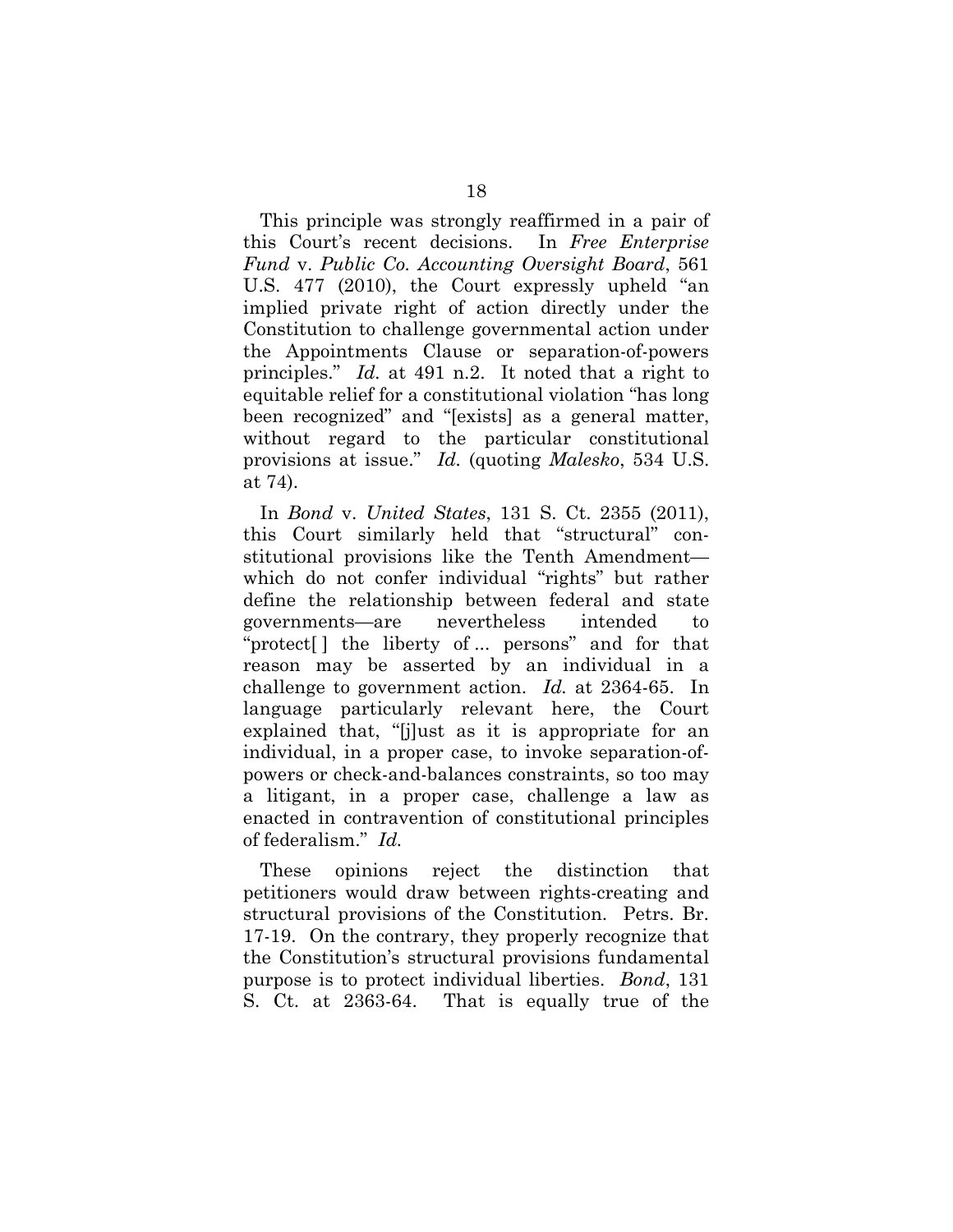Supremacy Clause. The Court's decisions also explicitly recognize that negative restrictions on governmental power, like the Supremacy Clause, can support a challenge against government action and a claim for prospective equitable relief to abate an ongoing constitutional violation. *Free Enter.*, 561 U.S. at 491 n.2. In arguing that the Supremacy Clause "should be treated differently than every other constitutional claim," petitioners—like the parties in *Free Enterprise* and *Bond*—"offer[ ] no reason and cite[ ] no authority why that might be so." *Id.* That is because no reason exists.

### **2. The Analysis Applied In Statutory Right Of Action Cases Does Not Apply To Constitutional Claims.**

"Rights-creating" language is not a prerequisite to claims asserted directly under the Constitution, including preemption claims under the Supremacy Clause. That requirement is applied to claims under 42 U.S.C. § 1983, see *Gonzaga*, 536 U.S. at 282, and claims implied under federal statutes, see *Sandoval*, 532 U.S. at 286, but it has never been—and, contrary to petitioners' argument, Petrs. Br. 18-19, cannot be—applied to constitutional claims.

a. The remedy provided by § 1983 has, since its enactment, been understood to supplement and complement—but not to supplant—equitable relief already available through a claim under the Constitution itself. *E.g.*, *Section 1983 and Federalism*, 90 Harv. L. Rev. 1133, 1154, 1170 (1977); see also *Monroe* v. *Pape*, 365 U.S. 167, 173 (1961). Throughout the debates on the bill that would become § 1983, legislators explained that the statute would offer "*further* redress for violations ... of constitutional rights" and an "*additional*" remedy for individuals injured thereby. Cong. Globe, 42d Cong.,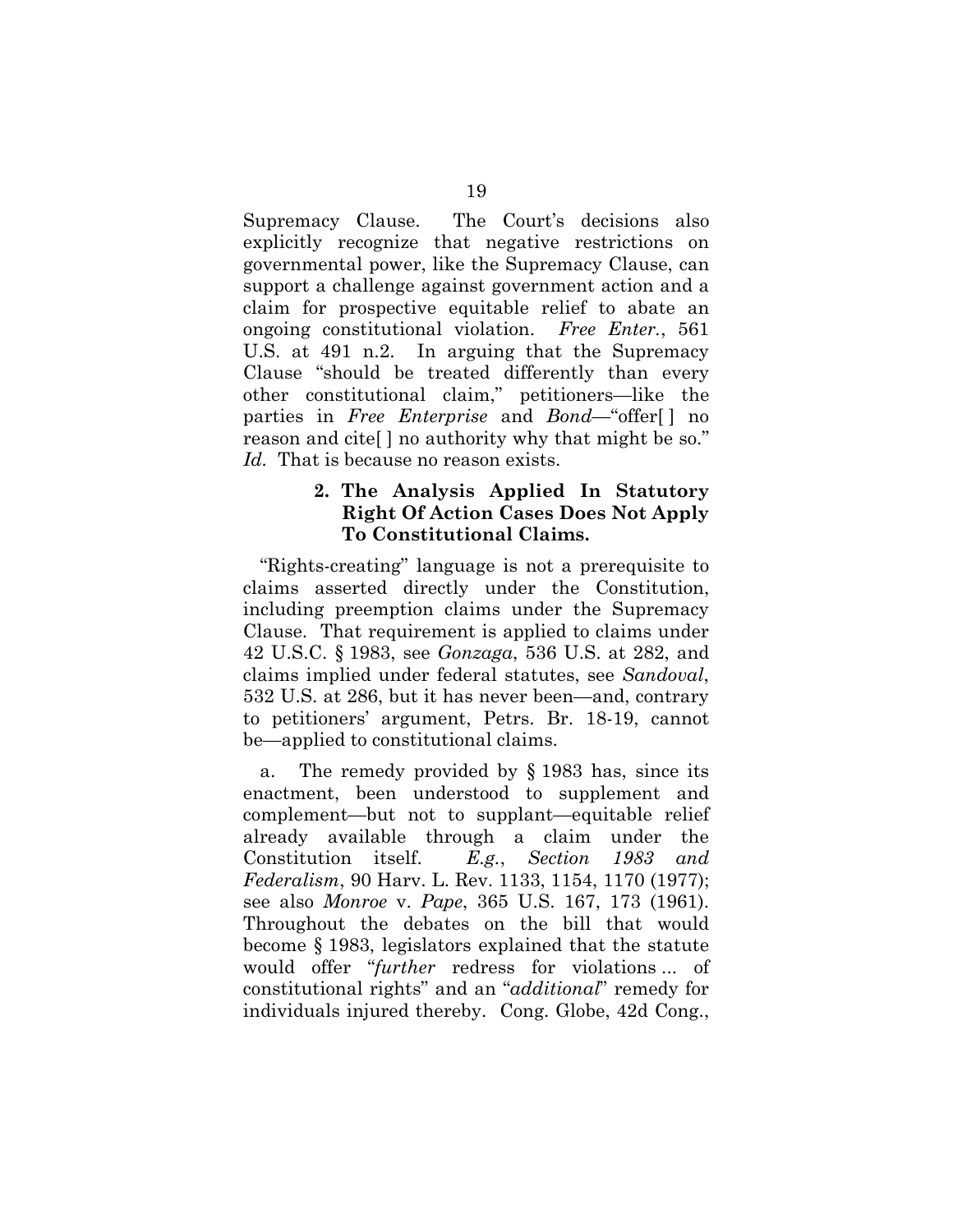1st Sess. app. 315, 460 (1871) (emphasis added); see, *e.g.*, *id.* at 374, 429, 653. There is no evidence that Congress intended § 1983 to limit or disturb the traditional scope of preemption claims under the Supremacy Clause. To the contrary, supporters and opponents of the bill recognized the historical propriety of claims seeking prospective injunctive relief for constitutional violations, including actions to void unconstitutional state laws. *E.g.*, *id.* at app. 259 ("[T]he remedy [for a State's violation of the Constitution is that t]he Federal courts … declare[ ] the statute null and void."); see also, *e.g.*, *id.* at app. 83, app. 221, app. 259, app. 315, 429.

This distinction finds further support in the fact that § 1983 was deemed necessary precisely because it addressed a different class of harms—injuries to federally conferred "rights"—than those remedied by a claim for injunctive relief under the "negative limitations" of the Constitution. *Id.* at app. 83. As one of the bill's sponsors explained:

[Constitutional] prohibitions upon the political powers of the States are all of such nature that they can be ... enforced by the courts of the United States declaring void all State acts of encroachment on Federal powers. Thus, and thus sufficiently, has the United States "enforced" those provisions of the Constitution. But there are some that are not of this class. These are where the court secures the rights or the liabilities of persons within the States, as between such persons and the States…. [T]hese [are] the only provisions where it was deemed that legislation was required to enforce the[m] ....

*Id.* at app. 69; see also *id.* at app. 70. Prospective equitable relief often is not an effective remedy for a completed infringement of an individual's personal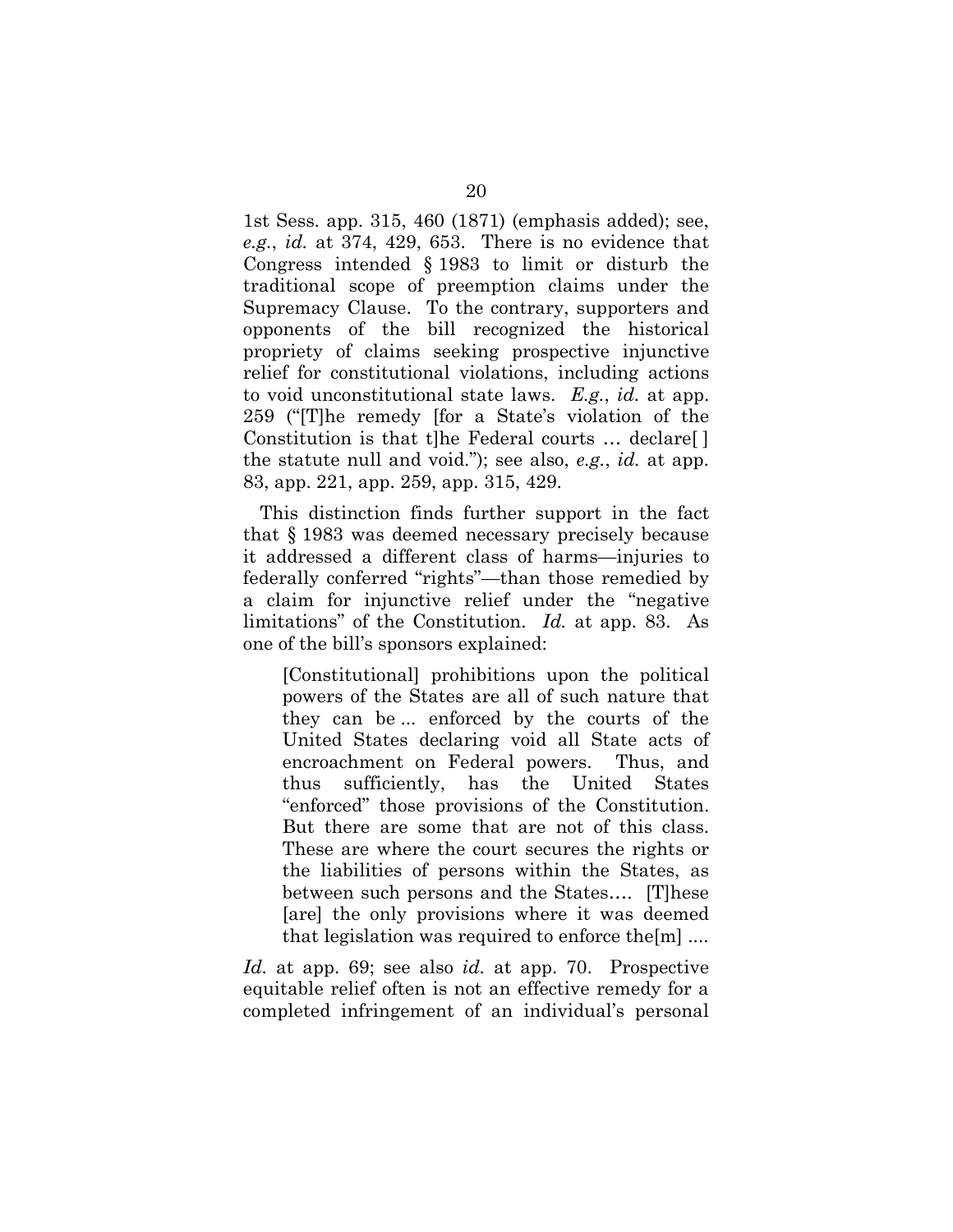"rights," and for that reason a damages remedy was provided in § 1983, both to compensate the individual and to deter future violations.[9](#page-31-0) *E.g.*, *id.* at app. 50.

This rationale has been understood to justify limiting claims under § 1983 (and analogous claims under *Bivens*) to deprivations of federally conferred "rights," *Gonzaga*, 536 U.S. at 285-90, but it has no application to direct constitutional claims for prospective equitable relief. Whereas § 1983 by its terms protects only "rights" guaranteed to individuals under federal law, *id.*, the Supremacy Clause declares broadly that "any Thing in the Constitution or Laws of any State" contrary to the "Constitution[ ] and the Laws of the United States" shall be invalid, without regard to whether the provisions at issue confer "rights." U.S. Const., art. VI, cl. 2; see *Golden State*, 493 U.S. at 117 (Kennedy, J., dissenting) ("Preemption [does not] concern<sup>[]</sup> ... the securing of rights, privileges, and immunities to individuals.").

To be sure, as the United States points out, *some* preemption claims might also be brought under § 1983 because they implicate a particular "right" guaranteed by federal law. U.S. Br. 28-29. But the availability of that particular avenue of relief is no reason to hold that § 1983 displaces constitutional

<span id="page-31-0"></span> <sup>9</sup> The three statements cited by petitioners' *amicus*, far from showing that the framers of § 1983 "believed that its equitable remedies were *new*," Br. of Nat'l Gov. Ass'n 33, establish only that they believed that equitable remedies, in addition to monetary damages, could and should be provided under § 1983 to protect against a violation of federally guaranteed "rights." *See* Cong. Globe, 42d Cong., 1st Sess. at 501 (noting that Congress has authority to enact § 1983, to provide "an original action in our Federal courts [for an] injunction [or] recovery of damages"); *see also id.* at 577 (referring to need to protect federally guaranteed "rights"); *id.* at 376 (same).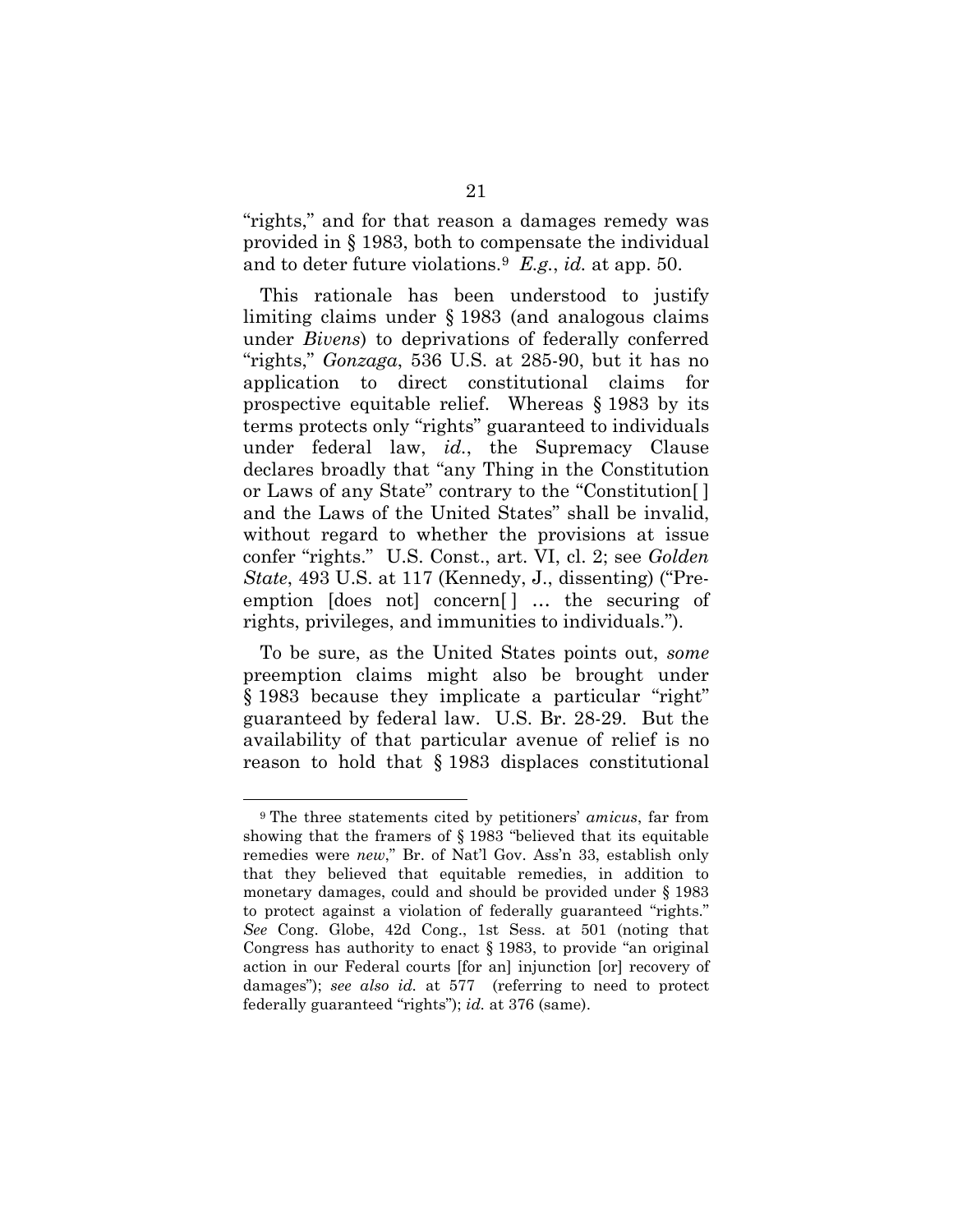preemption claims, any more than it displaces the myriad other constitutional claims that "ha[ve] long been recognized" to coexist with § 1983 (and *Bivens*) claims.[10](#page-32-0) *Malesko*, 534 U.S. at 74. And, contrary to the United States' assertion, U.S. Br. 28-29, not all constitutional preemption claims could simply be restyled as § 1983 claims, or vice versa. See, *e.g.*, *Golden State*, 493 U.S. at 107-08; *Loyal Tire & Auto Ctr., Inc.* v. *Town of Woodbury*, 445 F.3d 136, 149 (2d Cir. 2006). There is no basis to restrict preemption claims under the Supremacy Clause to those based on a "rights-creating" statute.

b. Much the same can be said for petitioners' argument that constitutional preemption claims should be allowed only when authorized by the underlying federal statute, under the rationale of implied rights of action cases like *Sandoval*. Petrs. Br. 18-35. Because the claims at issue in those cases were brought directly under *statutes*, the scope and availability of any cause of action depended on the statute itself. *E.g.*, *Sandoval*, 532 U.S. at 286. Claims under the Supremacy Clause, by contrast, are brought under *the Constitution* and exist as a necessary incident of the Constitution's structure. See*, e.g.*, *Free Enter.*, 561 U.S. at 491 n.2; see also *Malesko*, 534 U.S. at 74.

Petitioners' position rests on the flawed premise that a preemption claim seeks to "enforce" a federal statute. *E.g.*, Petrs. Br. 24-27; U.S. Br. 30. Although

<span id="page-32-0"></span> <sup>10</sup> The statement in *Maine* v. *Thiboutot*, 448 U.S. 1 (1980), that when a statute provides no private right of enforcement § 1983 represents the "exclusive statutory cause of action," *id.* at 6, does not on its face suggest that § 1983 is the exclusive vehicle for *non-statutory* claims, *contra* Petrs. Br. 24-25; U.S. Br. 25-26, and *Thiboutot* never has been read to support displacement of constitutional claims for equitable relief.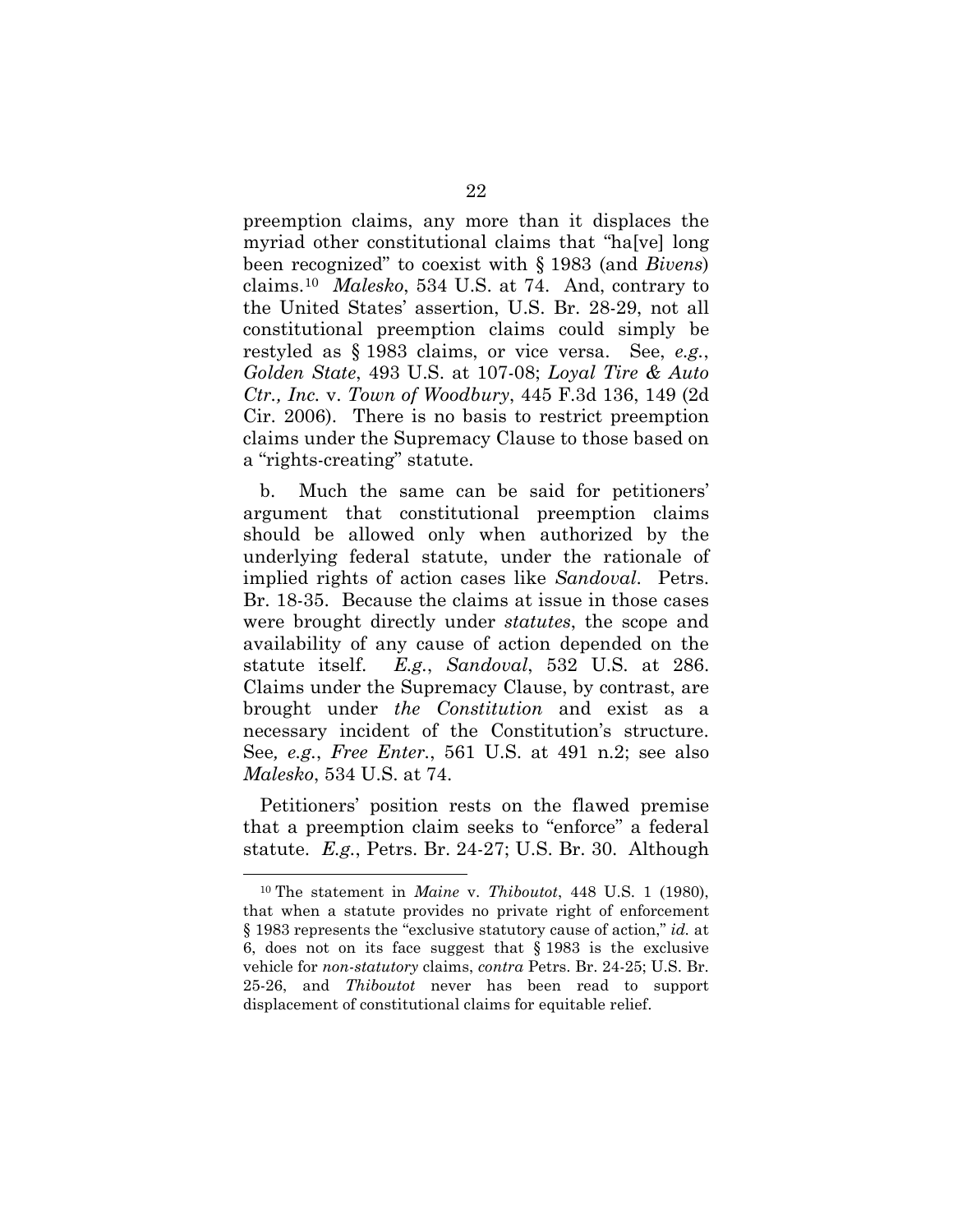a preemption claim commonly relies for its substance on the scope of a federal statute—to determine, for instance, whether the challenged state legislation impermissibly conflicts with federal law, see *Medtronic, Inc.* v. *Lohr*, 518 U.S. 470, 485-86 (1996) it does not seek to "enforce" the statute, as would a claim asserting an implied statutory right of action, *Sandoval*, 532 U.S. at 286. Rather, what is "enforced" in a preemption claim is the structural constitutional principle of supremacy, as declared in the Supremacy Clause. *E.g.*, *Douglas* v. *Seacoast Prods., Inc.*, 431 U.S. 265, 271-72 (1977) (preemption is "basically constitutional in nature, deriving its force from the operation of the Supremacy Clause"); see also Caleb Nelson, *Preemption*, 86 Va. L. Rev. 225, 234 (2000).

It is therefore no answer to contend, as petitioners do, that the equitable relief sought here is unavailable because "equity follows the law." Petrs. Br. 47 (quoting *Douglas*, 132 S. Ct. at 1213 (Roberts, C.J., dissenting)). The "law" to be enforced in this case is not the statute, but the Constitution itself. See, *e.g.*, *PLIVA*, 131 S. Ct. at 2579-80 (Thomas, J.); cf. U.S. Br. 10 ("The question in this case … does not concern the States' substantive [statutory] obligations … ."). Because it is the Constitution that supports a right of action for these claims, the availability of that right does not depend upon whether the underlying statute might also provide one.

Moreover, reaffirming the longstanding rule that preemption claims may be brought directly under the Constitution will not undermine congressional expectations regarding the operation of federal law, as petitioners suggest. Petrs. Br. 27-35. This is for the simple reason that courts uniformly have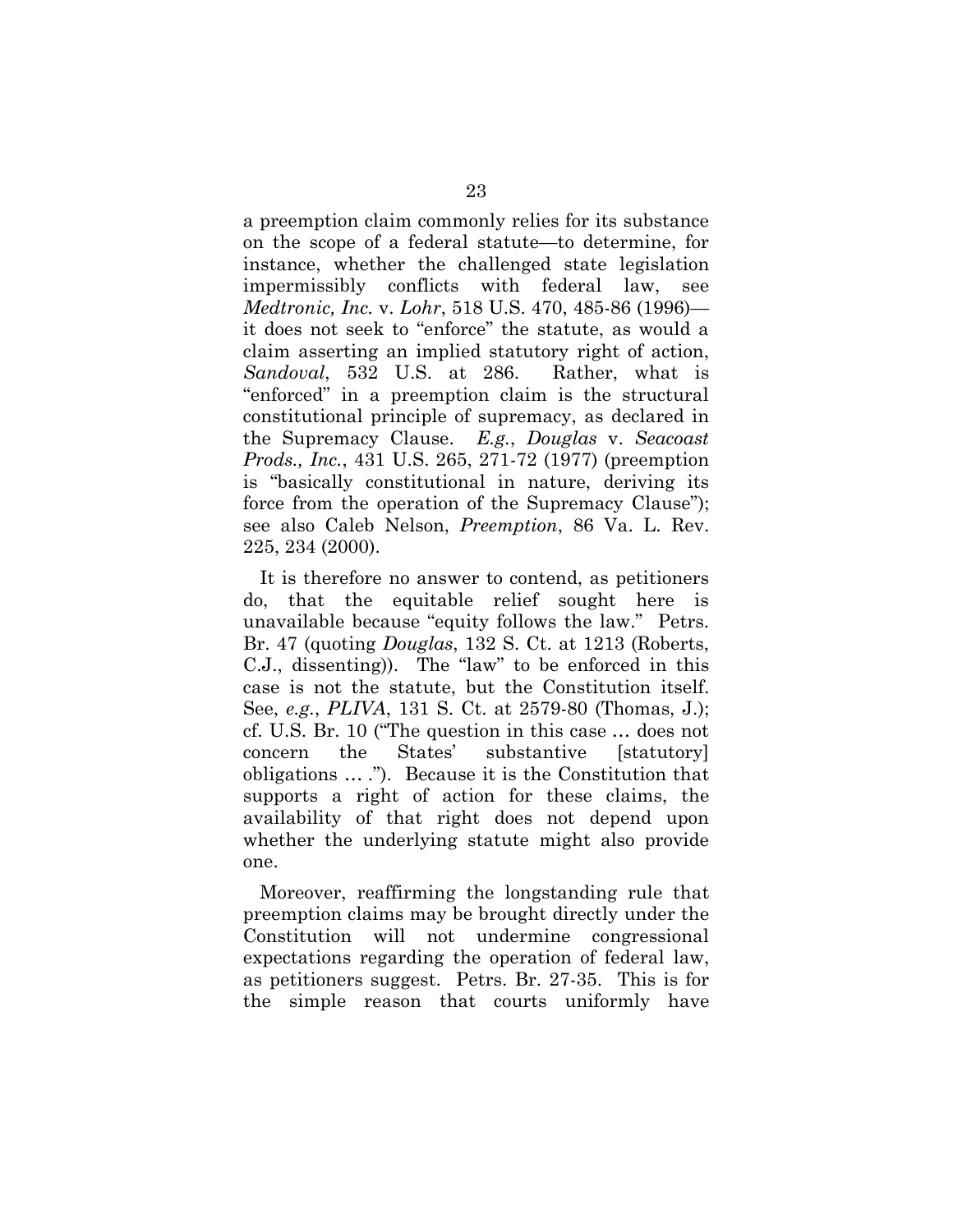recognized the availability of claims under the Supremacy Clause for two centuries. See *supra* notes [4-](#page-21-2)[5.](#page-21-3) Congress is presumed to legislate against the settled backdrop of this existing law, see, *e.g.*, *Am. Nat'l Red Cross* v. *S.G.*, 505 U.S. 247, 252, 260 (1992), and respondents merely ask this Court to confirm what is already "well-established." *Hart & Wechsler*, *supra*, at 903. In contrast, it is *petitioners* who ask this Court to eliminate an avenue for relief that Congress must have understood was available when it chose not to provide an additional statutory remedy.

For much the same reason, petitioners are unfounded in their concern that courts, by continuing to recognize the preemption right of action, improperly will arrogate to themselves decisionmaking authority from the expert agencies. Petrs. Br. 27-31. Reaffirming a long-extant right of action works no change on the agencies, which remain free to exercise the discretion delegated to them regardless how the courts interpret ambiguous federal statutes. See *Nat'l Cable & Telecomms. Ass'n* v. *Brand X Internet Servs.*, 545 U.S. 967, 983-84 (2005); see also *Douglas*, 132 S. Ct. at 1210-11. In all events, justiciability doctrines properly will limit the scope of potential plaintiffs able to bring these challenges.[11](#page-34-0)

<span id="page-34-0"></span><sup>&</sup>lt;sup>11</sup> For example, political questions will be dismissed as nonjusticiable, *e.g.*, *Baker*, 369 U.S. at 217, and plaintiffs suffering no injury-in-fact from the challenged government action will lack standing under Article III, e.g., *Raines* v. *Byrd*, 521 U.S. 811, 821-26 (1997).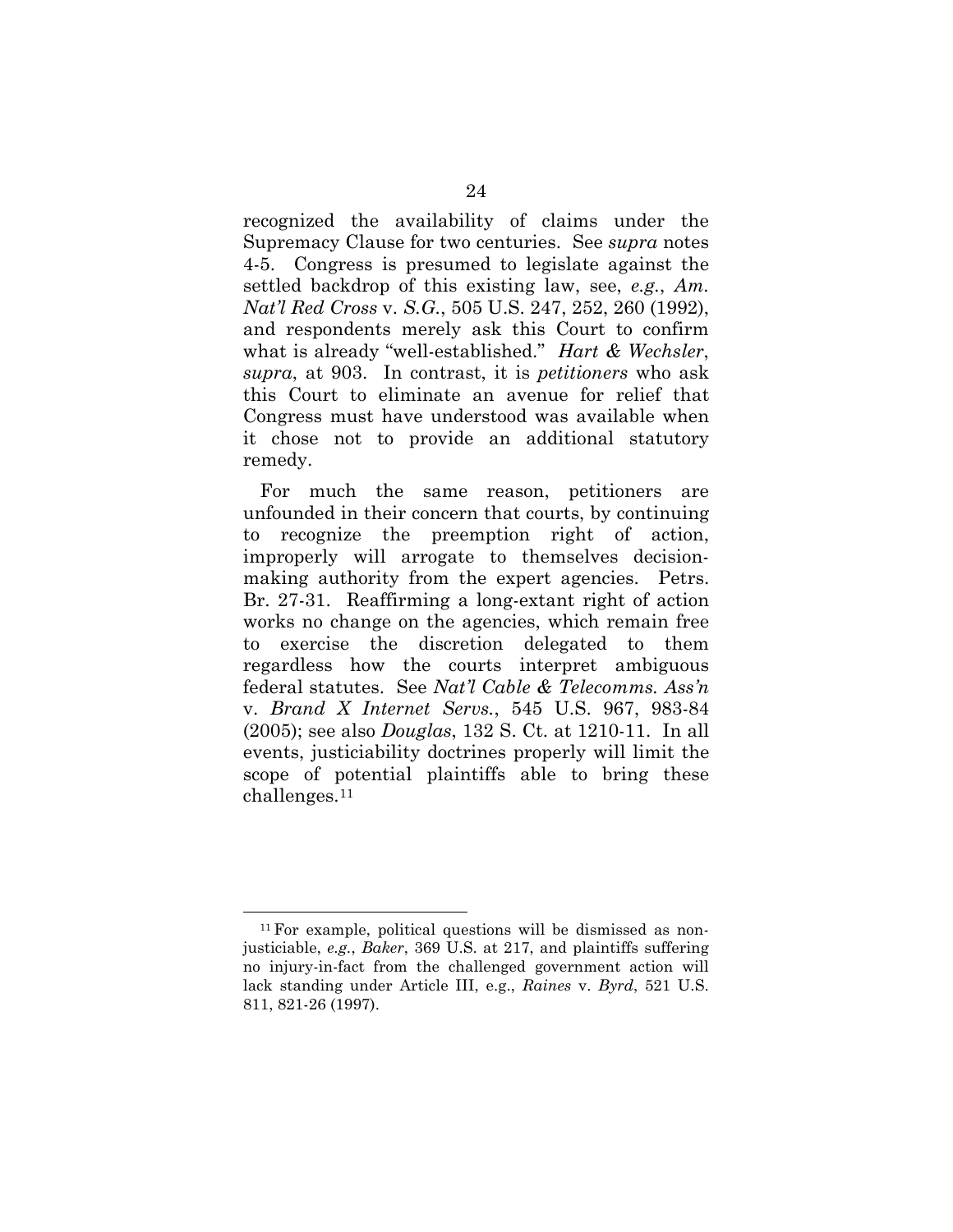## **II. THE SUPREMACY CLAUSE SUPPORTS PREEMPTION CLAIMS BASED ON FEDERAL STATUTES ENACTED UNDER THE SPENDING CLAUSE.**

Petitioners and the United States argue in the alternative that, even if preemption claims generally are available under the Supremacy Clause, they should be precluded when the underlying federal statute was enacted to reimburse States' spending under authority of the Spending Clause. Petrs. Br. 49-54; U.S. Br. 21-23. That rule finds no support in this Court's decisions, and is at odds with the constitutional principle of supremacy.

### **A. A Preemption Claim Cannot Be Limited Based On The Constitutional Authority Under Which The Federal Statute Was Enacted.**

The Supremacy Clause declares simply that "[t]his Constitution, and the Laws of the United States which shall be made in Pursuance thereof," shall be "the supreme Law of the Land." U.S. Const. art. VI, cl. 2. It does not distinguish between federal statutes based on which constitutional provision authorized Congress to act, and this distinction has never played a role in preemption analysis. See, *e.g.*, *Crosby*, 530 U.S. at 372; see also *PLIVA*, 131 S. Ct. at 2579-80 (Thomas, J.). It thus would do violence to the Constitution's text to import this limitation into the capacious language the Framers adopted. Nor is this distinction relevant to whether a preemption claim is available. Such a claim seeks not to "enforce" the underlying statute, but to vindicate the federal structural interest in supremacy. See *Golden State*, 493 U.S. at 119 (Kennedy, J., dissenting); *Bond*, 131 S. Ct. at 2365. That constitutional interest is enforceable in the federal judiciary regardless of the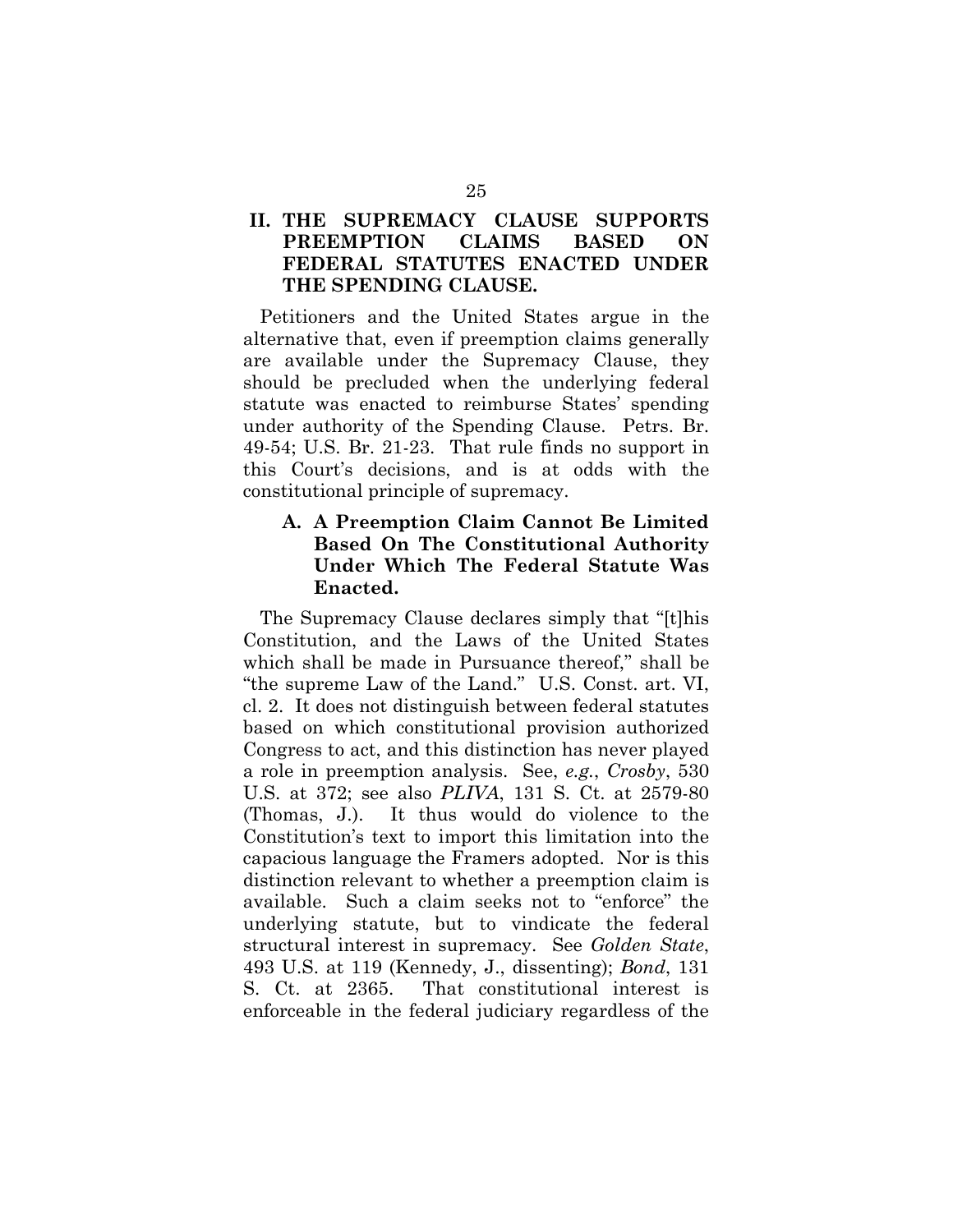particular authority under which Congress acted, or intended to act.

To be sure, "the purpose of Congress is the ultimate touchstone in every pre-emption case." *Wyeth* v. *Levine*, 555 U.S. 555, 565 (2009). But this inquiry into congressional intent, to determine "the scope of the statute's pre-empti[ve effect]," *Medtronic*, 518 U.S. at 485-86, goes to the merits of the preemption question, not to the antecedent question of whether a cause of action is available to enjoin the operation of preempted state law. See, *e.g.*, *Verizon Md.*, 535 U.S. at 642-43 (addressing merits of preemption claim without expressly resolving validity of the cause of action). This Court never has held that a state law may operate in contravention of a valid federal statute because of the particular power under which Congress proceeded. To the contrary, so long as the federal statute is constitutional and applicable, and is contrary to the state law, the state law is invalid, *Crosby*, 530 U.S. at 372, and a preemption cause of action should be available.

Federal statutes enacted pursuant to Congress's Article I spending power are no exception. It is wellestablished that Congress "may fix the terms on which it shall disburse federal money to the States," *Pennhurst State Sch. & Hosp.* v. *Halderman*, 451 U.S. 1, 17 (1981), and once a State accepts federal money subject to such conditions, a state law contravening those conditions "runs afoul of the Supremacy Clause." *Lawrence Cnty.*, 469 U.S. at 270; see *Bacon*, 457 U.S. at 145-46 ("Because [the state rules] conflict with a valid federal regulation, they are invalid under the Supremacy Clause.").[12](#page-36-0) The

<span id="page-36-0"></span> <sup>12</sup> *See also Ahlborn*, 547 U.S. at 292; *Bennett* v. *Arkansas*, 485 U.S. 395, 397 (1988) (per curiam); *Townsend* v. *Swank*, 404 U.S. 282, 285 (1971); *King* v. *Smith*, 392 U.S. 309, 333 (1968).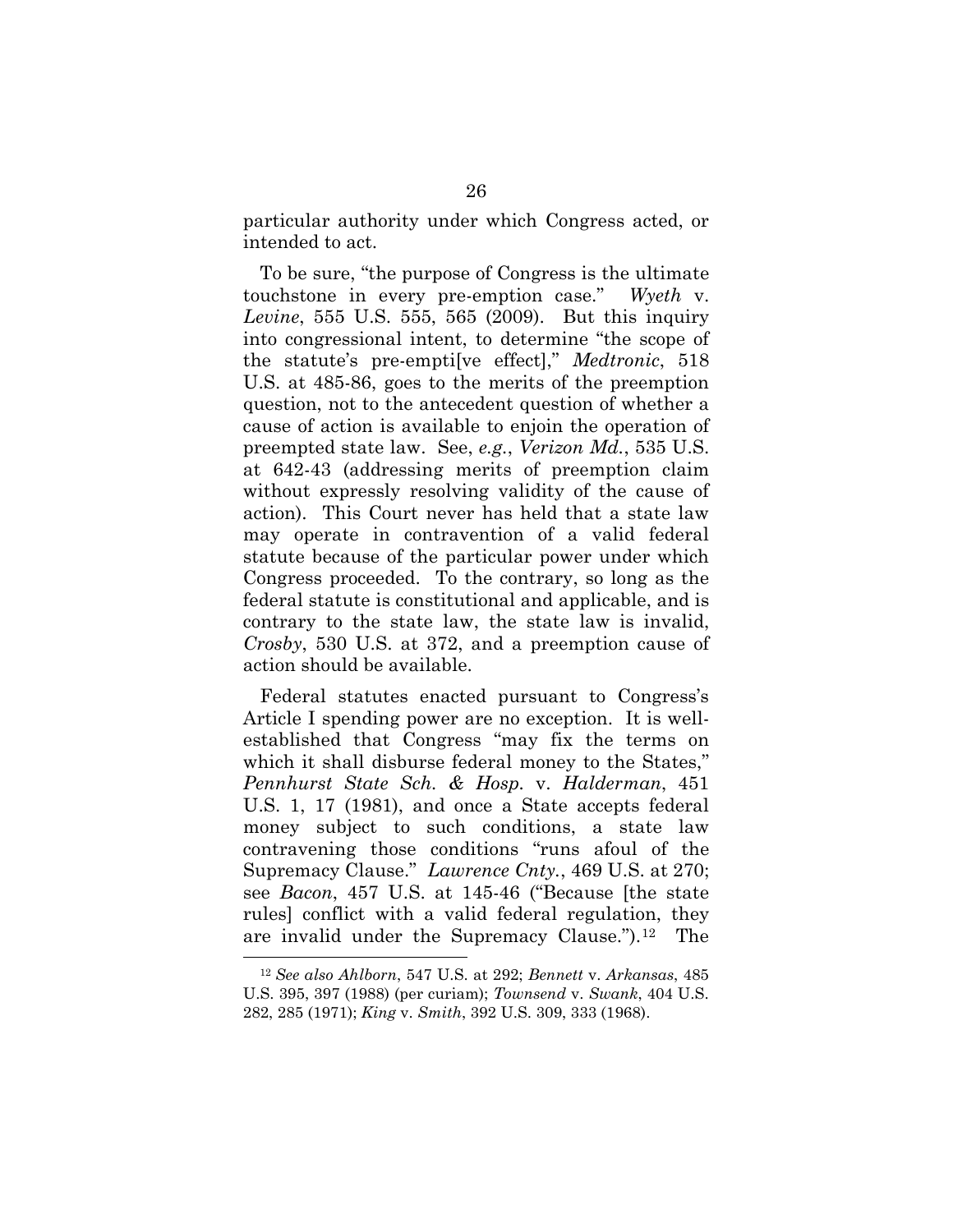only difference between a federal statute enacted under the Spending Clause and one enacted under another constitutional provision, such as the Necessary and Proper Clause, is that a Spending Clause statute is constitutionally applicable to a State only insofar as the State satisfies the condition precedent of accepting federal funding.

It is therefore unsurprising that, in *PhRMA*, seven Justices agreed that a plaintiff may bring a preemption claim to challenge a state law as invalid under the Medicaid Act. While these Justices differed over whether preemption had been established on the merits, they agreed on the threshold issue that the claim was available. 538 U.S. at 662 (plurality); *id.* at 671 (Breyer, J., concurring); *id.* at 687 (O'Connor, J., dissenting). The United States suggests that *PhRMA* arose in a different context because the plaintiffs there sought to invalidate a regulation affecting their "primary conduct," U.S. Br. 32 n.12. But it is immaterial under the Supremacy Clause whether state legislation regulates "conduct" or limits "benefits." If the challenged legislation contravenes federal law, it is invalid. See, *e.g.*, *Bacon*, 457 U.S. at 145-46 (holding state law excluding individuals from benefits of federal-state program, in violation of program conditions, "invalid under the Supremacy Clause").

Likewise, a rule limiting constitutional preemption claims to only those circumstances in which the plaintiffs assert them as anticipatory defenses to state enforcement actions, U.S. Br. 20, would run counter to many of this Court's decisions. See, *e.g.*, *Osborn*, 22 U.S. at 838 (entering injunction to provide restitution); *Rowe*, 552 U.S. at 371-73 (enjoining enforcement of regulation that directly targeted retailers rather than plaintiff motor carriers); *Engine*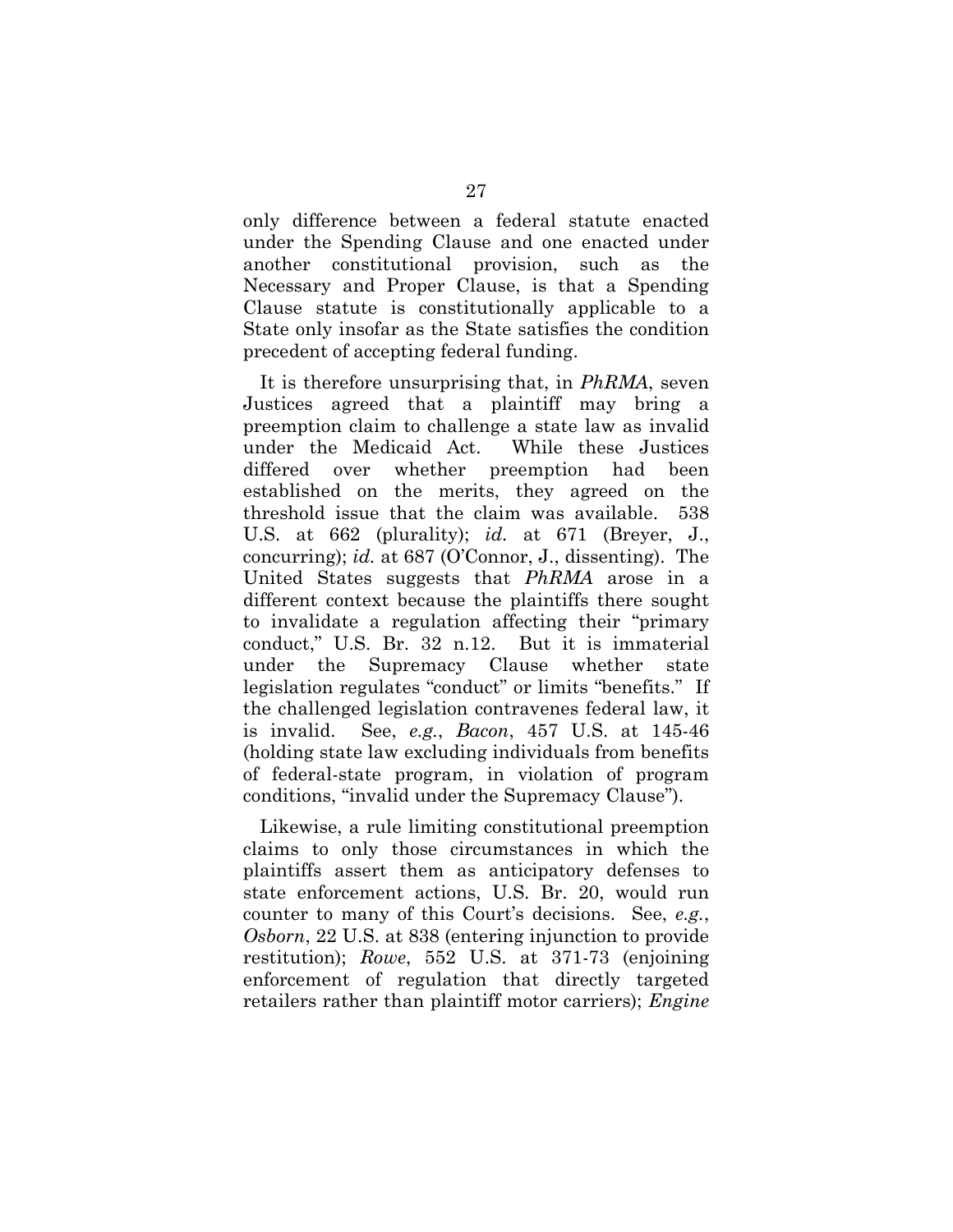*Mfrs. Ass'n* v. *S. Coast Air Quality Mgmt. Dist.*, 541 U.S. 246, 255 (2004) (enjoining enforcement of regulation that directly targeted car buyers rather than plaintiff manufacturers); *Am. Trucking*, 133 S. Ct. at 2104 (enjoining enforcement of regulation with sanctions enforceable against terminal operators rather than plaintiff trucking companies). Moreover, it would undermine the fundamental purpose of the Supremacy Clause, by enabling States to violate federal law with impunity, so long as they implemented them through artful or self-executing mechanisms.

### **B. The Structure Of Spending Clause Legislation Does Not Preclude A Preemption Claim.**

Nor can statutes enacted pursuant to Spending Clause authority be treated differently merely because they are "conditional," and based on a State's continued participation in the federal program. See Petrs. Br. 49-54; see also U.S. Br. 21-23.

1. Petitioners argue that a State's ability to stop accepting federal money—and thereby escape the reach of conditions imposed by a Spending Clause statute—precludes an action under the Supremacy Clause by parties injured as a result of the State's noncompliance. But, although this Court has analogized federal-state programs such as Medicaid to a "contract" between sovereigns, *Pennhurst*, 451 U.S. at 17, that analogy has not been used to limit the federal statutes' preemptive reach, *e.g.*, *Bennett* v. *Ky. Dep't of Educ.*, 470 U.S. 656, 669 (1985). Indeed, this Court has specifically counseled against extending the analogy in that way. *E.g.*, *Barnes* v. *Gorman*, 536 U.S. 181, 186 (2002) ("[W]e have been careful not to imply that *all* contract-law rules apply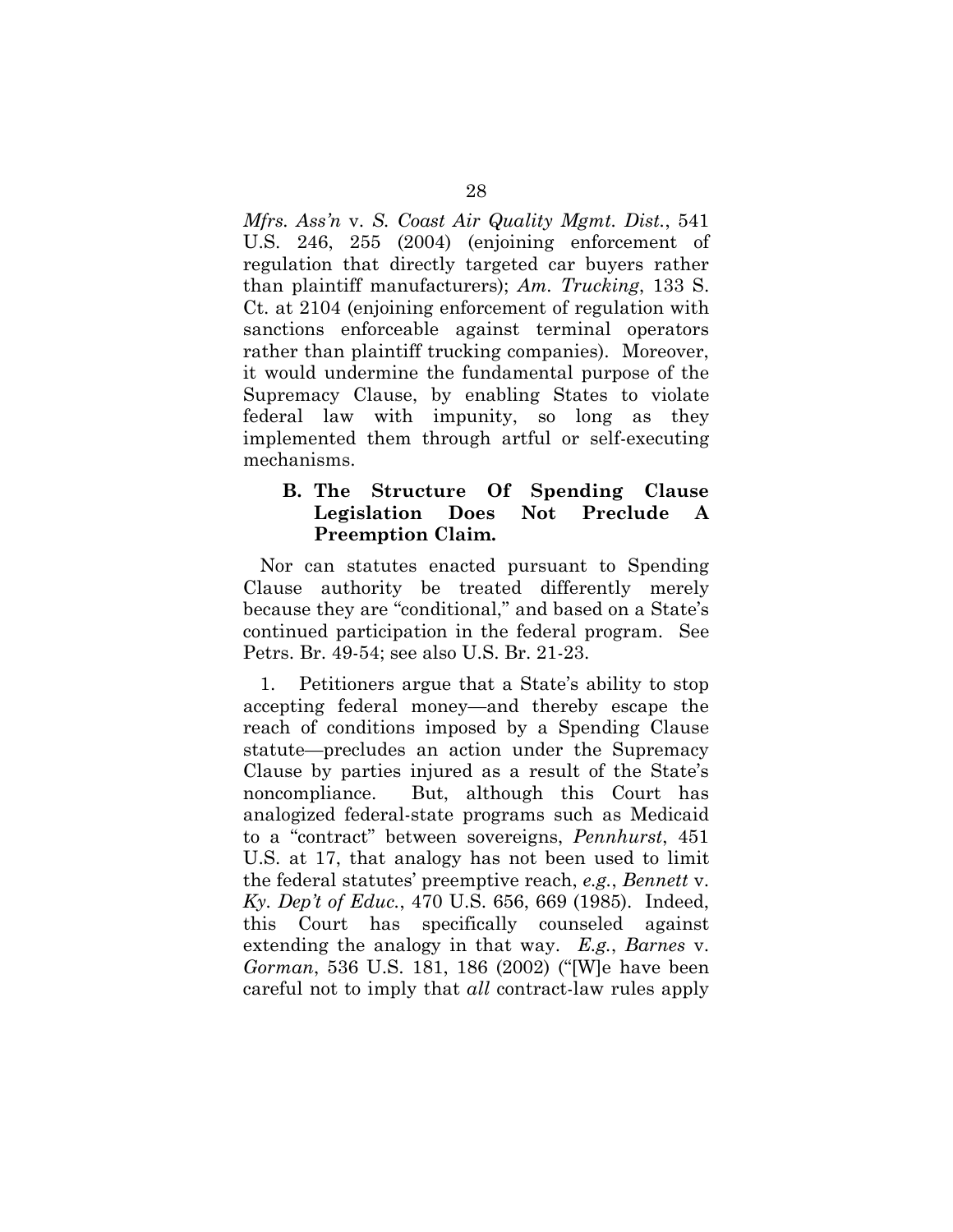to Spending Clause legislation."). Petitioners' argument on this score fails for several reasons.

*First*, this Court has consistently maintained the propriety of injunctions that compel a State's compliance with federal funding conditions, so long as the State remains subject to those conditions. See, *e.g.*, *King* v. *Smith*, 392 U.S. 309, 333 (1968); *Rosado*  v. *Wyman*, 397 U.S. 397, 420-21 (1970); cf. *Pennhurst*, 451 U.S. at 30 n.23 (noting that the Court "would have little difficulty" upholding an injunction that forced the State to choose between "rejecting federal funds ... or complying with" the conditions placed upon those funds). A State has no right to accept federal funding while claiming immunity from the federal obligations attached to those funds. *E.g.*, *King*, 392 U.S. at 333. If it finds those conditions unduly burdensome, it may discontinue accepting the funds to which the burden is attached. See *Rosado*, 397 U.S. at 420-21 (explaining that an injunction leaves a State with the "alternative choices of assuming the additional cost of [complying with the federal condition] or not using federal funds").

For this reason, state entities—like petitioners here—have less rather than more reason to complain about a cause of action seeking to hold them to compliance with the federal statute. If the State wishes to avoid the consequences of acting in a fashion inconsistent with federal law, including an action under the Supremacy Clause, it at all times carries an immunity simply by rejecting further funding and thereby avoiding future preemption.

*Second*, there is no basis for allowing only "intended" "third-party beneficiaries" of the statute to bring a preemption claim when a State violates that statute. U.S. Br. 22-23. Although contract law generally allows a third party to "enforce [a] contract"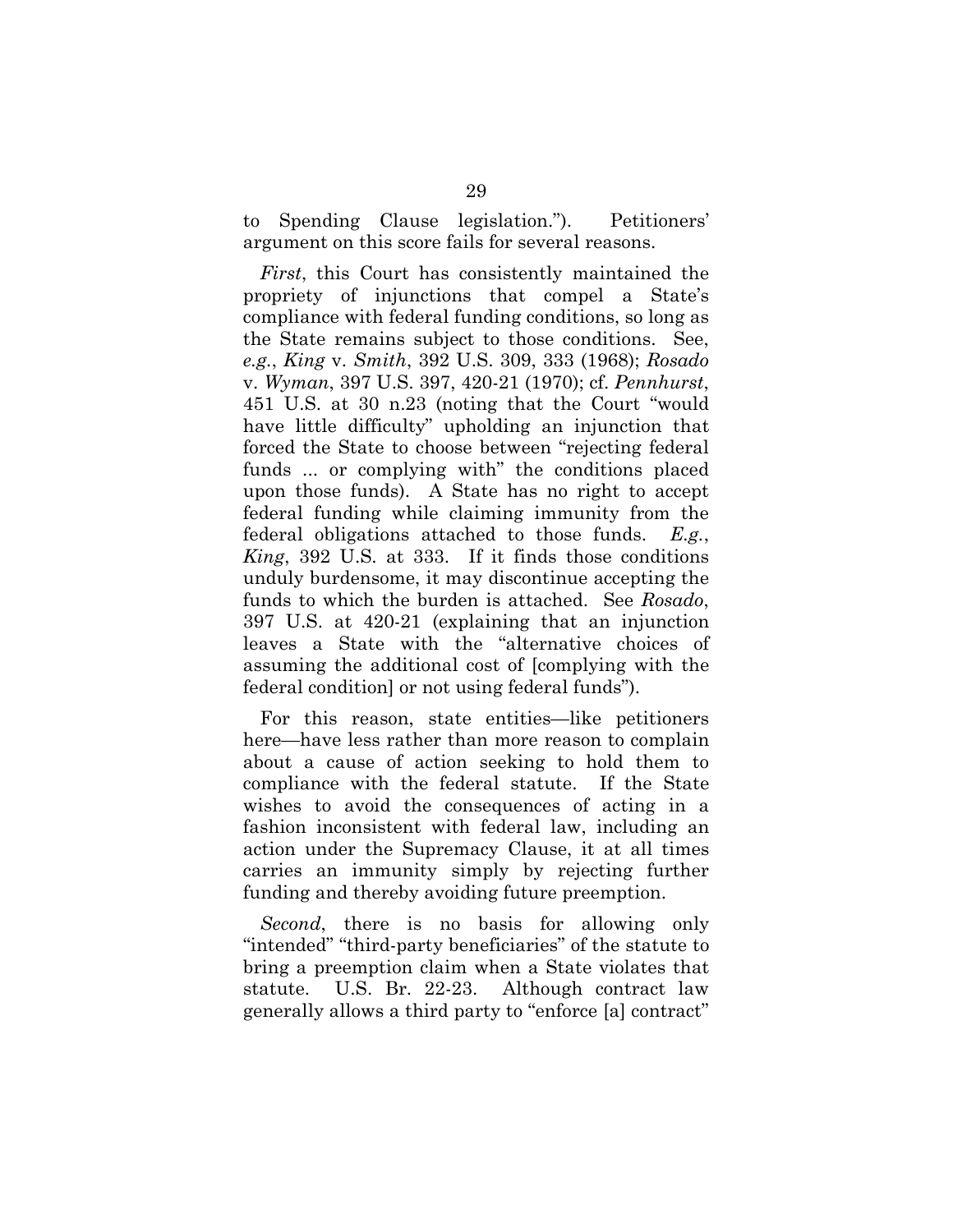only when it was "made for his benefit," 9 John E. Murray, Jr., *Corbin on Contracts* § 44.1, at 45 (rev. ed. 2007), that principle—even if it were properly applied by analogy in this context—would affect only actions brought under the quasi-contractual statute itself. It would not affect preemption actions brought under the Supremacy Clause, seeking not to "enforce" the statute, but to prevent injury caused by operation of a constitutionally invalid state law.[13](#page-40-0)

If anything, the analogy to contract law supports the availability of preemption claims based on Spending Clause enactments. Contracting parties operate against a backdrop of default legal rules that govern the interpretation of their agreement. See, *e.g.*, Restatement (Second) of Contracts § 5(2) & cmt. b (1981). When a State accepts federal funding and agrees to be bound by certain conditions, the terms of the relevant "contract" include the constitutional provisions that structure relations between the federal and state governments—including the Supremacy Clause. And, because the Supremacy Clause has for two centuries been treated as providing a cause of action for individuals aggrieved by a preempted state law, *supra* Part I.B, a State that accepts funding under a federal statutory program undeniably does so recognizing that a cause of action under the Supremacy Clause will be available to enjoin state action that violates the federal law.

2. A preemption claim under the Supremacy Clause is no less available when, as here, the State's

<span id="page-40-0"></span> <sup>13</sup> For this reason, the decision in *Astra USA, Inc.* v. *Santa Clara County*, 131 S. Ct. 1342 (2011), is inapposite. There, the plaintiffs sought to enforce the terms of the statute itself, as embodied in a form contract through which the statute was implemented. *Id.* at 1345. Here, the claims at issue arise under the Constitution.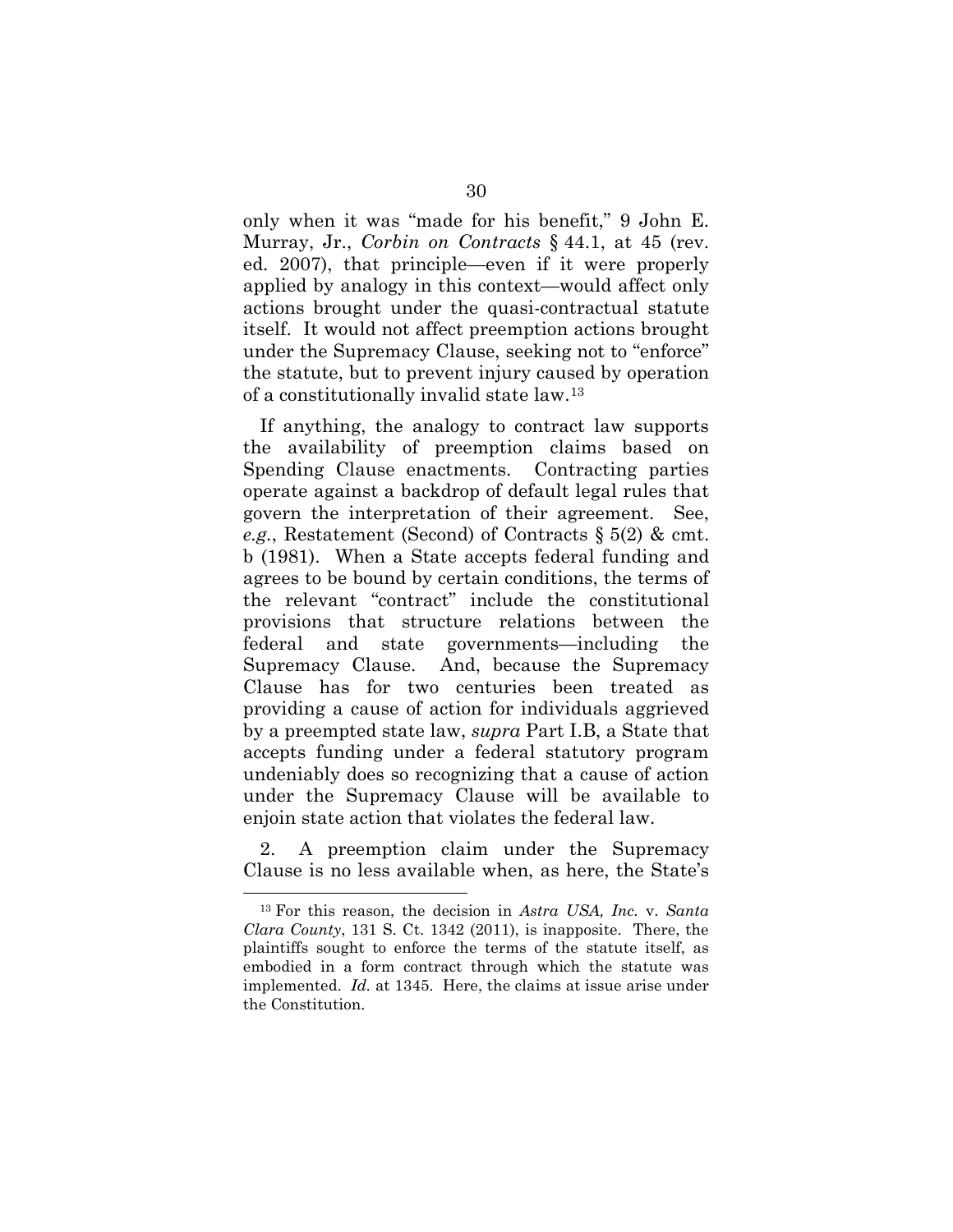noncompliance with federal law might also trigger a withdrawal of funding by the federal government. Whatever authority Congress might have to displace particular constitutional remedies for certain constitutional violations, this Court never has held that an administrative funding-withdrawal mechanism, without more, is sufficient to demonstrate congressional intent to displace a right of action under the Constitution. To the contrary, this Court repeatedly has held that the possibility of federal funding withdrawal does not preclude judicial relief for parties injured by non-complying States. See, *e.g.*, *Rosado*, 397 U.S. at 420 ("We have considered and rejected the argument that a federal court is without power to ... prohibit the use of federal funds by the States in view of the fact that Congress has [delegated] the power to cut off federal funds for noncompliance with statutory requirements."); see also *Ark. Dep't of Health & Human Servs.* v. *Ahlborn*, 547 U.S. 268, 272 (2006) (state law "contravened federal [Medicaid provision] and was therefore unenforceable").[14](#page-41-0)

These cases confirm that the possibility of funding withdrawal does not substitute for, and cannot

<span id="page-41-0"></span> <sup>14</sup> These decisions are consistent with this Court's approach to claims under § 1983, which are not displaced by fundingwithdrawal provisions. *See, e.g.*, *Wilder* v. *Va. Hosp. Ass'n*, 496 U.S. 498, 522 (1990); *Wright* v. *City of Roanoke Redevelopment & Hous. Auth.*, 479 U.S. 418, 428 (1987). Similarly, the possibility of administrative funding withdrawal, without more, is insufficient to override evidence that Congress intended to provide a private right of action under a statute. *See Cannon*, 441 U.S. at 704-06. In this latter category of cases, of course, the relevant inquiry is not whether Congress intended to preclude an action otherwise available, but whether it intended to create a right of action in the first instance. *See, e.g.*, *Sandoval*, 532 U.S. at 286.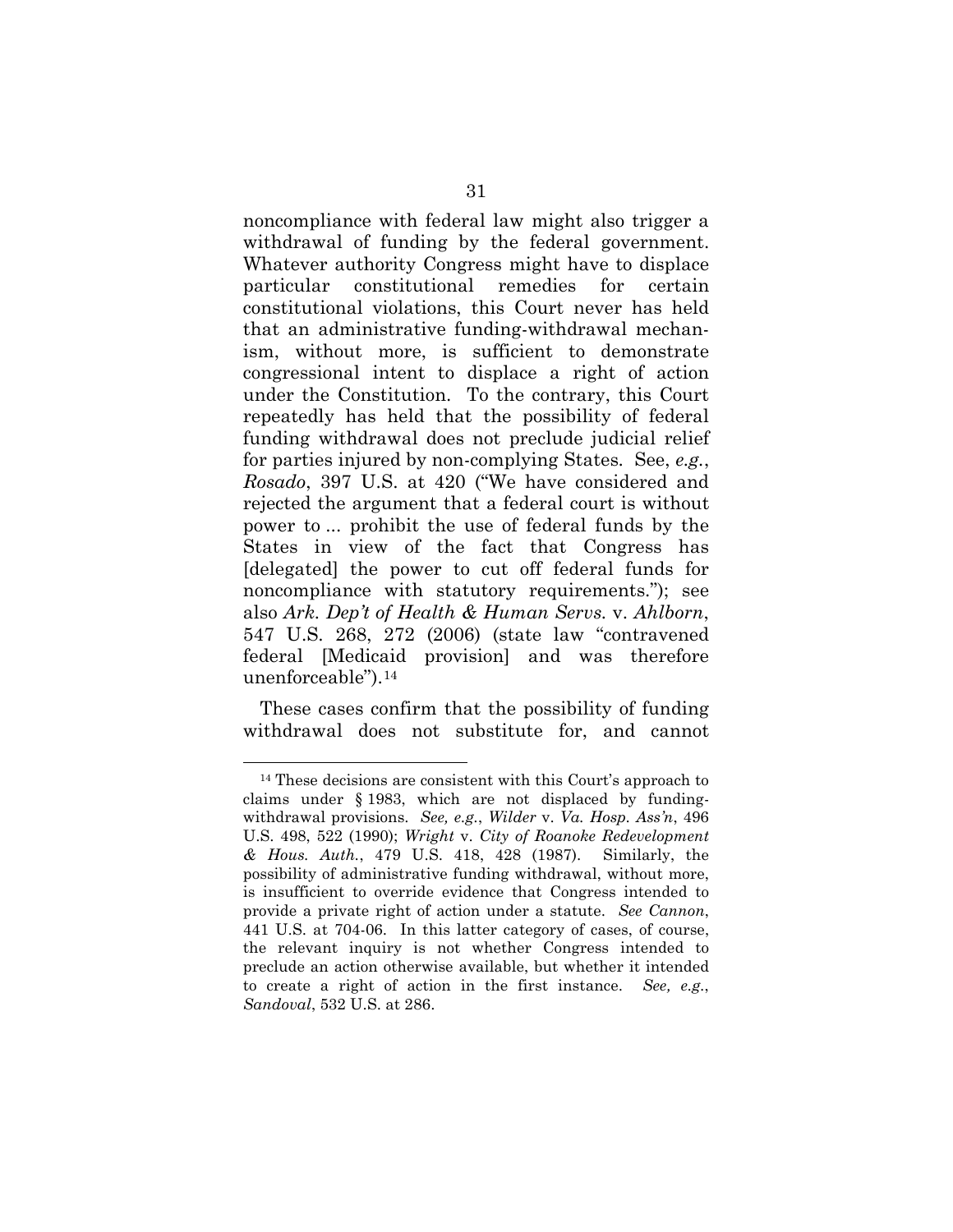displace, a constitutional preemption claim. Whereas a preemption claim seeks to declare a state law void, the withdrawal of funding effectively accomplishes the opposite, eliminating the applicability of federal requirements. See *Rosado*, 397 U.S. at 420. And, although the *threat* of funding withdrawal may be a useful tool in inducing compliance, its actual implementation ultimately harms, rather than helps, those who would bring a preemption cause of action under the Supremacy Clause—the individuals who depend upon or otherwise benefit from federal regulatory programs. Cf. *Cannon*, 441 U.S. at 704-06 (explaining that funding withdrawal is a "severe" tool that "often may not provide an appropriate means" of addressing "isolated violation[s]").

More fundamentally, petitioners' argument that the mere *possibility* of funding withdrawal might displace a preemption claim reflects a critical misunderstanding of the Supremacy Clause. That Clause renders void state law that is inconsistent with any currently applicable federal statute, whether or not that inconsistency might at some later date be resolved. This Court recently recognized precisely this point, refusing to uphold a preempted state law based on "conjectures" regarding "hypothetical federal action[s]" that might later validate that law. *PLIVA*, 131 S. Ct. at 2579 & n.6. Likewise here, although there is always a possibility that a withdrawal of federal funding may render the federal statute inapplicable, that imagined possibility cannot validate state laws that currently conflict with a federal statute. Nor can they preclude a right of action to challenge those laws as void under the Supremacy Clause.